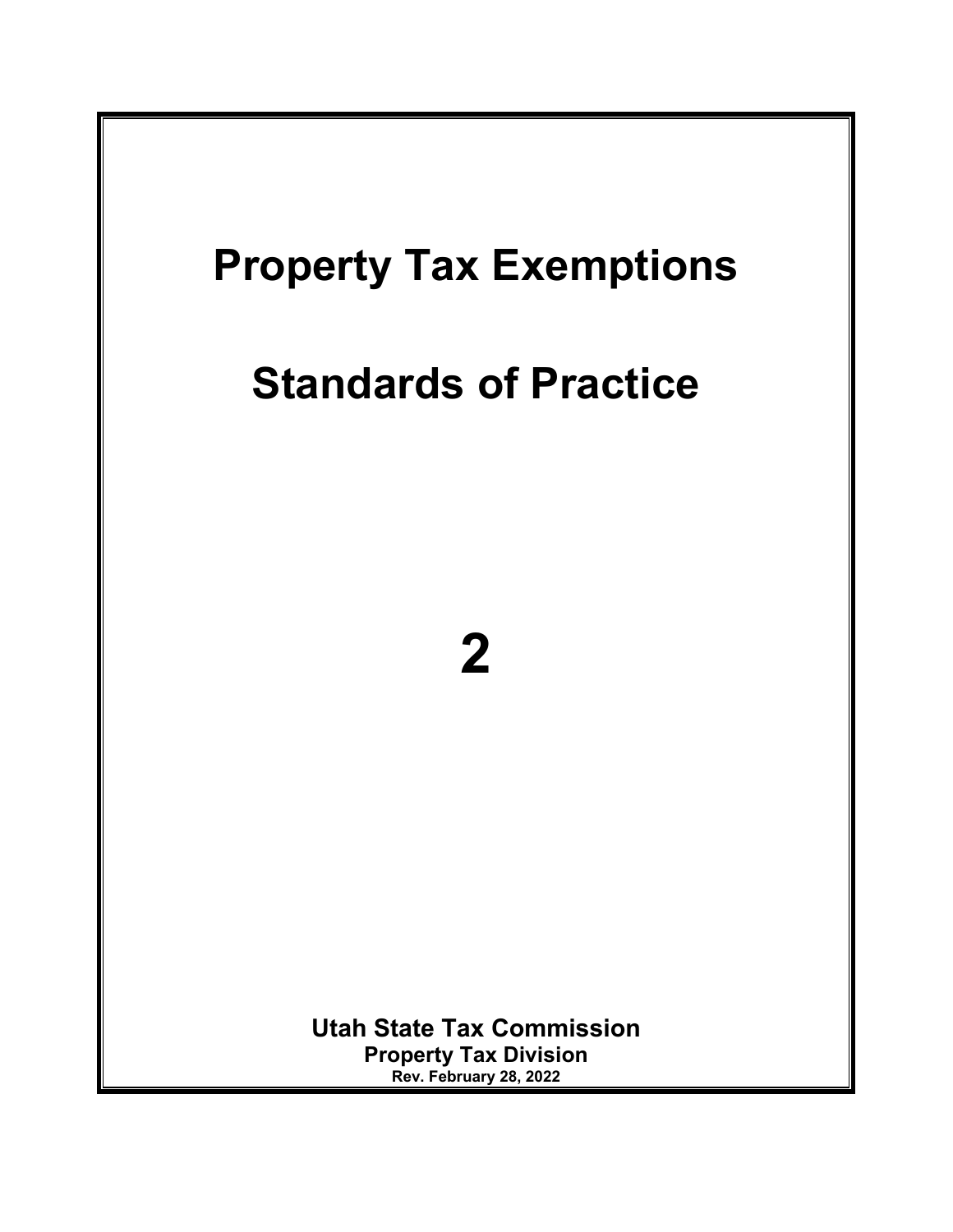# **Table of Contents**

| <b>Section II.I</b><br><b>General Information</b>           | 1                |
|-------------------------------------------------------------|------------------|
| <b>Purpose</b>                                              | 1                |
| <b>Scope</b>                                                | 1                |
| <b>Exemptions Discussed in Other Standards</b>              | 1                |
| <b>Burden of Proof</b>                                      | $\mathbf 2$      |
| <b>Determination of Exempt Status</b>                       | $\mathbf 2$      |
| <b>Proportional Tax Payments</b>                            | $\mathbf{2}$     |
| <b>Constitutional Authority</b>                             | $\boldsymbol{2}$ |
| <b>Legislative Authority</b>                                | $\mathbf 2$      |
| <b>Definitions</b>                                          | 4                |
| <b>Section II.II</b>                                        | 5                |
| <b>Public Property</b>                                      | 5                |
| <b>Standard 2.1 Records of Public Ownership</b>             | 5                |
| 2.1.0 Records                                               | 5                |
| 2.1.2 Contract Property                                     | 5                |
| <b>Standard 2.2 Federal Government</b>                      | 5                |
| <b>2.2.0 Constitutional Provisions</b>                      | 5                |
| 2.2.1 U.S. Postal Service                                   | 5                |
| 2.2.2 Internal Revenue Service                              | 5                |
| 2.2.3 Small Business Administration (SBA)                   | 5                |
| 2.2.4 Environmental Protection Agency and the Environmental |                  |
| <b>Financing Authority</b>                                  | 6                |
| 2.2.5 Farm Credit Administration                            | 6                |
| 2.2.6 Federal Deposit Insurance Corporation (FDIC)          | 6                |
| 2.2.7 Federal Home Loan Bank Board                          | 6                |
| 2.2.8 Housing and Urban Development (HUD)                   | 6                |
| 2.2.9 National Credit Union Administration                  | 6                |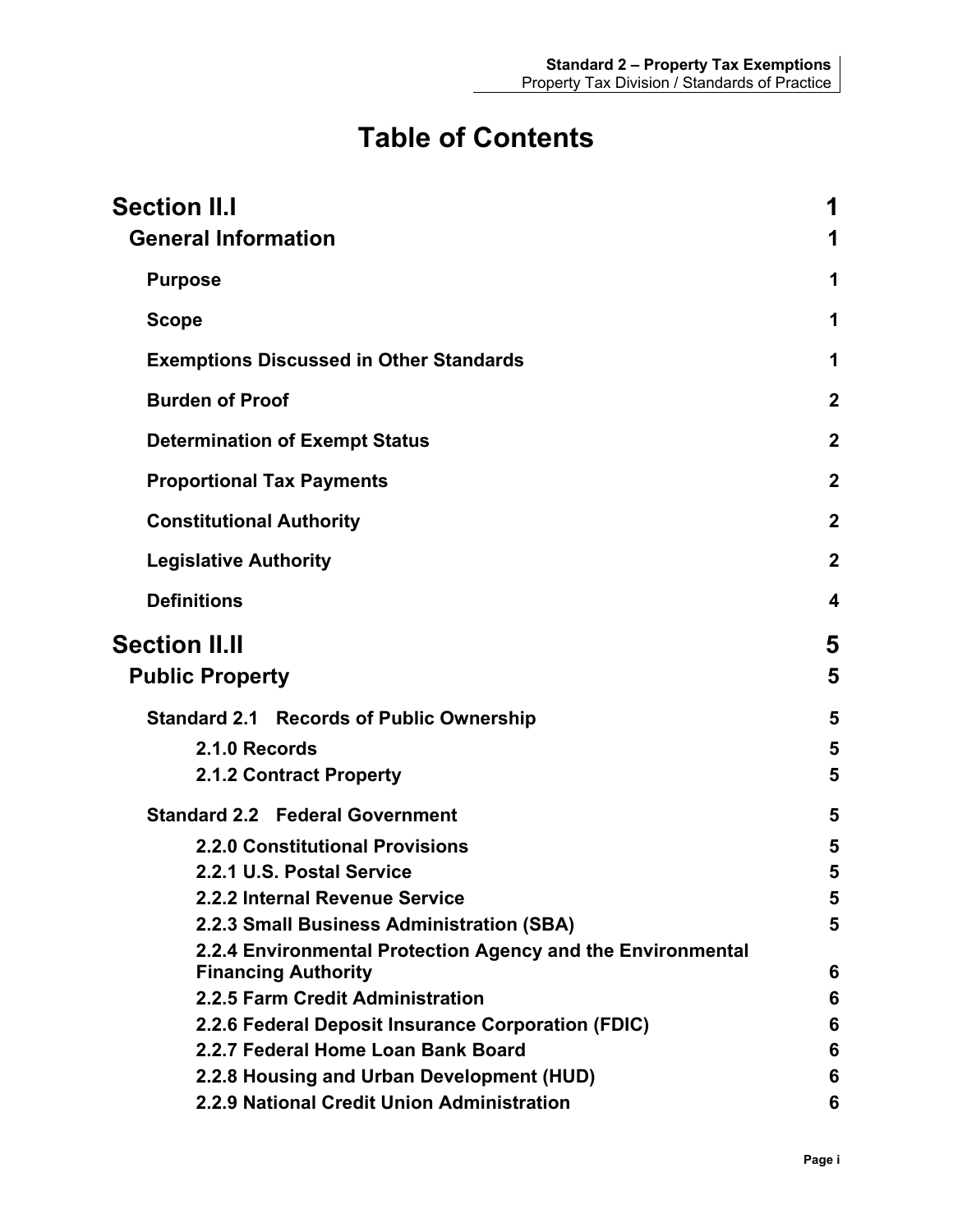| 2.2.12 Veterans Administration                              | $\overline{7}$                   |
|-------------------------------------------------------------|----------------------------------|
| 2.2.13 Instrumentalities                                    | $\overline{7}$<br>$\overline{7}$ |
| 2.2.14 Railroad Property<br>2.2.16 Military Property        | $\overline{\mathbf{7}}$          |
| <b>Standard 2.3 Indian Property</b>                         | 8                                |
| 2.3.0 Property Held in Trust                                | 8                                |
| 2.3.2 Fee Simple Property                                   | 8                                |
| 2.3.1 Off-Reservation Property                              | 9                                |
| 2.3.3 Tribal Membership                                     | 9                                |
| 2.3.4 Leased Tribal Land                                    | 9                                |
| <b>Standard 2.4 State Government</b>                        | 9                                |
| 2.4.0 State Owned Property                                  | 9                                |
| 2.4.1 Utah State Tax Commission                             | 9                                |
| 2.4.2 Department of Natural Resources, State Lands Division | 9                                |
| 2.4.3 Utah State Retirement Fund Property                   | 10                               |
| <b>Standard 2.5 County, City, Political Subdivisions</b>    | 10                               |
| 2.5.0 Local Government Property                             | 10                               |
| 2.5.1 Housing Authority                                     | 10                               |
| 2.5.2 Municipal Building Authority                          | 10                               |
| 2.5.3 Community Development and Renewal Agencies            | 11                               |
| 2.5.4 Public Schools, Charter Schools and Libraries         | 11                               |
| 2.5.5 Industrial Facilities Development                     | 11                               |
| 2.5.6 Utah Public Transit Authority Act                     | 11                               |
| <b>Standard 2.6 Privilege Tax</b>                           | 11                               |
| 2.6.0 Privilege Tax Defined                                 | 11                               |
| 2.6.1 Privilege Tax Exemption on Concessions                | 12                               |
| 2.6.2 Privilege Tax Use Exemption                           | 12                               |
| 2.6.3 Privilege Tax Lease Exemptions                        | 12                               |
| 2.6.4 Privilege Tax MIDA Hotel Exemption                    | 13                               |
| 2.6.5 Equity Tax on State Lands                             | 13                               |
| 2.6.6 Failure to Pay                                        | 13                               |
| <b>Section II.III</b>                                       | 14                               |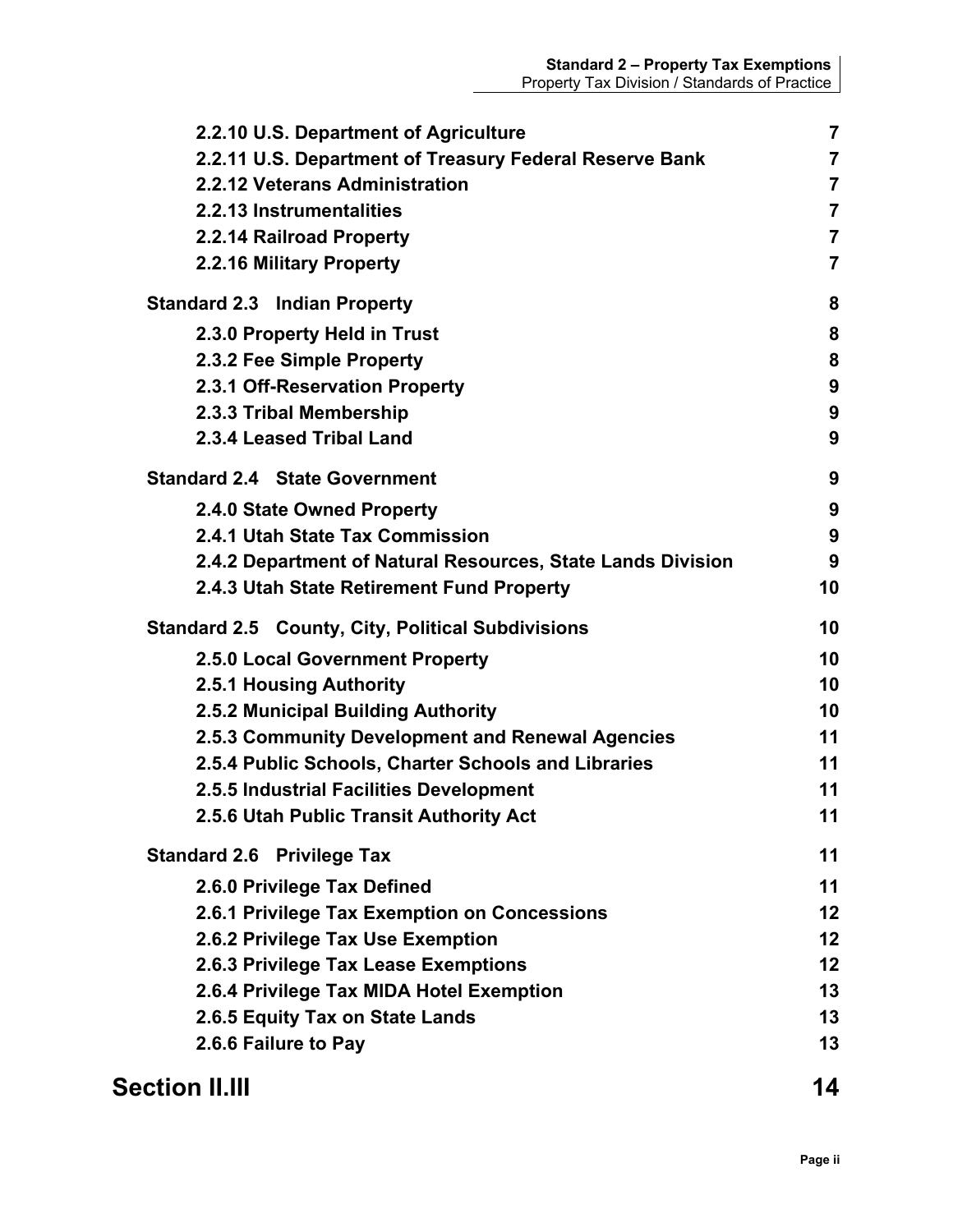| <b>Private Property</b>                                                     | 14 |
|-----------------------------------------------------------------------------|----|
| <b>Standard 2.7 Agricultural and Irrigation Property</b>                    | 14 |
| 2.7.0 Livestock Exempt                                                      | 14 |
| 2.7.1 Farm Machinery Exempt                                                 | 14 |
| 2.7.2 Irrigation Water                                                      | 14 |
| 2.7.3 Electrical Power for Irrigation Purposes                              | 14 |
| <b>Standard 2.8 Cemeteries</b>                                              | 15 |
| 2.8.0 Cemeteries                                                            | 15 |
| <b>Standard 2.9 Registered Vehicles</b>                                     | 15 |
| 2.9.0 Uniform Fee in Lieu                                                   | 15 |
| 2.9.1 Registered Vehicles Subject to Property Tax                           | 15 |
| 2.9.2 Uniform Fee on Aircraft                                               | 15 |
| 2.9.3 Public Safety Vehicles                                                | 16 |
| 2.9.4 Emergency Service Vehicles                                            | 16 |
| 2.9.5 Student Vehicles                                                      | 16 |
| <b>Standard 2.10 Primary Residential Exemption</b>                          | 16 |
| 2.10.0 Primary Residential Exemption                                        | 16 |
| 2.10.1 Eligibility                                                          | 16 |
| 2.10.2 Identifying a Primary Residence                                      | 17 |
| 2.10.3 Residential Property Unoccupied/under Construction                   | 17 |
| 2.10.4 Application Procedures                                               | 17 |
| 2.10.5 Active Duty Service Members and the Part-Year Exemption              | 18 |
| 2.10.6 Residential Declaration                                              | 18 |
| <b>Standard 2.11</b><br><b>General Personal Property Exemptions</b>         | 18 |
| 2.11.0 Household Furnishings                                                | 18 |
| 2.11.1 Intangible Personal Property                                         | 18 |
| 2.11.2 Property Held for Sale                                               | 19 |
| <b>Standard 2.12 Consulate and Diplomatic Property Exemptions</b>           | 19 |
| 2.12.0 Consulates                                                           | 19 |
| <b>Section II.IV</b>                                                        | 20 |
| <b>Non-Profit Use Exemptions</b>                                            | 20 |
| Non-Profit Entities: Religious, Charitable and Educational<br>Standard 2.13 | 20 |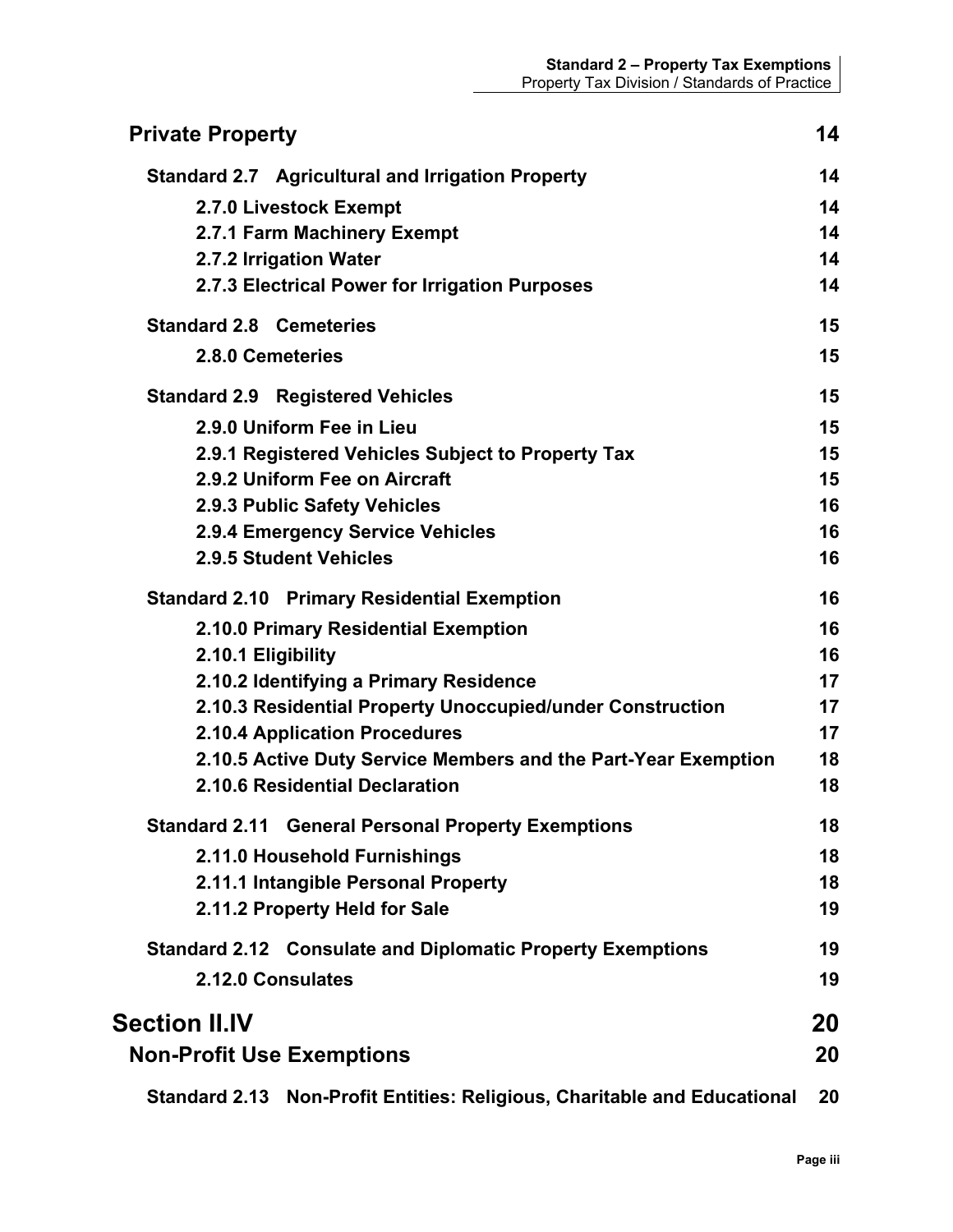| 2.13.0 Nonprofit Entities                                   | 20 |
|-------------------------------------------------------------|----|
| 2.13.1 Exclusive Use                                        | 20 |
| 2.13.2 Partial Exemption                                    | 20 |
| 2.13.3 Initial Application                                  | 21 |
| 2.13.4 Charitable Purpose Criteria                          | 21 |
| 2.13.5 The Common Good and Giving                           | 22 |
| 2.13.6 Religious Purpose                                    | 23 |
| 2.13.7 Homes of Clergy                                      | 23 |
| 2.13.8 Vacant Land                                          | 23 |
| 2.13.9 Educational Purpose                                  | 24 |
| 2.13.10 Board Decision                                      | 25 |
| 2.13.11 Appealing the Board's Decision                      | 25 |
| 2.13.12 Annual Signed Statement                             | 25 |
| 2.13.13 Non-Profit Exemption Records                        | 26 |
| Appendix 2A                                                 | 27 |
| <b>Payments in Lieu of Tax</b>                              | 27 |
| Appendix 2B                                                 | 31 |
| Nonprofit Hospital and Nursing Home Charitable Property Tax |    |
| <b>Exemption Standards</b>                                  | 31 |
| <b>Appendix 2C</b>                                          | 35 |
| <b>Privilege Tax Flowchart</b>                              | 35 |
|                                                             |    |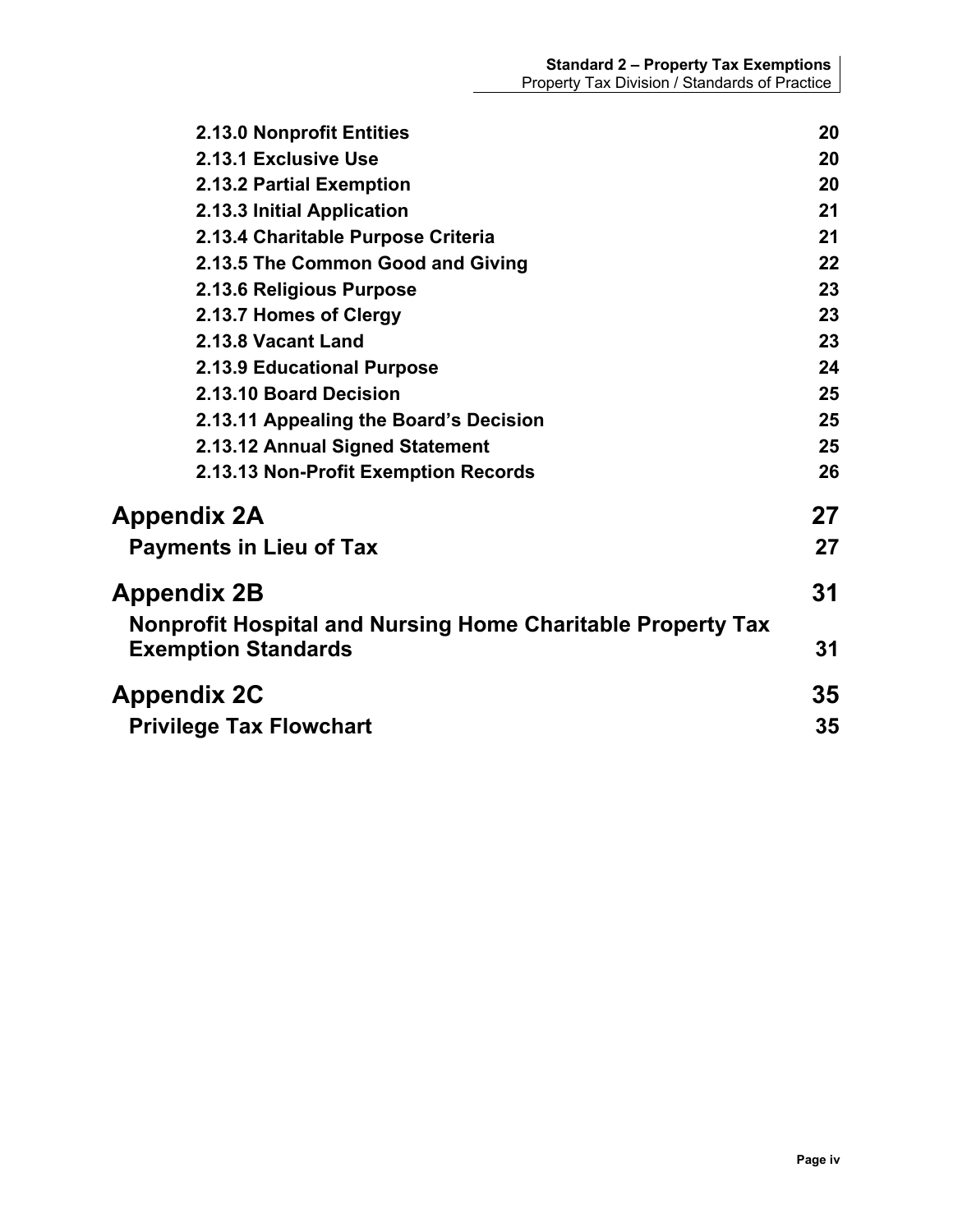# **Section II.I General Information**

# <span id="page-5-2"></span><span id="page-5-1"></span><span id="page-5-0"></span>**Purpose**

These standards provide a reference to accepted procedures for the exemption of real and personal property from property taxation. They are intended to assist county officials in the successful administration of exemption procedures.

# <span id="page-5-3"></span>**Scope**

All circumstances cannot be addressed here. These standards are to serve as a ready reference to commonly encountered problems.

Articles III and XIII of the Utah State Constitution specifically define the property to be exempted and empower the state legislature to enact necessary laws. This power ranges from exempting the property of a person to exempting an entire class of property.

The assessor should begin with the premise that all property, both real and personal, is taxable. The only exceptions to this premise are the specific exemptions provided by the U.S. and Utah Constitutions and statutes. Three considerations determine whether a property may be exempt:

- Ownership of the property;
- Use of the property;
- Taxable situs of the property; and/or
- Tangible personal property generating an inconsequential amount of revenue.

Property that is exempt from property tax may be taxed by special methods such as uniform fees or privilege taxes.

# <span id="page-5-4"></span>**Exemptions Discussed in Other Standards**

The following property tax exemptions types will not be discussed in these standards, but are included in the [Tax Relief Standards](http://propertytax.utah.gov/standards/standard03.pdf) of Practice. They are the blind exemption, the veterans with a disability exemption, and the active duty exemption. These exemptions apply to individuals rather than organizations. The application process is also similar to the Circuit Breaker, or Homeowners and Renters Credit. This allows the Exemptions Standards of Practice to focus on the complexities surrounding exemption status.

Please note that the Primary Residential Exemption is discussed in these standards. Although most holders of this exemption are individuals, it can apply to certain organizations including nursing homes, apartment buildings, and housing authorities. This can affect the exempt status of these organizations when only certain parts of certain properties qualify as a primary residence.

The tangible personal property generating an inconsequential amount of revenue exemption is included in the [Personal Property Valuation Standards of Practice.](http://propertytax.utah.gov/standards/standard05.pdf)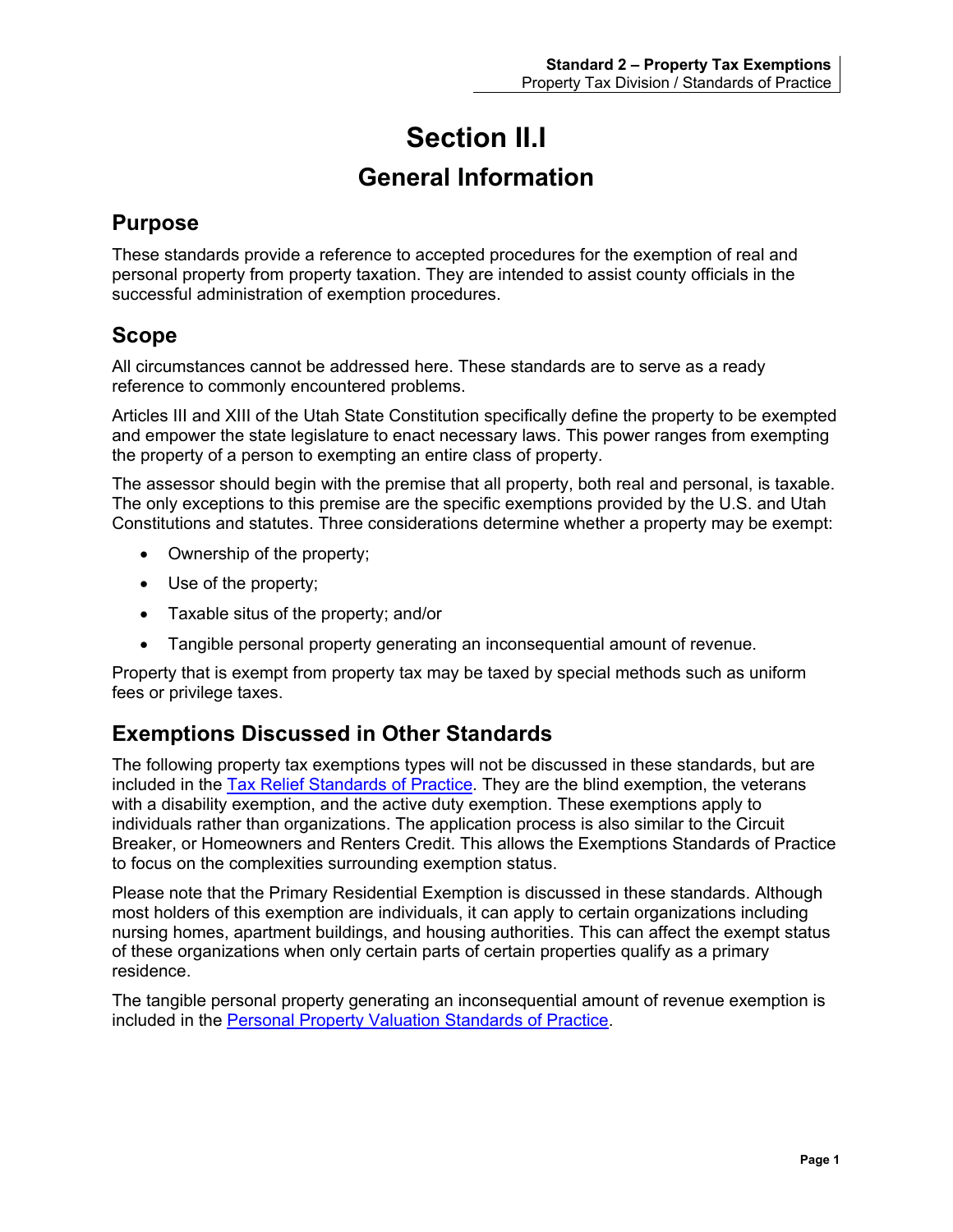# <span id="page-6-0"></span>**Burden of Proof**

It is the obligation of the party requesting the exemption to prove that the property meets exemption requirements. Determination of exempt status requires signed statements (on application and annually) on the ownership and/or use of the property. This does not apply ownership exemptions discussed in Section [II.II "Public Property".](#page-8-1)

# <span id="page-6-1"></span>**Determination of Exempt Status**

Exemptions are ultimately decided by the county Board of Equalization (BOE). Counties may develop systems where different county offices advise the county BOE on appropriateness of exemption applications. This could include the assessor's office, the auditor's office, the treasurer's office and the district attorney's office.

In some counties, different offices may offer specialized expertise on different properties or exemption types. For example, an assessor's office may be involved in granting the primary residential exemption, and the auditor's office may deal with organizational exemptions. Larger counties may have separate property tax administration panels set up to consider all applications. In any case, final approval rests with the county BOE. (§§ 59-2-103.5 and 59-2- 1102)

The county BOE is also responsible for hearing exemption appeals. These decisions may be appealed by the property owner or county office with standing to the State Tax Commission.

# <span id="page-6-2"></span>**Proportional Tax Payments**

When a governmental entity acquires private property after the lien date it must collect and pay proportional property taxes for the length of time it was in private hands. If the purchase of private property is made pursuant to a uniform real estate contract, the government is considered to have acquired all rights of ownership and the property is treated as if owned in fee simple title.

If a property that is allowed an exclusive use exemption ceases to qualify for the exemption because of a change in ownership, the new owner is to pay a proportional property tax based on the period of time beginning on the day that the new owner acquired the property and ending on the last day of the calendar year in which the property was acquired.

Also, the new owner and the previous owner of the property are required to report the acquisition of the property to the county assessor within 30 days from acquisition of the property. (§ 59-2-1101)

# <span id="page-6-3"></span>**Constitutional Authority**

The Utah State Constitution, Art. XIII, § 3 outlines properties exempt from property tax in Utah. Article III of the State Constitution defines the status of Indian Lands and circumstances in which it is exempt. The Utah State Legislature has enacted statutes enabling the counties to exempt these properties from taxes.

# <span id="page-6-4"></span>**Legislative Authority**

Title 59, Chapter 2, Part 11 contains the main body of law regarding the application of property tax exemptions. Further relevant statues in the Utah Code, including those exempting personal property from ad valorem taxation in favor of a uniform fee are: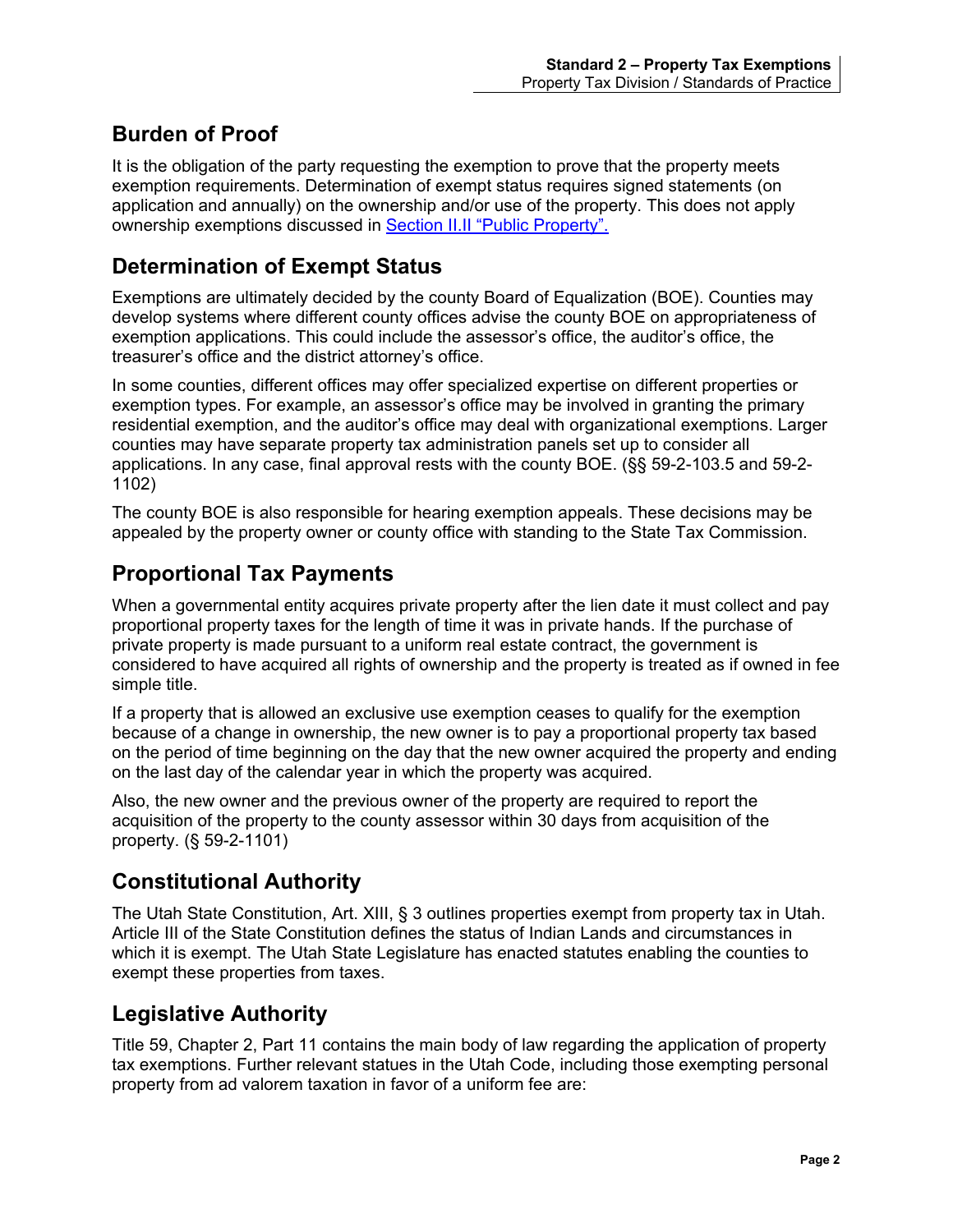§§ 10-8-85.4 and 17-50-338 – Defines short term rentals and websites used to advertise them. Prohibits cities and counties respectively from banning the use of short term rental websites or punishing individuals from merely posting listings, even if short term rentals themselves are banned in a jurisdiction. This impacts on determining if/how the primary residential exemption should be granted.

§ 10-9a-525 – Definition of a High Tunnel, which is exempt from property tax and assessment.

§ 11-17-10 – Exempts industrial facilities and development from property taxes.

§ 17B-1-116 – Property of all local districts are exempt from taxation.

§ 17C-1-301.5 – CRA property is exempt from tax, unless it is leased to a non-exempt individual or organization.

§ 35A-8-414 – Exempts housing authorities from taxes. Allows housing authorities to enter into payment agreements with other public bodies.

§ 59-2-102 – Includes definitions explaining the types of property exempted under Article XIII, § 3 of the Utah State Constitution.

§ 59-2-103 – Outlines qualification for the primary residential exemption in Art. XIII, § 3 of the Utah State Constitution.

§ 59-2-1326 – A court may impose an injunction restraining the collection of property taxes if said property is found to qualify for exemption.

§§ 59-2-503, 59-2-506 and 59-2-511 - Land assessed under the Farmland Assessment Act is not subject to the rollback tax if it qualifies for exemption under Art. XIII, § 3 of the Utah State Constitution. There are exceptions to this in certain cases when such land is acquired by a government entity.

§§ 59-2-402 through 59-2-405.3 – Exemption from ad valorem taxation on transitory personal property charged a uniform fee-in-lieu.

§ 59-2-1002 – County boards of equalization shall determine exemptions using any records available, from the county or elsewhere.

§§ 59-2-1703, 59-2-1705 and 59-2-1710 – Land assessed under the Urban Farming Assessment Act is not subject to the rollback tax if it qualifies for exemption under Article XIII § 3 of the Utah State Constitution. There are exceptions to this in certain cases when such land is acquired by a government entity.

§§ 59-4-101 and 102 – Statute governing the application of privilege tax.

§ 63H-1-501 – Exempts MIDA owned hotels from privilege tax.

§ 63H-8-404 – Exempts the Utah Housing Corporation from property taxes.

R884-24P-29 – Exceptions to the exemption on household furnishings.

R884-24P-35 – Lists information required for annual statement for certain exempt uses of property (see also PT-21 – [Annual Statement for Continued Property Tax Exemption\)](http://propertytax.utah.gov/form/pt-021.pdf).

R884-24P-40 – Exemption of property used as a residence for individuals or groups devoted full-time to their religious organizations (e.g. parsonages, monasteries).

R884-24P-44 – Defines ownership of farm machinery and equipment, and use type required to qualify for the exemption (production only, not processing).

R884-24P-52 – Defines primary residence for purposes of the primary residential exemption.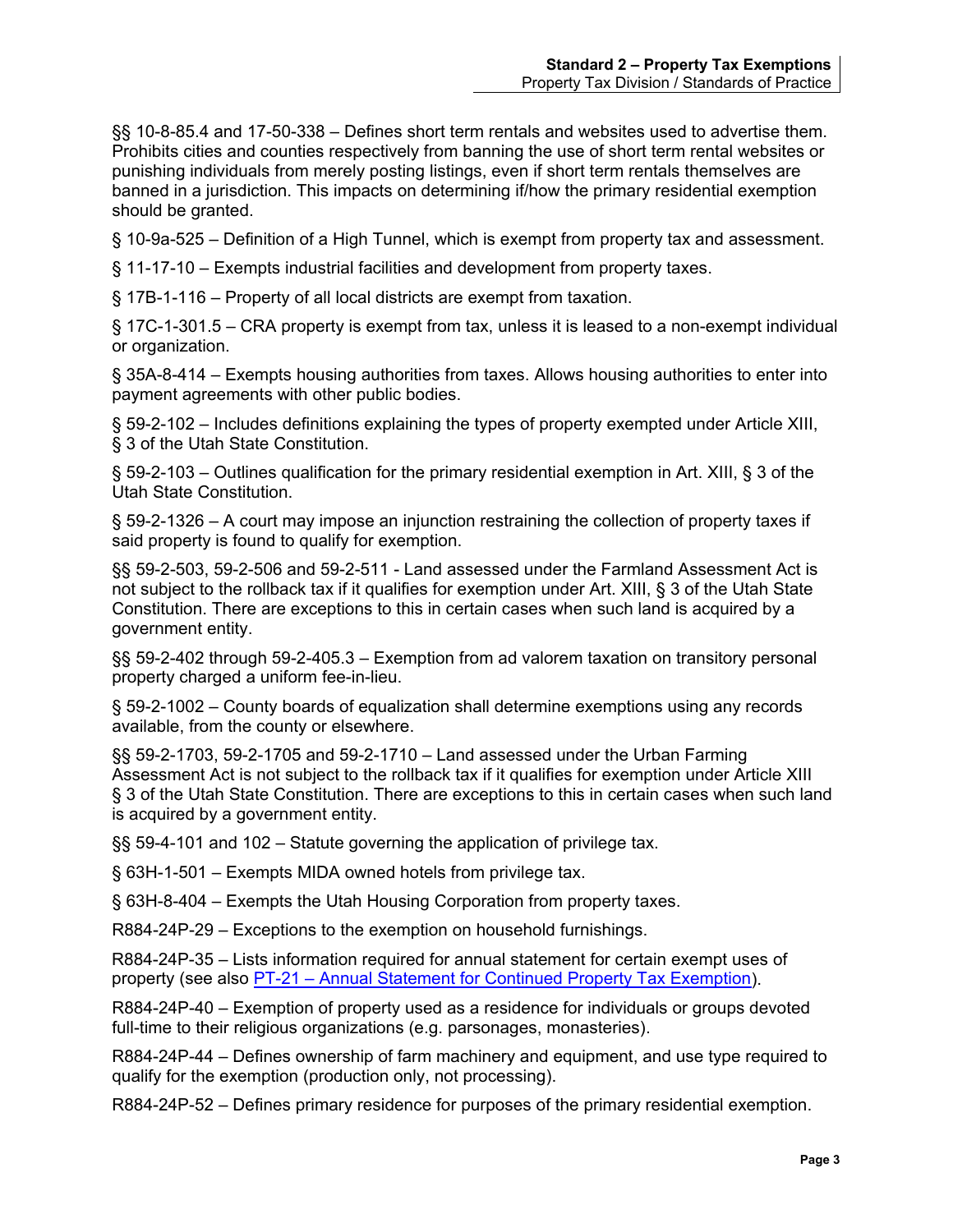R884-24P-68 – Specifies that tangible personal property with a total aggregate value of less than the amount defined in § 59-2-1115 is exempt on a county by county basis. The taxpayer applies to each county where their personal property is less than the amount statutorily prescribed amount on request by the county.

# <span id="page-8-0"></span>**Definitions**

**Alienation: "**The transfer of title from one person to another." (Glossary for Property Appraisal and Assessment, 2nd Ed., IAAO, 2013, p. 5)

**Concession:** A business type exempt from privilege tax**,** if operating in "a public airport, park, fairground or similar property". Must be available for general public use. (§ 59-4-101). A common example are stores lining an airport concourse.

**Exclusive Use:** Exemptions can only be granted to property used exclusively for religious, charitable, or educational purposes. (§ 59-2-1101) Exemptions can be granted to parts of properties that satisfy exclusive use, but they must be clearly separated physically from any forprofit activity.

**Fee Simple:** "…complete interest in a property subject only to government powers such as eminent domain." (Glossary for Property Appraisal and Assessment, 2nd Ed., IAAO, 2013, p. 67)

**High Tunnel:** A temporary structure built of specific materials used to store an agricultural commodity. (10-9a-525). It is explicitly exempt from property tax even though it is not used in production. (59-2-1101, see also 59-2-507).

**Leasehold: "**Interests in real property under the terms of a lease or contract for a specified period of time, in return for rent or other compensation; the interests in a property that are associated with the lessee as opposed to the lessor." (Glossary for Property Appraisal and Assessment, 2nd Ed., IAAO, 2013, p. 91)

Leasehold Improvements: "Items of personal property such as furniture and fixtures associated with a lessee (the tenant) that have been affixed to the real property owned by a lessor". (Glossary for Property Appraisal and Assessment, 2nd Ed., IAAO, 2013, p. 91)

<span id="page-8-1"></span>**Public Agency:** Federal, state, local governments (and their subdivisions), or Indian tribes. This includes agencies and political subdivisions of other states. (§ 11-13-103)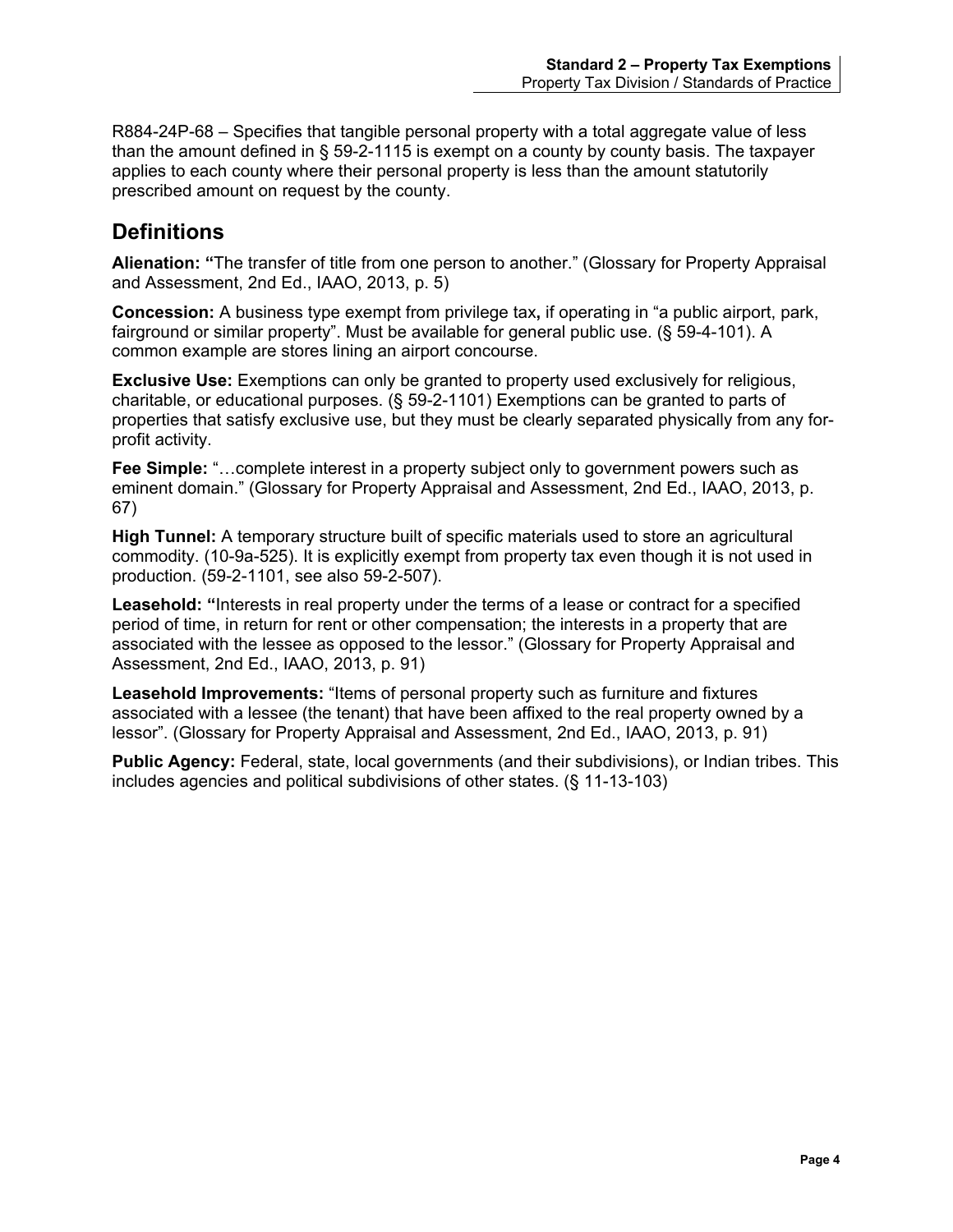# **Section II.II Public Property**

# <span id="page-9-2"></span><span id="page-9-1"></span><span id="page-9-0"></span>**Standard 2.1 Records of Public Ownership**

# <span id="page-9-3"></span>**2.1.0 Records**

The county assessor should develop a system to identify all public property and any changes in ownership, use, or other factors affecting the exempt status of such properties.

#### **Guideline**

Each year the county assessor provides all public entities with a list of property owned and requires them to report all acquisitions, dispositions, changes in use, and other relevant information.

# <span id="page-9-4"></span>**2.1.2 Contract Property**

The owner of a property, which is under an installment contract or capitalized lease, is the purchaser/lessor. If the contracted party is a for-profit business, they must pay taxes as if they were the owner. See Standard 2.6 ["Privilege Tax"](#page-15-4) for further information.

# <span id="page-9-5"></span>**Standard 2.2 Federal Government**

# <span id="page-9-6"></span>**2.2.0 Constitutional Provisions**

All federal property is exempt from taxation, except those properties that the laws of the United States allow to be taxed. Federal agencies are held accountable for taxes, penalties and interest that accrued before the agency took title. (Article XIII, § 3, Utah State Constitution and § 59-2-1101)

## <span id="page-9-7"></span>**2.2.1 U.S. Postal Service**

Property owned by the U.S. Postal Service is exempt from taxation. It is considered an independent branch of the federal government, and is therefore included under the supremacy clause. (39 USC 201). Property leased or rented to the U.S. Postal Service is taxable. Post Office property used in conjunction with a business for profit is subject to privilege tax. See Standard 2.6 ["Privilege Tax"](#page-15-4) for further information.

## <span id="page-9-8"></span>**2.2.2 Internal Revenue Service**

All administrative property of the IRS is exempt. Property seized by the Internal Revenue Service, and then declared purchased by the United States or redeemed from foreclosure, pursuant to 26 USC 6331, by the United States is exempt from property tax only where such property is titled either in the name of the United States or the District Director of the Internal Revenue Service.

## <span id="page-9-9"></span>**2.2.3 Small Business Administration (SBA)**

State and local taxes may not be levied against property, real or personal, acquired in the name of the Small Business Administration in the liquidation of an SBA loan. However, such property is not exempt from the liens for taxes assessed before the agency acquired title. (15 USC 646)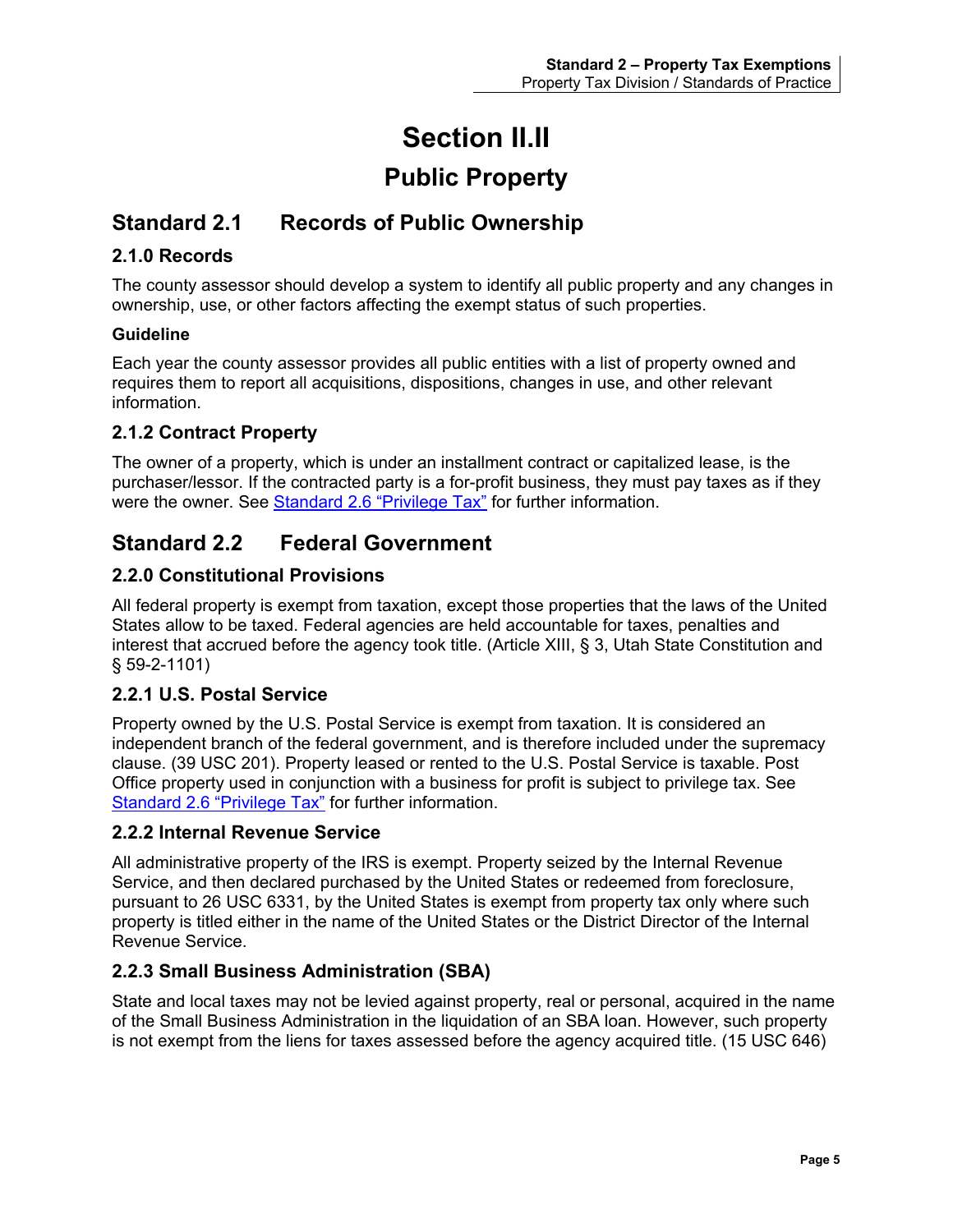# <span id="page-10-0"></span>**2.2.4 Environmental Protection Agency and the Environmental Financing Authority**

All real and tangible personal property of the Environmental Financing Authority shall be subject to local taxation to the same extent as other such property is taxed. (33 USC 1281)

# <span id="page-10-1"></span>**2.2.5 Farm Credit Administration**

All property held for administrative use or in receivership under one of the following programs of the Farm Credit Administration is subject to real and personal property taxation:

- Production Credit Association (12 USC 2098)
- Banks for Cooperatives (12 USC 2134)

Administrative and receivership property of the following are subject to real property taxation only:

- Federal Land Banks and Associations (12 USC 2055)
- Farm Credit Banks (12 USC 2023)
- Financial Assistance Corporation (12 USC 2278b-10)
- Farm Credit System Insurance Corporation (12 USC 2277a-12)

## <span id="page-10-2"></span>**2.2.6 Federal Deposit Insurance Corporation (FDIC)**

All real property held for administrative use or in receivership by the FDIC is subject to taxation. (12 USC 1825)

## <span id="page-10-3"></span>**2.2.7 Federal Home Loan Bank Board**

All real property held for administrative use or in receivership under one of the following programs of the Federal Home Loan Bank Board is subject to real property taxation:

- Federal Home Loan Bank (12 USC 1433);
- Federal Home Loan Mortgage Corporation (Freddie Mac) (12 USC 1452); and
- Resolution Trust Corporation. (12 USC 1441a)

## <span id="page-10-4"></span>**2.2.8 Housing and Urban Development (HUD)**

The Secretary of HUD may enter into an agreement to pay annual sums in lieu of taxes to any state or local taxing authority for property owned by HUD. (42 USC 3535)

All real property held for administrative use or in receivership under the following programs is subject to taxation:

- Federal Housing Administration (FHA) (12 USC 1706b) Title I (12 USC 1714) Title II;
- Government National Mortgage Association (Ginne Mae) (12 USC 1723a) Title III;
- Federal National Mortgage Association (Fannie Mae) (12 USC 1723a); and
- Armed Services Housing. Housing provided for servicemen off base will be taxed, as would any private housing. (12 USC 1748h)

## <span id="page-10-5"></span>**2.2.9 National Credit Union Administration**

All property held for administrative use or in receivership by Federal Credit Unions and the Federal Credit Union Share Insurance Fund is subject to taxation. (12 USC 1768)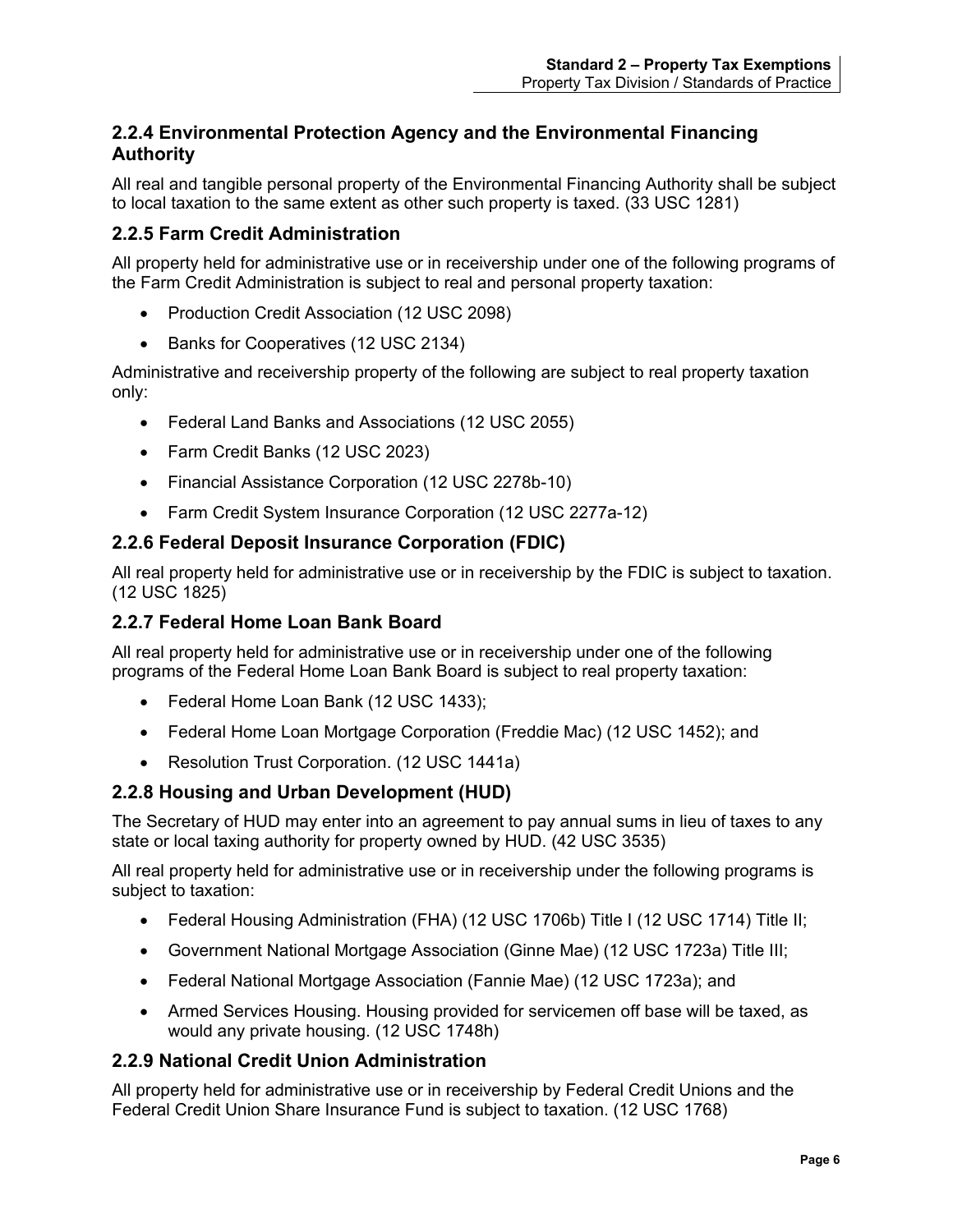# <span id="page-11-0"></span>**2.2.10 U.S. Department of Agriculture**

- All property of the Federal Crop Insurance Corporation is exempt from all taxation (7) USC 1513);
- All property of the Farmers Home Administration is subject to taxation except that used for administrative purposes of the FHA (42 USC 490h); and
- The Commodity Credit Corporation of the Agriculture Stabilization Conservation Service. All property held for administrative use or in receivership by the CCC is subject to taxation. (15 USC 713a-5)

# <span id="page-11-1"></span>**2.2.11 U.S. Department of Treasury Federal Reserve Bank**

All real property owned by the Federal Reserve Bank is taxable. (12 USC 531)

## <span id="page-11-2"></span>**2.2.12 Veterans Administration**

A private residence of a veteran is taxable but may be eligible for an exemption or abatement. When the VA takes into receivership by title any real, personal, or mixed property, the VA is held liable for all back and current taxes. (38 USC 1820)

## <span id="page-11-3"></span>**2.2.13 Instrumentalities**

An organization that provides a service so closely related to government it is tax exempt. There is no simple way to determine this, but the taxability of the American Red Cross has come before the courts who have decided the American Red Cross is an instrumentality of the United States and therefore, all its property is tax exempt. Local Red Cross chapters are not required to apply for exemption based on use for religious, charitable, or educational purposes. [Department of Employment v. U.S. (87 SCt 464), 1966] and [U.S. v. City of Spokane (734 FSupp 919), 1989]

#### **Guideline**

Consider the following to determine whether an organization is an instrumentality:

- The organization is used for a governmental purpose;
- It acts on behalf of a political subdivision; and
- Political subdivisions have an interest in the organization similar to an owner, including supervision, financial control and funding, and legislative power over the organizations actions.

## <span id="page-11-4"></span>**2.2.14 Railroad Property**

Lands granted by Congress to any railroad corporation are not exempt from taxation by states, territories and municipal corporations because of a lien by the United States for costs of surveying, selecting, and conveyance or because a patent has not been issued. (43 USC 882)

# <span id="page-11-5"></span>**2.2.16 Military Property**

Any property of the United States authorized by an Act of Congress used for military purposes is exempt from property taxes. Property used for military purposes includes needful buildings such as military housing. [(§ 63-8-1) and (Utah Attorney General Opinion 76-001)]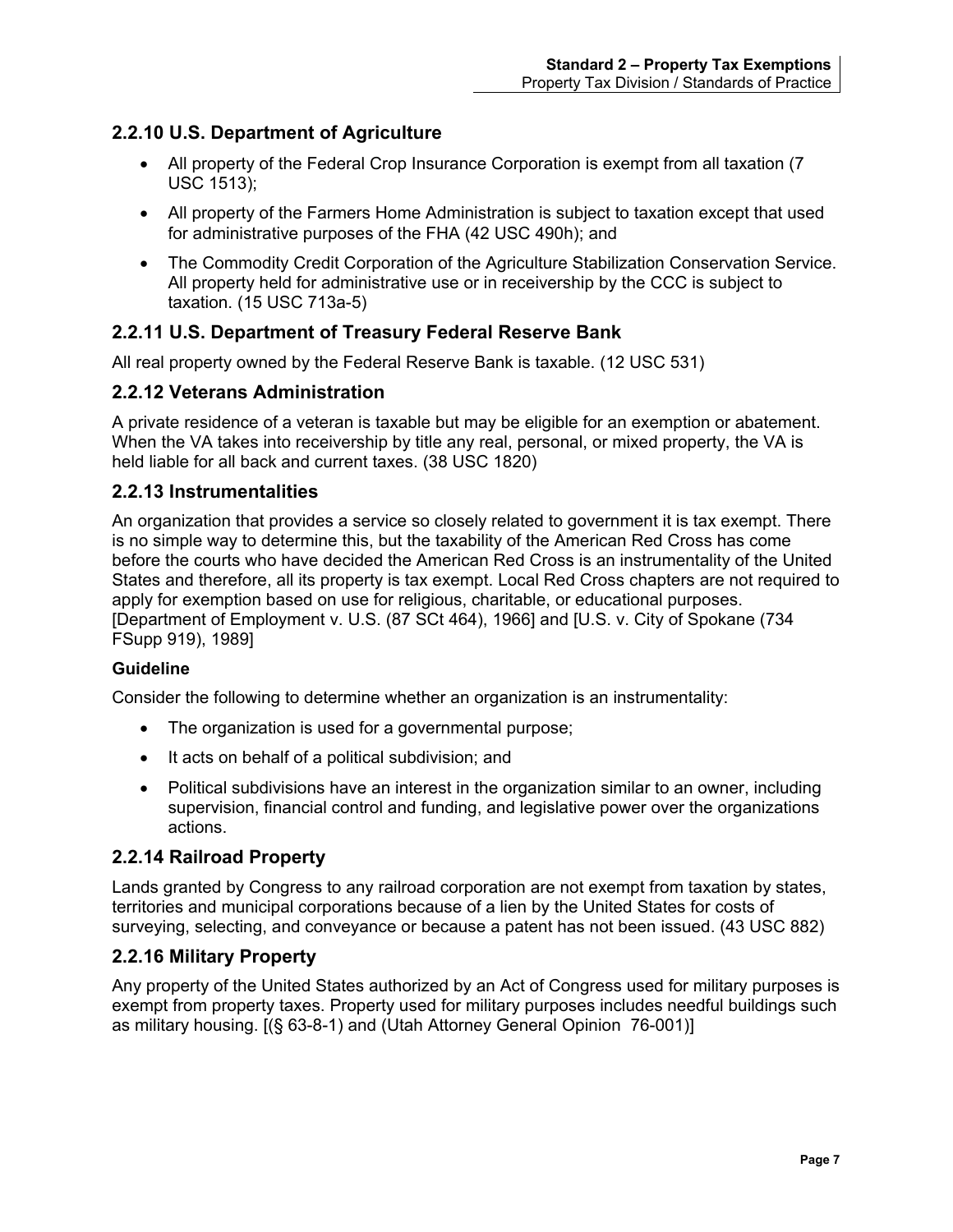# <span id="page-12-0"></span>**Standard 2.3 Indian Property**

The United States Supreme Court has ruled that property owned by Indians who are registered with their tribe and living on their reservation is not subject to state taxes, unless the state has acquired the authority to tax pursuant to an act of Congress.

This property is under the absolute jurisdiction and control of the Congress of the United States. The State of Utah has not acquired such jurisdiction; therefore, none of the on-reservation property of a tribe or a registered member of the tribe is subject to state or local taxation.

When considering taxation of property in Indian Country, it is advisable to coordinate closely with the county attorney.

# <span id="page-12-1"></span>**2.3.0 Property Held in Trust**

There may be some instances where the United States holds off-reservation real property in trust for the benefit of an individual Indian or has subjected his or her off-reservation real property to restrictions against alienation. In such a case, the property and improvements are tax exempt. Property held in trust may be owned by a tribe or an individual member of a tribe. Restrictions on alienation could result from several sources including tribal law, and the American Indian Probate Reform Act, which governs how individually owned trust land may be inherited.

Title 25 of the US Code also contains miscellaneous provisions governing the relationship between the federal government and various recognized tribes. For example, real property taken by the Secretary from the Paiute Indians of Utah and held in trust as Indian reservation land is exempt. (25 USC 766)

#### **Guideline**

*A trustee/beneficiary relationship exists between the United States government and federally recognized Indian Tribes. It is commonly referred to as the "federal Indian trust responsibility." This concept was developed through the numerous treaties with federally recognized tribes, US Supreme Court cases, and policies established in Title 25 of the US Code. This stems from difficulty in neatly categorizing Indian Tribes as political units despite tribal sovereignty, and their relationship with the federal government. [Cherokee Nation v. Georgia (30 US 1, 17 1831)]. If fee simple ownership cannot be determined, it is most likely held trust.* 

## <span id="page-12-2"></span>**2.3.2 Fee Simple Property**

Real property on a reservation that is acquired and held in fee simple title by an Indian or tribe through the General Allotment Act of 1887 (25 USC 331, et. seq.) is taxable. [County of Yakima v. Yakima Indian Nation (112 SCt 683) 1992]. This means land that was allotted to an Indian and granted a "fee patent," with the right to alienation, is taxable.

When Congress passed the Indian Reorganization Act of 1934 (25 USC 461), it effectively stopped the allotments and allowed the Secretary of the Interior to reacquire reservation and offreservation lands on behalf of the Indians. (25 USC 463). These lands are exempt as they were not granted a fee patent and are held in trust indefinitely. However, many parcels that were granted a fee patent still exist in fee simple ownership, which has resulted in complex reservation borders, with enclaves and exclaves, in some counties.

#### **Guideline**

*When determining the taxability of land owned by an Indian within or outside a reservation, the right of alienation is a crucial factor. The United States Supreme Court has found Congress has consented to property taxes on Indian land where limitations on alienation were removed via fee*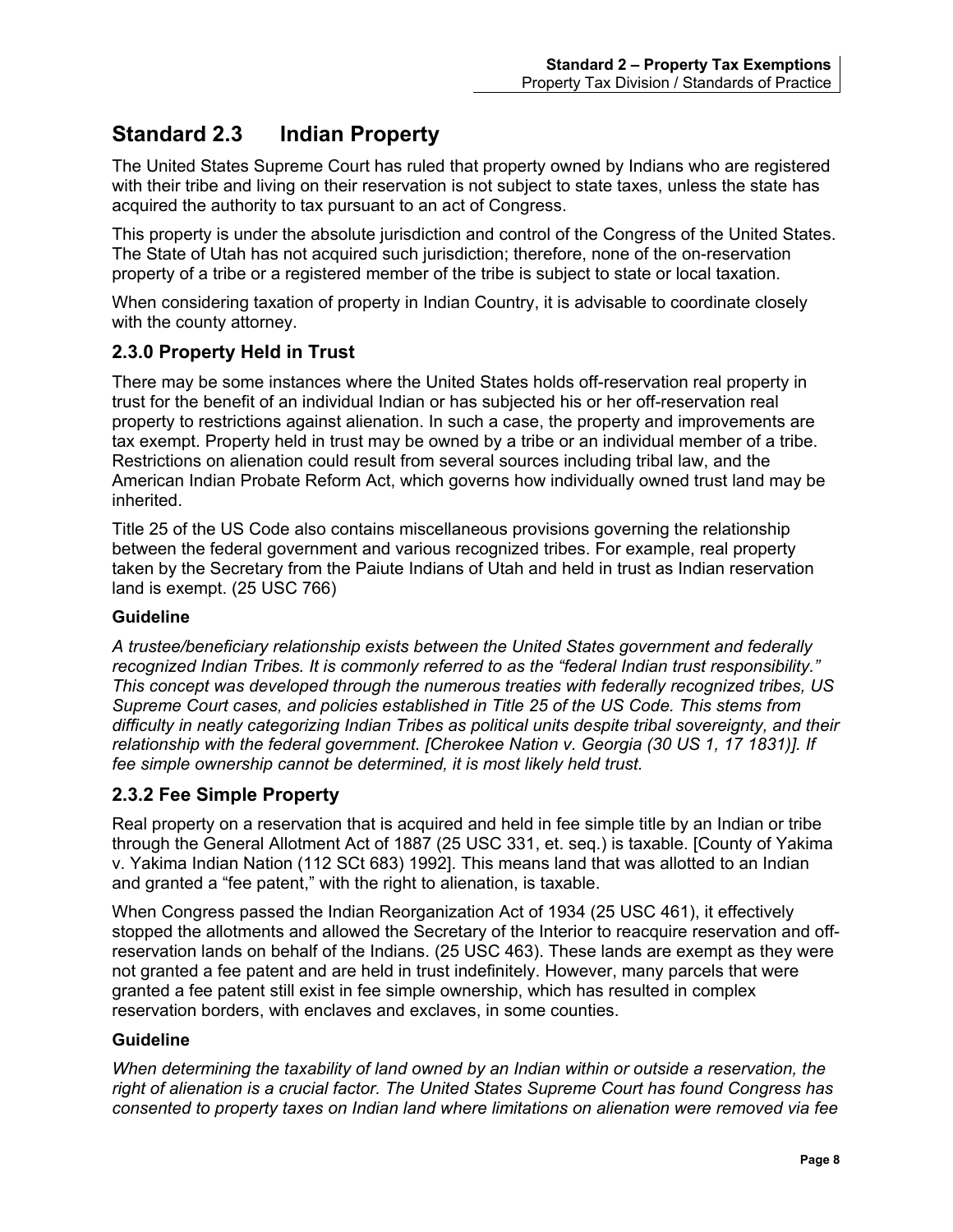*patent. [County of Yakima v. Confederated Tribes & Bands of the Yakima Indian Nation, 502 U.S. 251, 253-56 (1992)] This principle can be applied to fee simple ownership of land by Indians, as opposed to land held in trust.*

## <span id="page-13-0"></span>**2.3.1 Off-Reservation Property**

Off-reservation property purchased with income from tax-exempt real property is subject to state taxation unless Congress has specifically exempted the purchased property from taxation. (Utah State Constitution Article III and Utah Attorney General Opinion No. 84-79)

## <span id="page-13-1"></span>**2.3.3 Tribal Membership**

The property of reservation Indians residing on another tribe's reservation is subject to state taxation. (Utah Attorney General Opinion No. 84-79)

All property owned by mixed blood members of the Ute Indians, Uintah and Ouray Reservation tribe shall be subject to taxation. (25 USC 677p)

## <span id="page-13-2"></span>**2.3.4 Leased Tribal Land**

Property on non-tribe members on reservation land may be taxed, except in instances where it is preempted, or prevented, by Congress. Several District and US Supreme Court cases have upheld state taxes on non-Indians on reservation land; even when double taxation, or a tribal tax as well as a state tax, occurs. [Washington v. Confederated Tribes, 78-630 (1980)] and [Cotton Petroleum Corp. v. New Mexico, 490 US 163, 186-87 (1989)]

Companies who obtain rights-of-way in the nature of easements, for the construction, operation and maintenance of telephone and telegraph lines, their offices, and pipelines through any lands held by an Indian tribe, shall be taxed as provided by laws of the state, territory, or municipality. If no taxes are paid, the company will pay the Secretary of the Interior a tax no more than \$5.00 per ten miles of line. (25 USC 319 and 25 USC 321)

#### **Guideline**

*Companies can be partially owned by Indian Tribes or members. Care must be taken to ensure when these companies are operating on reservation land, the portion owned by the tribe or its members is not taxed. Indian companies operating off-reservation are taxable.*

# <span id="page-13-3"></span>**Standard 2.4 State Government**

## <span id="page-13-4"></span>**2.4.0 State Owned Property**

Property of the state government is exempt from taxation except as identified in the Utah State Constitution, Article XIII § 3 and § 59-2-1101.

## <span id="page-13-5"></span>**2.4.1 Utah State Tax Commission**

Property seized by the commission is exempt from taxation only when declared purchased by the state of Utah by title. Any pre-existing liens, including property taxes, must be paid in full.

## <span id="page-13-6"></span>**2.4.2 Department of Natural Resources, State Lands Division**

Lands held or occupied by any person under a contract of sale or lease from the state are exempt from taxation when the state holds title to the lands. The following is not exempt:

- Improvements on state lands;
- Any private interest in state lands to the extent of the equity, regardless of whether an extension of payment was granted prior to the levying of this tax; and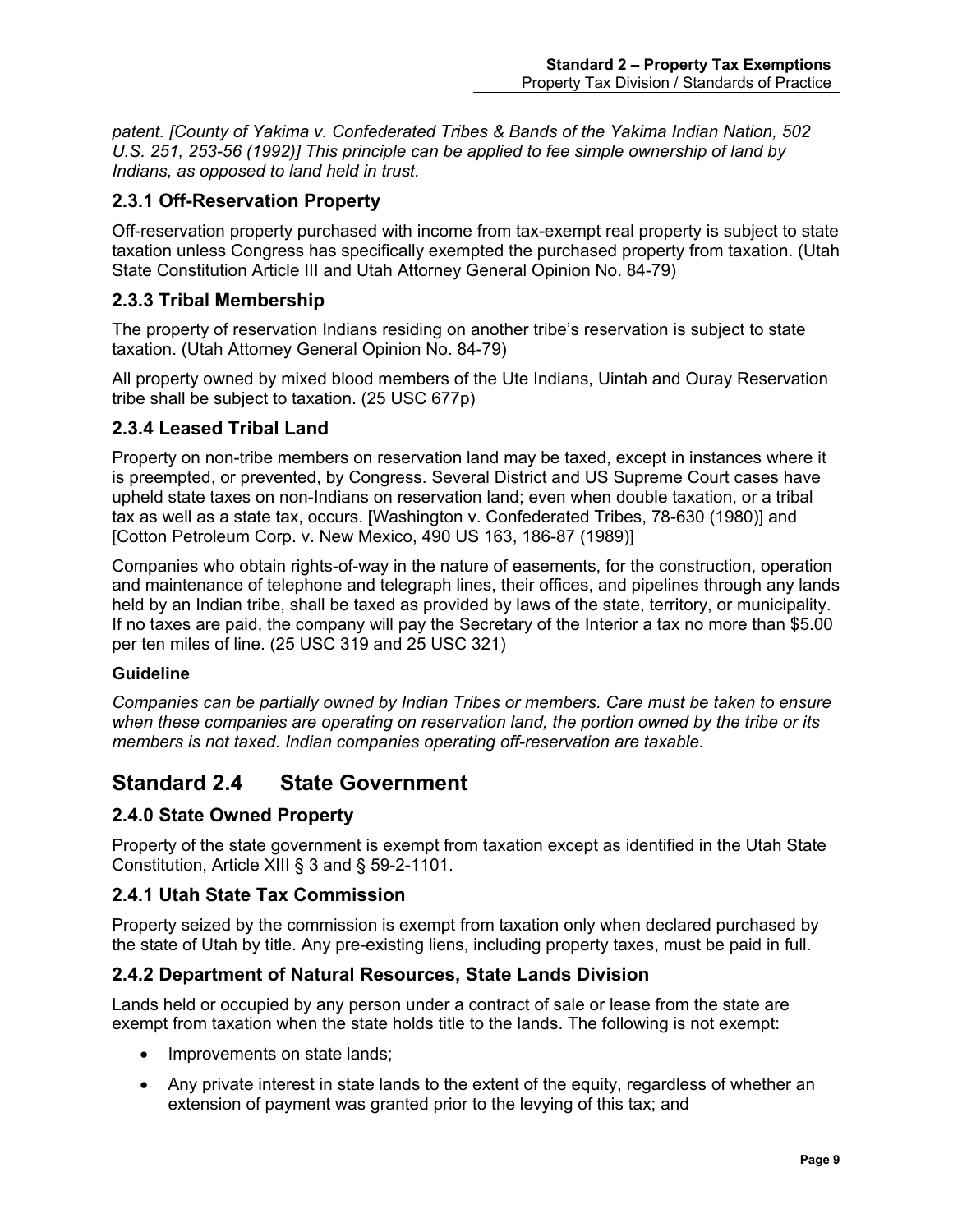• Land subject to the privilege tax. (§ 59-2-1103)

#### **Guideline**

*Private residences or any improvements of a commercial enterprise, such as a ski resort, that are not owned by the state are subject to property tax when located on state lands.*

*Any land, which is being purchased by a non-exempt owner, is subject to property tax on the purchase price of the property (owner equity), as well as a privilege tax on the amount of the purchase price which remains outstanding. In other words, the entire property is subject to taxation. An owner defaulting on the contract is still responsible for the taxes when due even though the state may have granted a payment extension.*

*State lands used by a for-profit business, such as a boat marina, may be subject to privilege tax. (See [Standard 2.6, "Privilege Tax"\)](#page-15-4)*

## <span id="page-14-0"></span>**2.4.3 Utah State Retirement Fund Property**

The Utah State Retirement Office is an independent state agency and all administrative properties are exempt. (§ 49-11-201). Property acquired by the Utah State Retirement Fund for investment purposes is also exempt. [*Utah State Retirement v. Salt Lake County* (780 P2d 813]

# <span id="page-14-1"></span>**Standard 2.5 County, City, Political Subdivisions**

#### <span id="page-14-2"></span>**2.5.0 Local Government Property**

The property of counties, cities, towns, special districts, and all other political subdivisions of the state are exempt. (§ 59-2-1101)

The Legislature may provide that property located outside geographic boundaries of political subdivisions, as defined by law, may be subject to property tax. (Utah State Constitution Article XIII, § 3).

## <span id="page-14-3"></span>**2.5.1 Housing Authority**

A housing authority is a federally funded quasi-governmental program, providing rent subsidies and affordable housing to lower income individuals and families. Property and funds of an authority are "public property used for essential public, governmental, and charitable purposes". The property and authority are exempt from all taxes and special assessments of any public body. This tax exemption does not apply to any portion of a project used for a profit-making enterprise. In taxing these portions, appropriate allowance shall be made for any expenditure by an authority for utilities or other public services it provides to serve the property.

Federal and state statutes allow housing authorities the option of paying a fee in lieu of taxes.) The fee amount is negotiated between the authority and the taxing entities, and may equal the amount the authority would have paid, had it not been tax exempt. A taxing entity may choose to refund all or a portion of the fee back to the housing authority in order to help maintain the low-rent character of public housing projects. (§ 35A-8-414)

All Utah Housing Corporation is also exempt from property tax. (§ 63H-8-404)

## <span id="page-14-4"></span>**2.5.2 Municipal Building Authority**

"All property owned, held, or acquired by a building authority and all rentals becoming due under leasing contracts . . . shall be exempt from all taxation..." (§ 17A-3-913)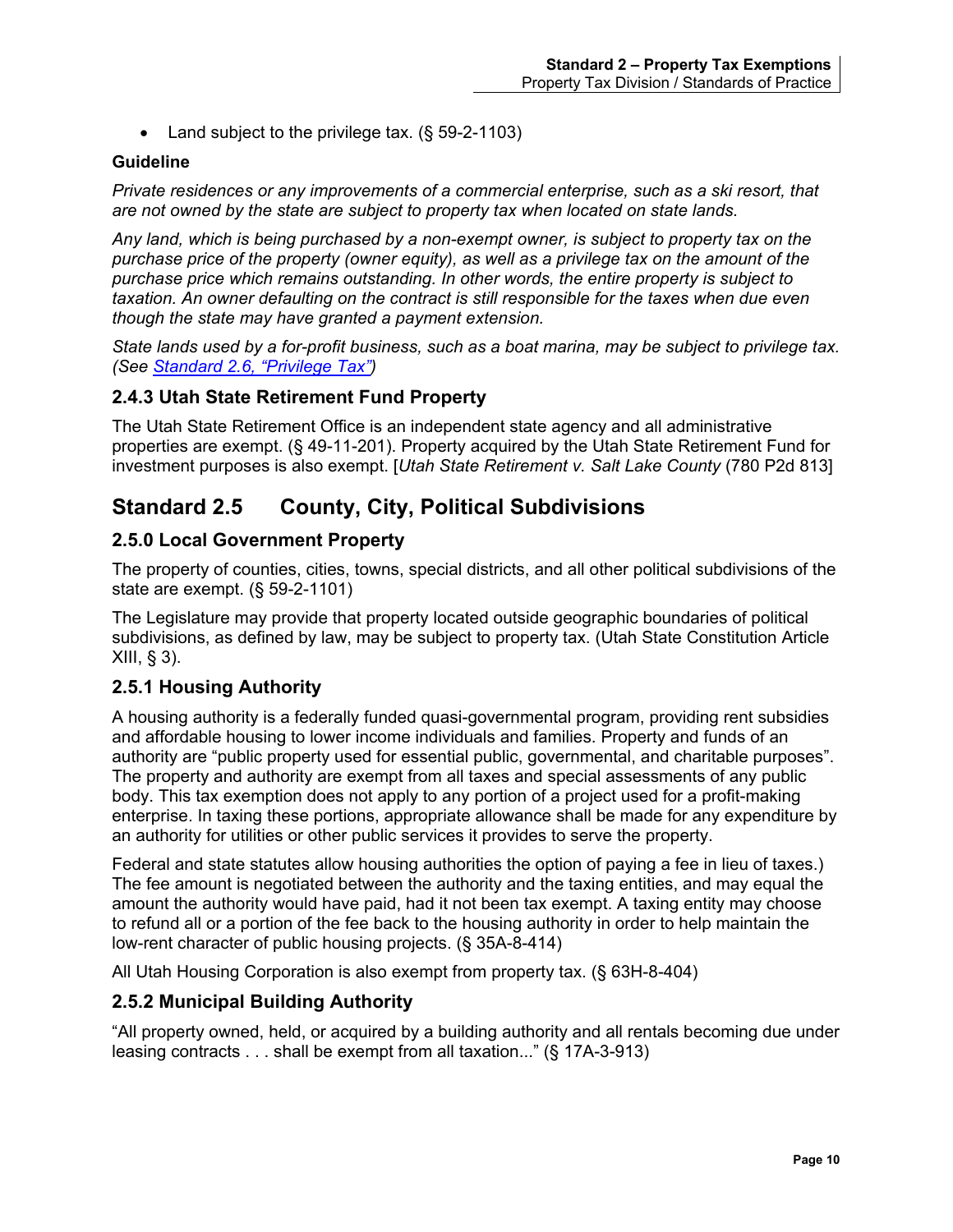# <span id="page-15-0"></span>**2.5.3 Community Development and Renewal Agencies**

Community Reinvestment Agency (CRA) property is exempt from property tax as well as all other taxes of a public entity. However, this exemption does not apply to property that the agency leases to a lessee not entitled to a tax exemption with respect to the property. (§ 17C-1- 301)

All CRA property, including funds the agency owns or holds, is exempt from levy and execution sale, and no execution or judicial process may issue against agency property. A judgment against an agency may not be a charge or lien upon agency property. A judgment against the community that created the agency may not be a charge or lien upon agency property. A judgment against an agency may not be a charge or lien upon the property of the community creating the agency. (§ 17C-1-302)

# <span id="page-15-1"></span>**2.5.4 Public Schools, Charter Schools and Libraries**

Property of school districts, charter schools and public libraries is exempt from taxation. (§ 59-2- 1101 and Article XIII § 3) A charter school under Title 53A, Chapter 1a, Part 5 of the Utah Charter School Act is to be treated like a school district for purposes of a property tax exemption. Charter schools are exempt from property tax. (§ 59-2-1101)

#### **Example**

*A house owned by a public school as a result of construction by students in industrial arts classes is exempt until it is sold.*

# <span id="page-15-2"></span>**2.5.5 Industrial Facilities Development**

All property held by a county or municipality for industrial facilities development is considered public property used for essential public and governmental purposes and therefore exempt from property taxation. This exemption does not extend to other property used in connection with any project that is owned by any private person, association, or business entity. (§ 11-17-10)

## <span id="page-15-3"></span>**2.5.6 Utah Public Transit Authority Act**

Property acquired and titled in the transit district's corporate name is exempt from property taxes. [(§ 17A-2-1055) and Salt Lake County v. Tax Commission (780 P2d 1231)]

# <span id="page-15-4"></span>**Standard 2.6 Privilege Tax**

## <span id="page-15-5"></span>**2.6.0 Privilege Tax Defined**

Privilege tax is imposed on the possession or beneficial use of any real or personal property which for any reason is exempt from taxation, if that property is used in connection with a business conducted for profit. (§ 59-4-101).

It can be viewed as a tax on the "privilege" of using properties that would otherwise be exempt from taxation. It also prevents governments and nonprofits from impacting competition by leasing exempt land to for profit business. This is often referred to "closing gaps in the tax law" between business who operate on exempt land (who would not pay a tax on the property without the Privilege Tax Act) and those who operate of non-exempt land (who pay the taxes themselves or have costs passed along to them by the owner). [ABCO ENTERPRISES v. UTAH STATE TAX COMMISSION; Board of Equalization of Weber County, State of Utah (211 P.3d 382)]

The tax imposed is the same amount of property tax due, if the possessor or user were the owner of the property. The amount of any payments which are made in lieu of taxes is credited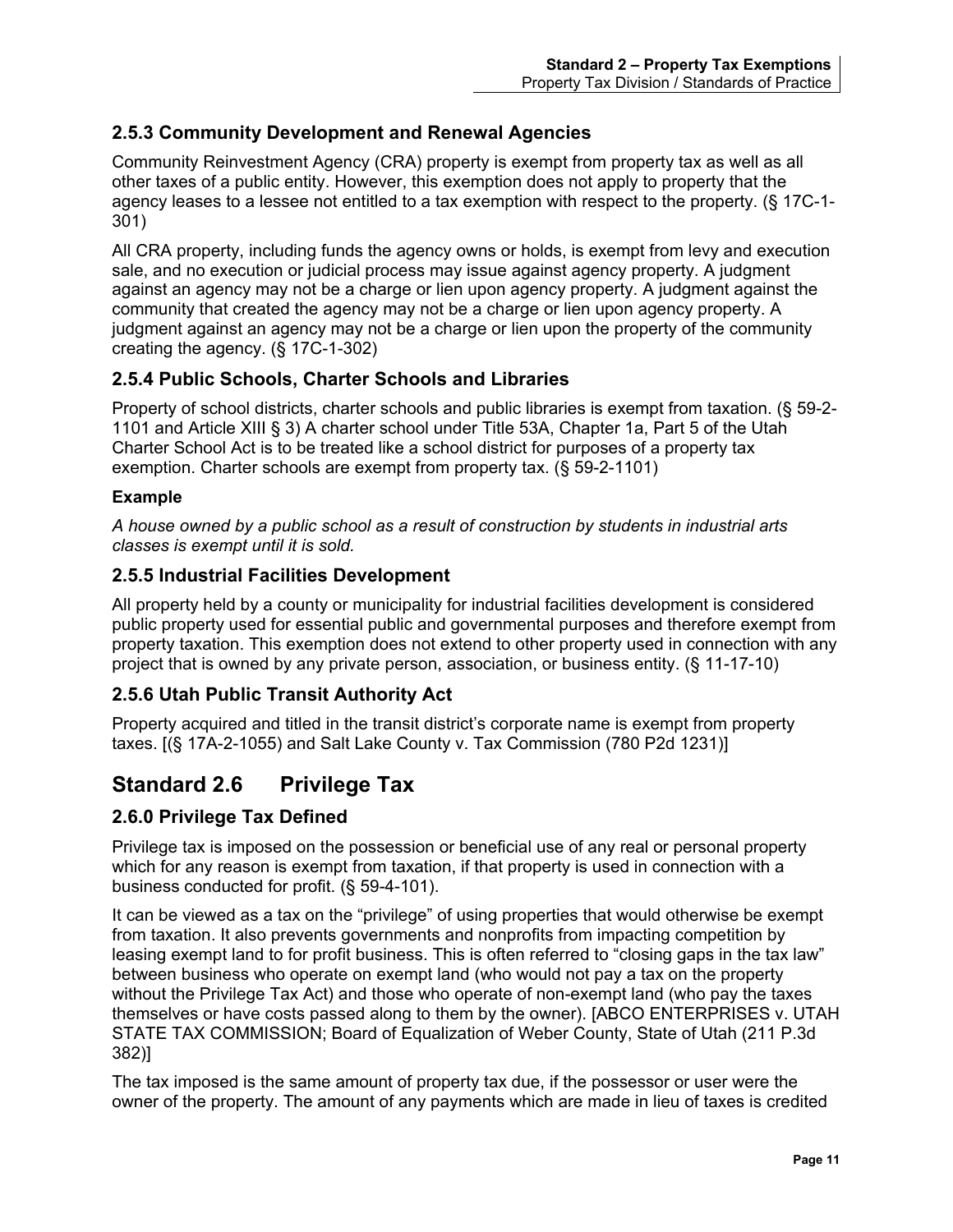against the privilege tax due on property owned by the federal government. See [Appendix 2A](#page-30-1) for further information on federal payments in lieu of taxes.

Privilege Tax is assessed to the possessors or users of the property on the same forms, and collected and distributed at the same time and in the same manner as property taxes. The privilege tax is not a lien against the property and no tax-exempt property may be attached, encumbered, sold, or otherwise affected for collection of the tax. (§ 59-4-101).

#### **Guideline**

*County assessors should develop systems to identify and monitor properties that are subject to privilege tax. Property becomes subject and exempt to privilege tax as frequently as leases are signed and ended. Please see [Appendix C](#page-38-0) for a flowchart to assist with identify properties subject to privilege tax.*

*Although privilege tax applies to property exempt for any reason, in practice it would only apply to property exempt based on ownership (government owned). If property owned by a nonprofit were leased to a for profit company, they would lose their exclusive use exemption or receive a partial exemption. The property used for profit would be subject to regular property tax.*

#### <span id="page-16-0"></span>**2.6.1 Privilege Tax Exemption on Concessions**

The use of property which is a concession in, or relative to, the use of a public airport, park, fairground, or similar property which is available as a matter of right to be used by the general public is exempt from privilege tax. (§ 59-4-101).

"Concession" is not specifically defined in the Utah Code, but any agreement between the forprofit business and nonprofit entity should outline the specific use of the property and guarantee right of use by the general public. [RIO, INC. dba RIO GRANDE CAFE v*.* BOARD OF EQUALIZATION OF SALT LAKE COUNTY, UTAH (UTC Appeal No. 98-1179)]

Improvements constructed by a for profit business are subject to the regular property tax, even if they pass to the governmental or nonprofit entity at the end of the lease. [*Interwest Aviation v. County Board of Equalization of Salt Lake County* (743 P2d 1222)].

## <span id="page-16-1"></span>**2.6.2 Privilege Tax Use Exemption**

The use or possession of property by a religious, educational, or charitable organization is exempt from privilege tax. The use or possession of property, if the revenue generated by the use of the property inures only to the benefit of an exempt organization (and not to the benefit of any other person, including the for-profit user) is also exempt. (§ 59-4-101)

#### <span id="page-16-2"></span>**2.6.3 Privilege Tax Lease Exemptions**

The possession or other beneficial use of public land occupied under the terms of an agriculture lease or permit issued by the United States or this state is exempt from privilege tax. A land lease shall be determined to be agricultural if the land is actively used for the production of forage, crops or livestock. See the [Farmland Assessment Act Standards of Practice](https://propertytax.utah.gov/standards/standard07.pdf) for further information.

The use or possession of any lease, permit, or easement on state lands is exempt, unless it entitles the lessee or permittee to exclusive possession of the premises. Exclusive possession by the lessee persists if the owner retains right to entry, approval of leasehold improvements, and the right to inspect the property.

Every lessee, permittee, or other holder of a right to extract minerals (except brines of the Great Salt Lake, which are taxed similarly to minerals) is considered to be in possession of the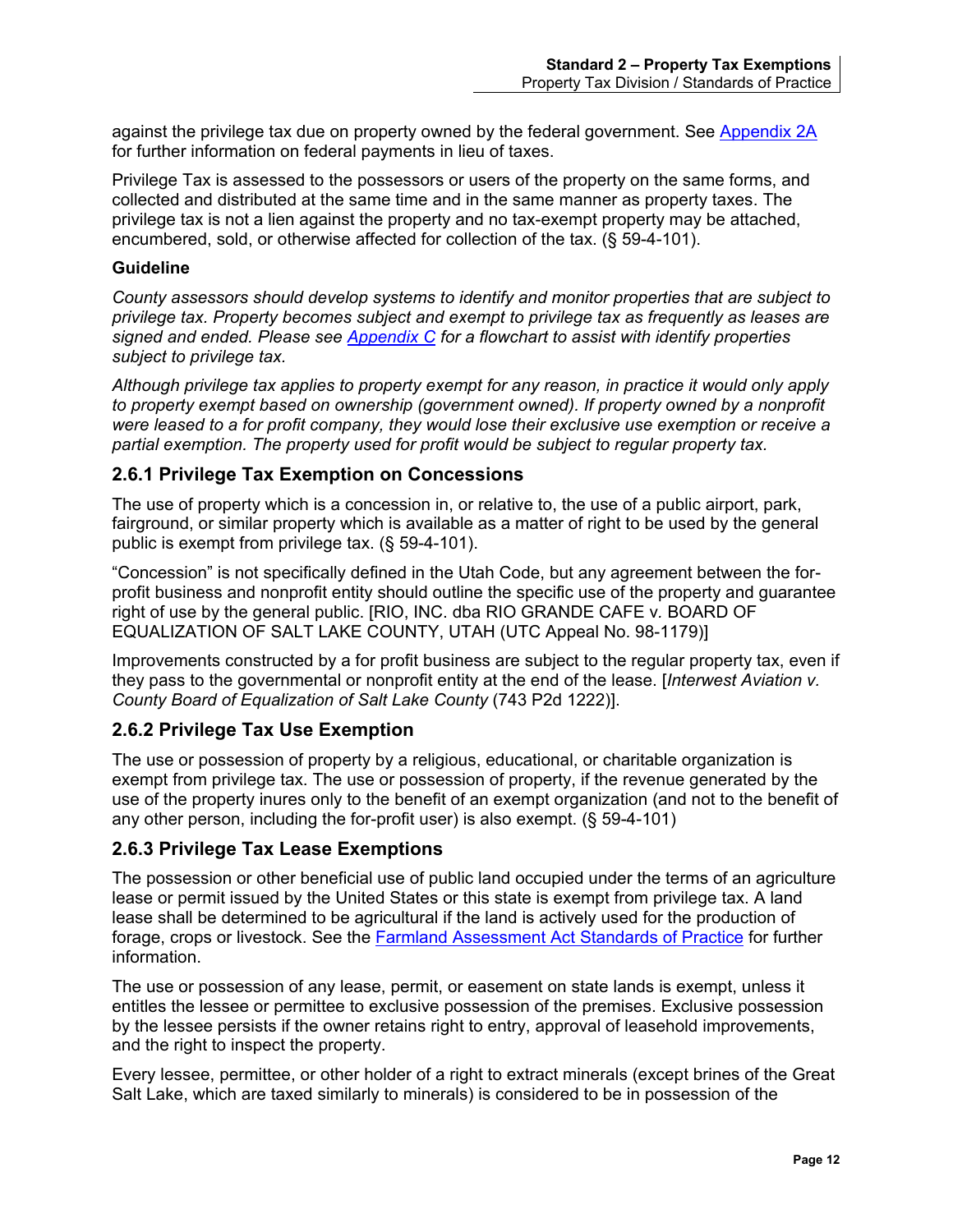premises. Other parties may still have a similar right to remove or extract another mineral from the same property. Privilege tax, or its exemption, applies regardless of how many mining companies have a lease or permit to operate on the land, as long as they extract different minerals. (§ 59-4-101)

# <span id="page-17-0"></span>**2.6.4 Privilege Tax MIDA Hotel Exemption**

A hotel, a hotel condominium unit in a condominium project, or commercial condominium unit in a condominium project owned by the authority is exempt from property tax and privilege tax. (§ 63H-1-501)

# <span id="page-17-1"></span>**2.6.5 Equity Tax on State Lands**

State land purchases are subject to privilege tax on the amount of the purchase price which remains outstanding after subtracting amounts paid for those lands under a contract of sale, as well as property tax on amounts paid on the purchase price of the property (owner's equity). (§ 59-2-1103 and § 59-4-101).

# <span id="page-17-2"></span>**2.6.6 Failure to Pay**

Privilege tax is not a lien against the property and exempt property cannot be attached or subject to seizure and sale. (§ 59-4-101). Because of this, the county auditor shall issue a warrant with the local district court, making the county a judgement creditor against the delinquent possessor of the property. (§ 59-4-102). See the [Real Property Billing Standard of](https://propertytax.utah.gov/standards/standard12.pdf)  [Practice](https://propertytax.utah.gov/standards/standard12.pdf) for further information.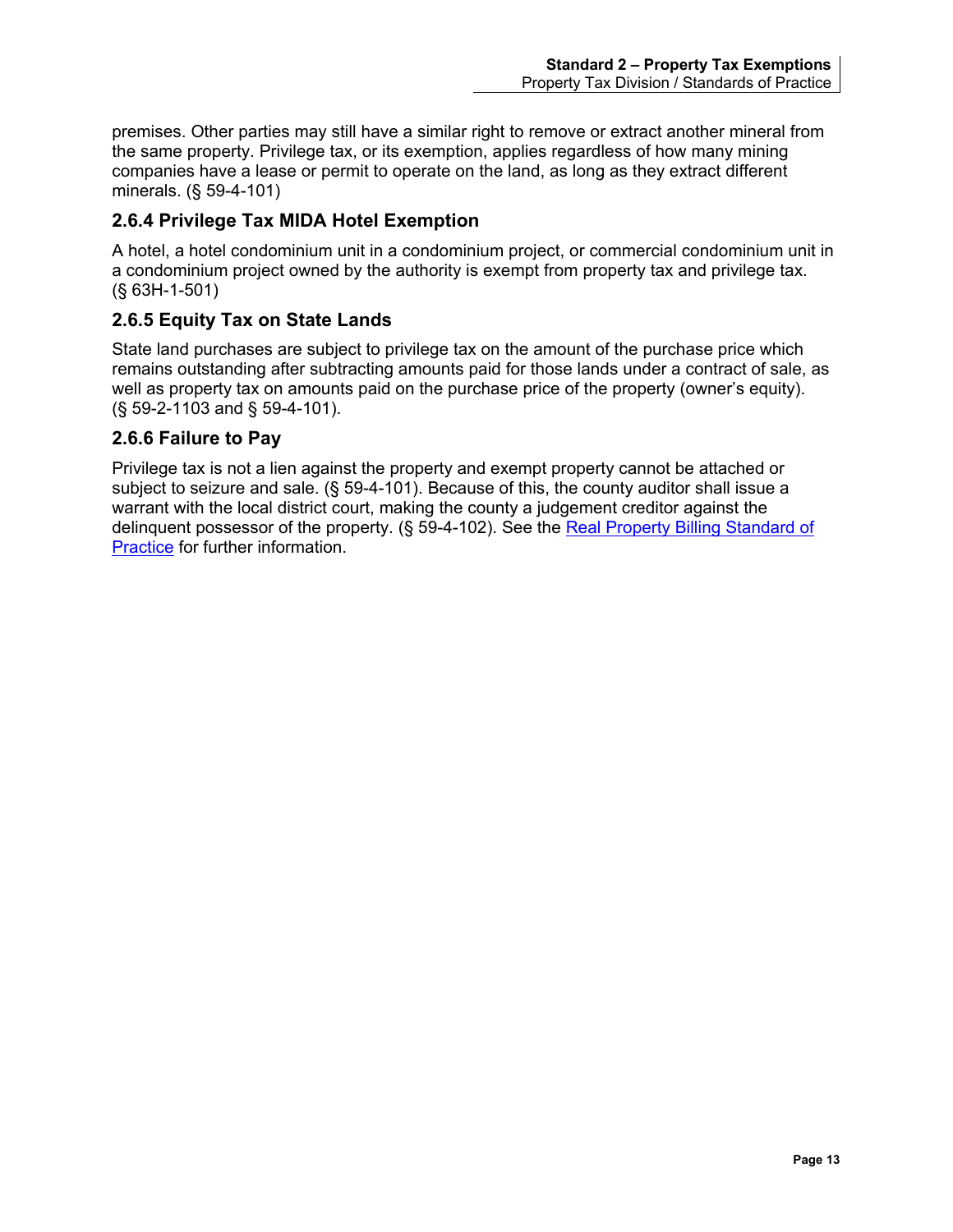# **Section II.III**

# **Private Property**

# <span id="page-18-2"></span><span id="page-18-1"></span><span id="page-18-0"></span>**Standard 2.7 Agricultural and Irrigation Property**

# <span id="page-18-3"></span>**2.7.0 Livestock Exempt**

"Livestock in Utah, as defined in § 59-2-102, under the definition of "Personal Property"' is exempt from ad valorem property taxation." (§ 59-2-1112)

## <span id="page-18-4"></span>**2.7.1 Farm Machinery Exempt**

Farm machinery and equipment as defined in § 59-2-102, is exempt from ad valorem property taxation. (Utah State Constitution, Article XIII, § 3 and § 59-2-1101)

• Machinery and equipment used in the production of agriculture is exempt, but not if used in the processing of agricultural products. The county assessor may audit the use of the equipment.

#### **Example**

*In Moroni Feed Company v. County Board of Equalization of Sanpete County (UTC Appeal No. 87-1633), the Commission found that the cooperative's hatchery equipment is used in the production phase of agriculture and is therefore exempt. The mill, which is used for mixing grain to be sold as feed, is used in the processing phase and is taxable.*

• *Leased farm machinery and equipment may qualify for exemption. The use of the machinery and equipment, whether by the owner or the lessee, shall determine the exemption. Farm machinery and equipment used primarily for agricultural production or*  harvesting is exempt. Machinery and equipment used for value-added processing of *agricultural products or other non-production activities are not exempt.*

## <span id="page-18-5"></span>**2.7.2 Irrigation Water**

Irrigation property is exempt if it is owned by:

- An individual or corporation to irrigate its own land within the state;
- A non-profit entity and used within the state to irrigate land, provide domestic (culinary) water or provide water to a public water supplier; or
- A government entity, such as a city, town or special service district.

Irrigation property includes water rights, ditches, canals, reservoirs, power plants, pumping plants, transmission lines, pipes, and flumes as well as the land under a reservoir, ditch, canal or pipe and the land immediately adjacent to those structures if it is reasonably necessary for the maintenance or for otherwise supporting the operation of the structure.

If owned by a non-profit entity, any other property whose use is physically necessary in the production, treatment, storage, or distribution of water is exempt. (Utah Constitution Article XIII, § 3 and Utah Code § 59-2-1111)

## <span id="page-18-6"></span>**2.7.3 Electrical Power for Irrigation Purposes**

Power plants, power transmission lines, and other property used for generating and delivering electrical power, a portion of which is used for furnishing power for pumping water for irrigation purposes on lands in this state, are exempt from taxation. The Commission determines the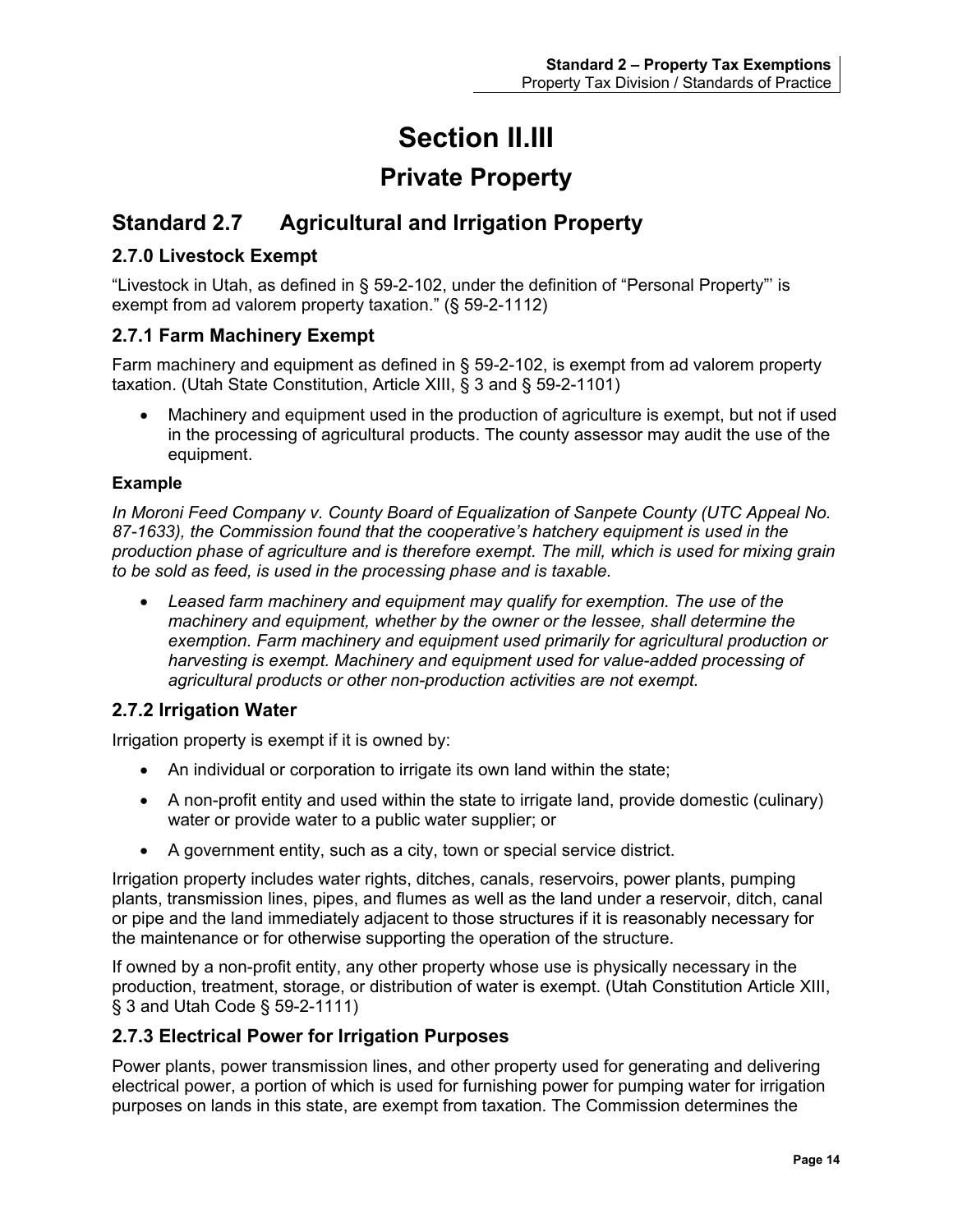amount of exemption based on kilowatt-hours used for irrigation purposes. (Utah Constitution Art. XIII, § 3 and Utah Code § 59-2-1110)

# <span id="page-19-0"></span>**Standard 2.8 Cemeteries**

#### <span id="page-19-1"></span>**2.8.0 Cemeteries**

"Places of burial not held or used for private or corporate benefit" are exempt from taxation. (§ 59-2-1101 and Utah State Constitution, Article XIII § 3)

#### **Guideline**

*The county assessor should develop a system to determine the value of the remaining unsold*  land held in possession for private or corporate benefit. An annual statement should be sent *from the assessor's office for verification of properties sold as of January 1.*

# <span id="page-19-2"></span>**Standard 2.9 Registered Vehicles**

## <span id="page-19-3"></span>**2.9.0 Uniform Fee in Lieu**

Motor vehicles, watercraft, recreational vehicles, and all other tangible personal property required to be registered with the state are exempt from ad valorem taxation and are subject to a statewide uniform fee. Motor vehicles weighing 12,000 lbs. or less are subject to an aged based uniform fee. (§ 59-2-405)

| Age of Vehicle                         | <b>Uniform Fee</b> |
|----------------------------------------|--------------------|
| 12 or more years                       | \$10               |
| 9 or more years but less than 12 years | \$50               |
| 6 or more years but less than 9 years  | \$80               |
| 3 or more years but less than 6 years  | \$110              |
| Less than 3 years                      | \$150              |

Watercraft, recreational vehicles and other tangible personal property are subject to a uniform fee. See the [Uniform Fees on Registered Motor Vehicles and Aircraft Standards of Practice](https://propertytax.utah.gov/standards/standard04.pdf) for further information.

## <span id="page-19-4"></span>**2.9.1 Registered Vehicles Subject to Property Tax**

Vintage vehicles, state assessed commercial vehicles that weigh 12,001 pounds or more, mobile and manufactured homes, attached equipment and any personal property not required to be registered are still subject to ad valorem tax instead of the uniform fee. (R884-24P-60 and R884-24P-61)

## <span id="page-19-5"></span>**2.9.2 Uniform Fee on Aircraft**

A uniform fee is levied on all aircraft required to be registered with the state. Registered aircraft are subject to a uniform fee of \$25 which is to be distributed to taxing entities (§ 59-2-404 and R873-22M-20)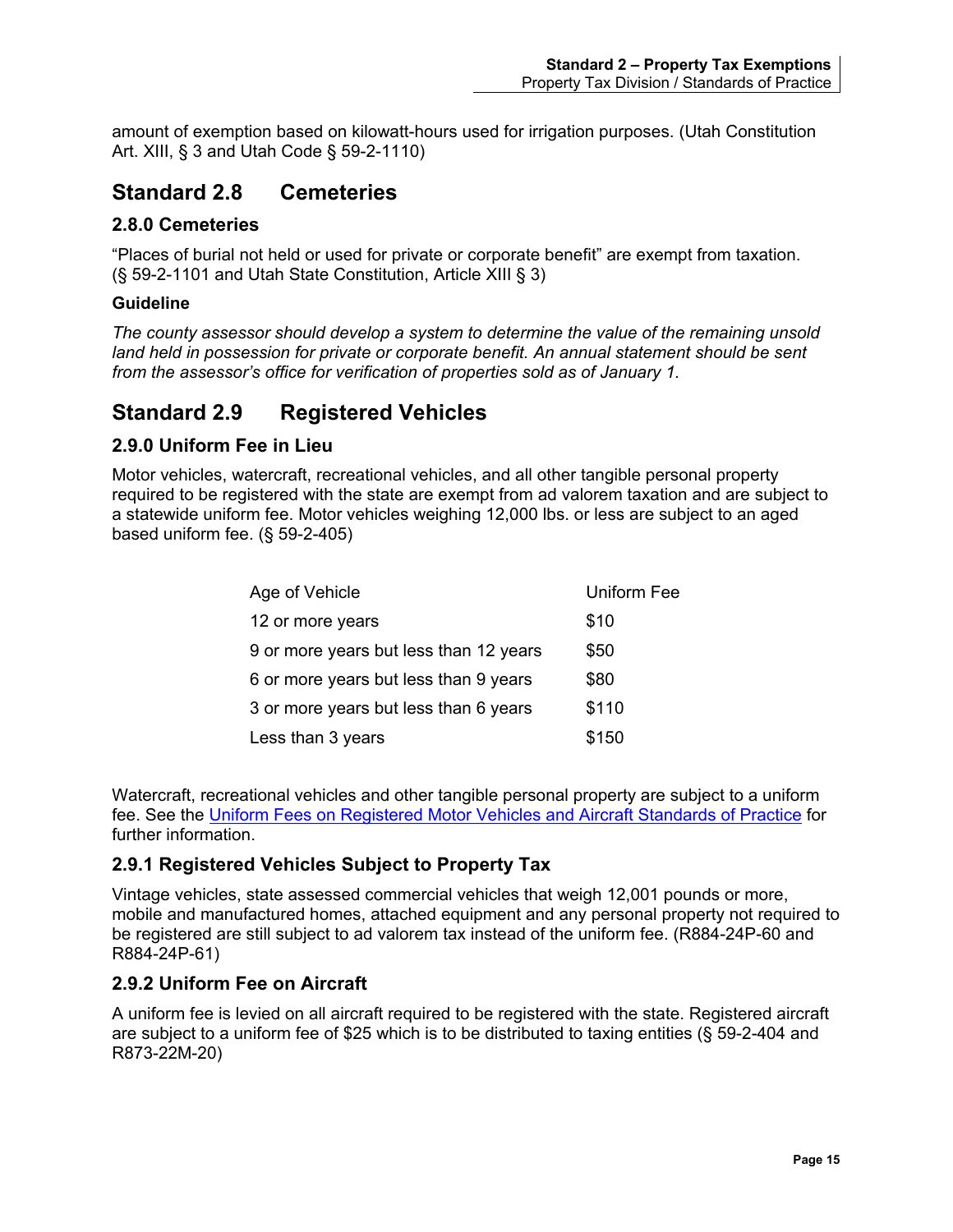Crop-duster planes are not considered as exempt machinery and equipment used in the production of agricultural products but rather as a support service to agriculture. (Parowan Crop Dusting Service v. Utah State Tax Commission UTC Appeal No. 85-0341)

## <span id="page-20-0"></span>**2.9.3 Public Safety Vehicles**

Ambulances, peace officer patrol vehicles, fire engines, passenger cars, and trucks owned and used by the United States government or by the State of Utah or any of its political subdivisions, are exempt from the uniform fees and property tax. (§ 41-1a-206)

## <span id="page-20-1"></span>**2.9.4 Emergency Service Vehicles**

"Equipment, aircraft, and vehicles owned by the civil air patrol and used for the emergency service needs of the state of Utah are tax-exempt." (§ 72-10-131)

#### <span id="page-20-2"></span>**2.9.5 Student Vehicles**

Vehicles owned or used by full-time (7 quarter hours or more) non-resident students are exempt from the uniform fee, whether or not the student is also employed. (§ 41-1a-202)

# <span id="page-20-3"></span>**Standard 2.10 Primary Residential Exemption**

## <span id="page-20-4"></span>**2.10.0 Primary Residential Exemption**

The Utah State Constitution, Article XIII, § 3, allows assessors to exempt from taxation 45% of the fair market value of residential property and up to one acre of land. Statute defines residential property, for purposes of the exemption, to be a primary residence. A primary residence does not include property used for transient residential use, or condominiums used in rental pools.

"Part-Year residential property" is property that was not residential on January 1, but became residential property later in the calendar year. Part-year residential property in Utah is allowed the residential exemption if the property is used as a primary residence for 183 or more consecutive calendar days during the calendar year in which the owner is applying for the exemption. (§§ 59-2-102 and 59-2-103)

## <span id="page-20-5"></span>**2.10.1 Eligibility**

The exemption is exclusive to residential properties. Mixed use properties are only eligible for clearly defined and separate residential dwelling. A property owner who runs a day care business from their garage could qualify for the exemption on their house, but not on the garage used for business.

A property owner may claim a primary residential exemption if the property is the primary residence of a tenant. Parcels with multiple residential units may receive the exemption for each unit and up to one acre of land per unit. Common areas not used for residential purposes (e.g. an onsite gym) are not eligible for the exemption. (R884-24P-52).

The residential exemption is limited to one primary residence per household. (§ 59-2-103). "Household" is defined as: "the association of persons who live in the same dwelling, sharing its furnishings, facilities, accommodations, and expenses; and includes married individuals, who are not legally separated, that have established domiciles at separate locations within the state." (§ 59-2-102). Spouses who are legally separated can claim a primary residential property tax exemption individually.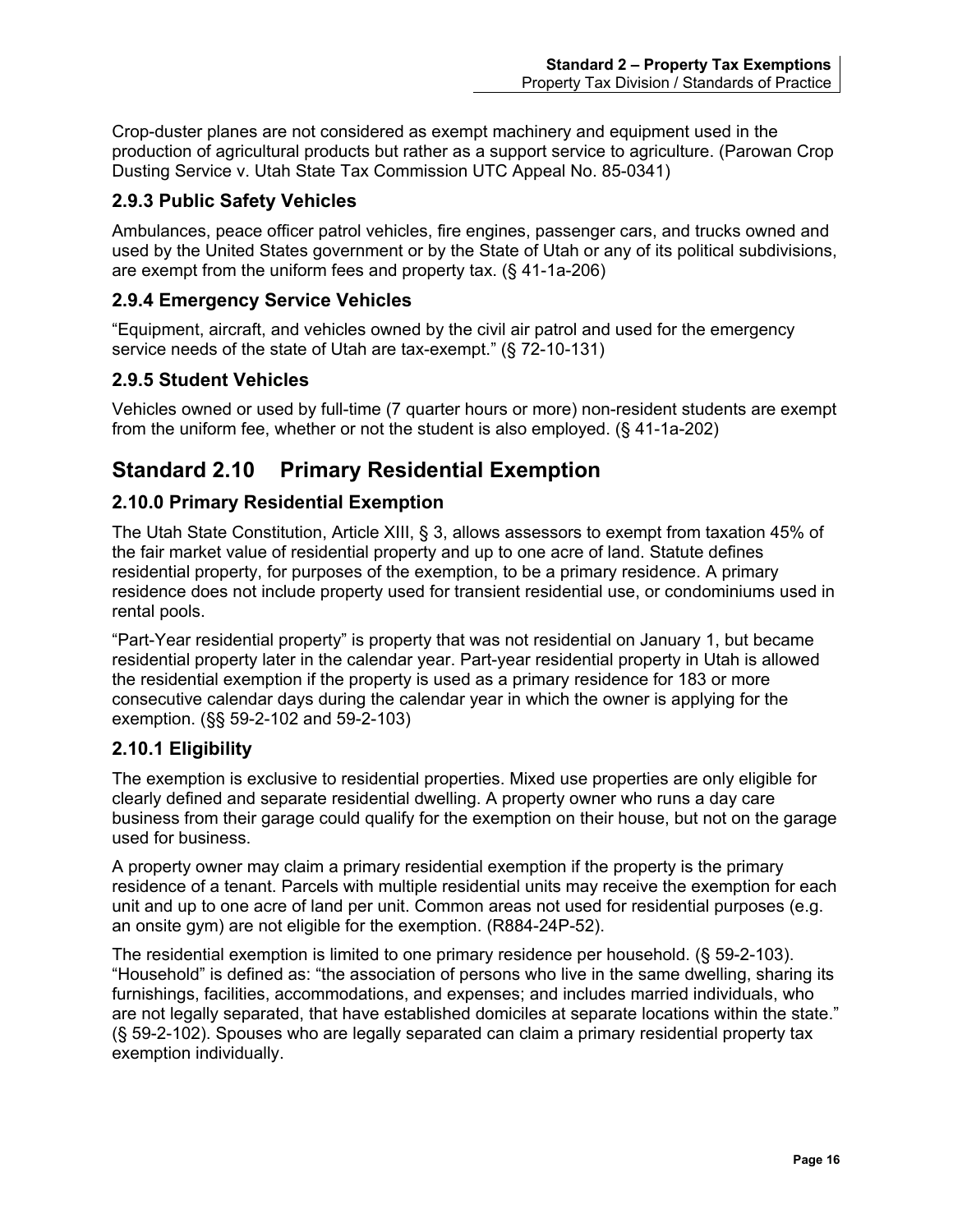# <span id="page-21-0"></span>**2.10.2 Identifying a Primary Residence**

If a person applies for the exemption, it should not be granted without conclusive evidence that the property serves as a primary residence. If the person's address on the Utah driver's license and/or voter registration is in a county different from that of the property location address, the county where the application is made should notify the other county assessor, auditor and treasurer. The following information can be used to establish evidence of a primary residence:

- Presence of family members;
- Proximity to the applicant's place of business or education;
- Vehicle registrations;
- Address on state and federal tax returns;
- Evidence of taxes paid in other states;
- Purchase of a burial plot; and/or
- Purchase of other residential properties.

Please see R884-24P-52 for a comprehensive list of criteria.

#### <span id="page-21-1"></span>**2.10.3 Residential Property Unoccupied/under Construction**

A written declaration must be submitted by an owner to the County Assessor stating under penalty of perjury that a property that is unoccupied or under construction will be used as a primary residence, before it is allowed a residential exemption. (§ 59-2-103)

See the [Real Property Valuation Standards of Practice](https://propertytax.utah.gov/standards/standard06.pdf) for more information on the valuation of CWIPs.

## <span id="page-21-2"></span>**2.10.4 Application Procedures**

The county legislative body may adopt an ordinance requiring owners of property to file a PT-23 [Application for Property Exemption](https://propertytax.utah.gov/form/pt-023.pdf) if:

- The residential property was ineligible for the exemption the previous year;
- Ownership in the property has changed; or
- The county BOE believes the property no longer qualifies for the exemption. (§ 59-2-103.5)

The property owner must include with their application a statement with the following requirement:

- The date the part-year residential property became residential property;
- Certify that the property will be used for 183 or more consecutive days in the calendar year in which the exemption is to be applied;
- They are only claiming one property for the residential property exemption; and
- Other necessary evidence, such as a lease agreement if occupied by tenant (§ 59-2- 103.5)

Property owners shall file an application with the county board of equalization for the exemption if required. On or after May 1, the county may charge a fee of up to \$50 to process the application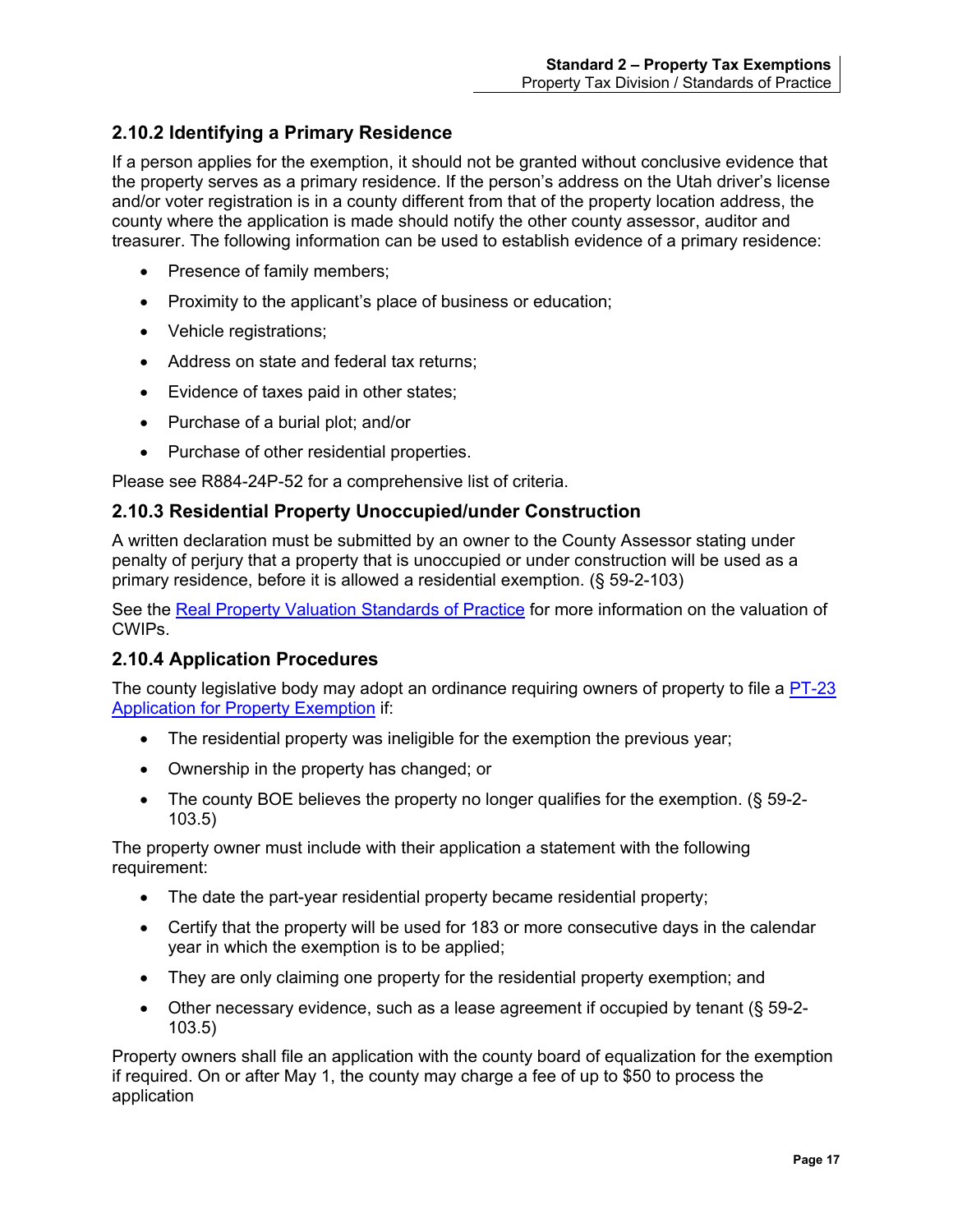#### **Guideline**

*Part-year residential property owners should always be required to file an application, regardless of whether an ordinance is passed.*

## <span id="page-22-0"></span>**2.10.5 Active Duty Service Members and the Part-Year Exemption**

The US Code suspends any limits to the establishment of an active duty service member or their spouse's residence. This suspension lasts for the length of active duty and 180 days afterwards. (50 USC 3998). The Utah primary residential exemption has two limits:

- The requirement of 183 days consecutive residence; and
- The May 1 (where a \$50 fee may be charged).  $(\S 59-2-103.5)$

In the rare instance an active duty service member who moved to Utah after 183 days (i.e. who occupies their primary residence for less time than would be allowed for the part-year residential exemption) should still receive the primary residential exemption for the first year. Further, they could receive the exemption retroactively (e.g. if they arrived in December of the year being claimed, or if they submit their application in the year after the year the exemption is claimed).

## <span id="page-22-1"></span>**2.10.6 Residential Declaration**

Counties that do not have an ordinance described in [2.10.4 Application Procedures,](#page-21-2) enforced since 2014, must notify owners of residential property recently subject to a title change that they must submit a residential declaration. This declaration must be returned to the County Assessor within 90 days.

Information regarding the residential declaration, including sample declaration forms, and the residential exemption generally, can be found [here.](https://propertytax.utah.gov/general/primary-residential-exemption)

# <span id="page-22-2"></span>**Standard 2.11 General Personal Property Exemptions**

## <span id="page-22-3"></span>**2.11.0 Household Furnishings**

"Household furnishings, furniture, and equipment used exclusively by the owner at the owner's residence in maintaining a home for the owner and the owner's family are exempt from property taxation." (§ 59-2-1113 and Utah State Constitution, Article XIII, § 3)

If the residence is held out as available for rent, lease or use by others, the furniture, furnishings and equipment are subject to personal property tax. (R884-24P-29). If the dwelling is occupied by a tenant as their primary residence and any applicable primary residential exemption application is successful, household furnishings used exclusively for residential purposes within the dwelling are exempt. This applies to household furnishings owned by the owner or tenant. (§ 59-2-102, 592-2-103 and 59-2-1113). This does not include property in common areas.

## <span id="page-22-4"></span>**2.11.1 Intangible Personal Property**

Art. XIII, § 2 of the Utah Constitution states the "the Legislature may by statute determine the manner and extent of taxing or exempting intangible property, except that any property tax on intangible property may not exceed .005 of its fair market value." Utah Code § 59-2-1101 exempts intangible personal property from the property tax.

Each year, the \$25,000 (as of 2022) exempt by statute is raised by the percentage increase in the consumer price index (see [Pub. 20\)](https://tax.utah.gov/forms/pubs/pub-20.pdf). "Taxable tangible personal property" does not include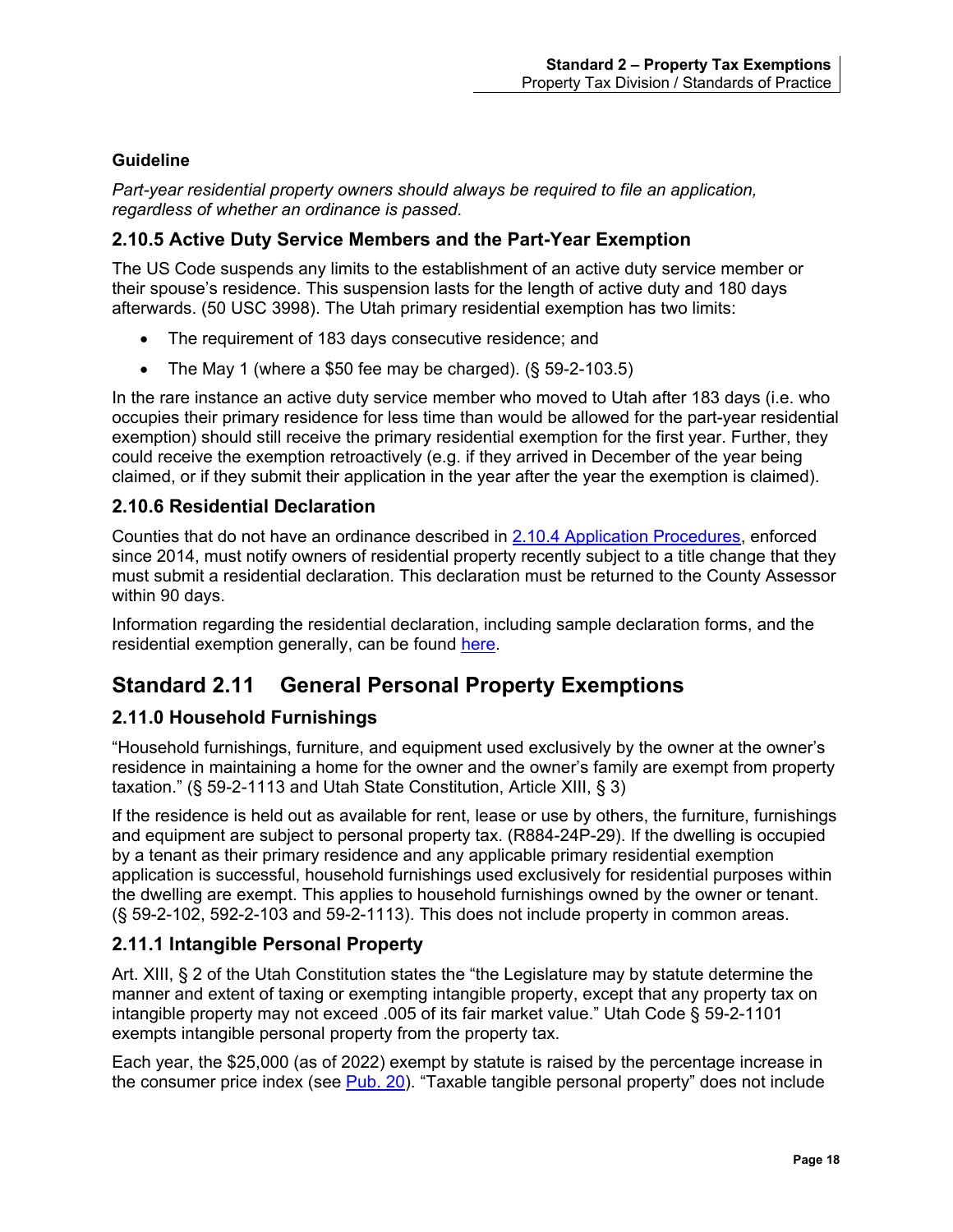personal property required to be registered with the state before it is used on a public highway, waterway, public land or in the air, as well as mobile and manufactured homes. (§ 59-2-1115).

Total aggregate fair market value is determined by aggregating the fair market value of all taxable tangible personal property owned by a taxpayer within a county. If this personal property is required to be apportioned among more than one county, the determination of the total aggregate fair market value is to be made after the apportionment to the counties. In addition, the taxpayer must apply for the exemption; the exemption is not automatically granted. (R884- 2P-68)

# <span id="page-23-0"></span>**2.11.2 Property Held for Sale**

Tangible personal property present in Utah on the lien date, as inventory or for shipping to a final out-of-state destination within 12 months is exempt from property taxation. This exemption does not apply mines or natural deposits. It also does not apply to a manufactured home or mobile home, which is sited at a location where occupancy could take place. In the case where the dealer's lot happens also to be a site where the manufactured home is sited for occupancy, the unoccupied manufactured home is not considered to be in inventory and is not exempt from taxation. (§ 59-2-1114 and Utah State Constitution, Art. XIII § 3)

# <span id="page-23-1"></span>**Standard 2.12 Consulate and Diplomatic Property Exemptions**

## <span id="page-23-2"></span>**2.12.0 Consulates**

The foreign consulate's office, residence, and personal property is exempt from any fees or property taxes if registered with the [Office of Foreign Missions.](https://www.state.gov/ofm/) These exemptions were adopted by the Vienna Convention on Consular Relations and the Vienna Convention on Diplomatic Relations.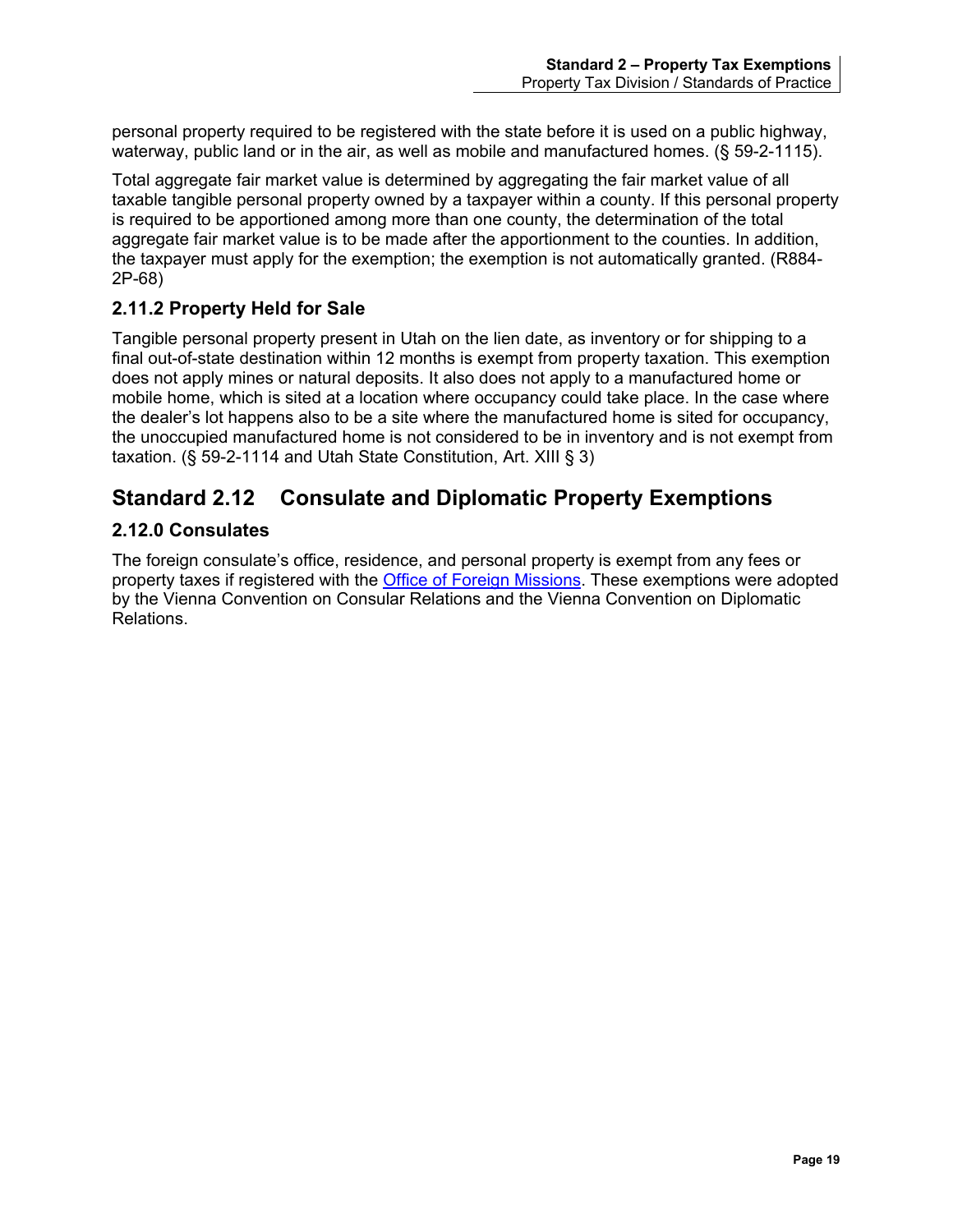# **Section II.IV**

# **Non-Profit Use Exemptions**

# <span id="page-24-2"></span><span id="page-24-1"></span><span id="page-24-0"></span>**Standard 2.13 Non-Profit Entities: Religious, Charitable and Educational**

# <span id="page-24-3"></span>**2.13.0 Nonprofit Entities**

Property owned by a nonprofit entity which is used exclusively for religious, charitable, or educational purposes is exempt. Qualification under federal tax law as a  $501(c)(3)$  organization, or otherwise disregarded for federal income tax purposes, does not automatically qualify the organization's real or personal property for exemption from property tax, but it is necessary to fall under the definition of a nonprofit entity. The applicant must prove to the satisfaction of the BOE that any profits benefit only the nonprofit entity. (§ 59-2-1101 and Utah State Constitution, Art.  $XIII$ , § 3)

Nonprofit entity is defined in § 59-2-1101 as:

- An organization organized on a nonprofit basis that has declared their property for the nonprofit purpose. The organization makes no dividend or other form of financial benefit to a private interest.
- If there is any dissolution, the entities' assets are distributed only for exempt purposes under state law or the government for a public purpose.
- The nonprofit entity does not receive income from any source that produces a profit to the entity in the sense that the income exceeds operating and long-term maintenance expenses. This income includes gifts, donations, or payments from recipients of the products or services provided.None of the net earnings or donations that are made to the entity inure to the benefit of the private shareholders or other individuals, as interpreted by the private inurement standard under 501(c)(3)

Nonprofit entities that are charitable, educational, or religious MAY NOT receive the exemption if the nonprofit entity participates in any political campaign on behalf of or in opposition to any candidate for public office. This may include publishing or distributing statements or carrying on propaganda or otherwise influencing legislation, except as provided in subsection 501(h) of the Internal Revenue Code

## <span id="page-24-4"></span>**2.13.1 Exclusive Use**

The Utah Supreme Court has determined that although exclusivity should be strictly construed, minor deviations from "exclusive use" should not automatically defeat an exemption. Clearly defined sections of a property can also qualify for an exemption even if other sections are used for profit, or another non-qualifying purpose. [*Loyal Order of Moose 259 v. Salt Lake County Board of Equalization* (657 P2d 257), 1982]..

## <span id="page-24-5"></span>**2.13.2 Partial Exemption**

A partial exemption may be granted only where a separately identifiable portion of a property is exclusively used for qualified purposes. It may not be granted based upon percentage use of shared or common space or facilities. When part of a building is devoted to charitable purposes and part is rented out to individual private concerns for profit, only the part of the property that is used for charitable purposes is exempt from taxation, not the part of the building rented out for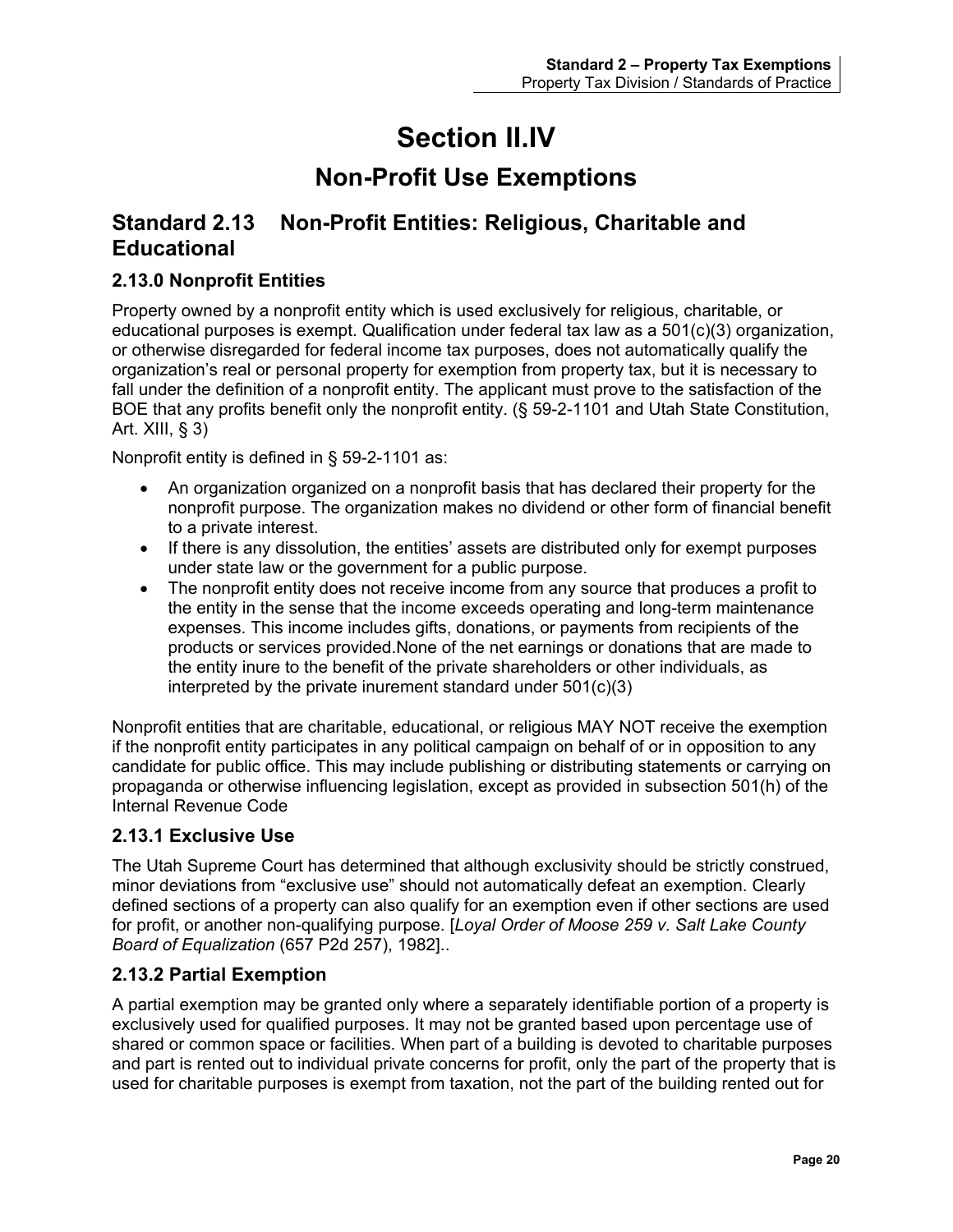revenue. [*Parker v. Quinn*, (23 Utah 332)(64P 961), 1901], [*Odd Fellows' Bldg. Ass'n v. Naylor*, 53 Utah 111, 177 P. 214 (1918)]

## <span id="page-25-0"></span>**2.13.3 Initial Application**

A written application for exemption should be filed by March 1. The BOE may question the applicant under oath and subpoena witnesses regarding the submitted evidence. No exemption can be granted unless the applicant attends and answers the BOE's questions. The BOE may adopt rules to administer the exemptions or waive the application or personal appearance requirements.

When a nonprofit entity acquires property on or after January 1 that qualifies for an exclusive use exemption, that entity may apply for the exclusive use exemption on or before the later of March 1st or 30 days after the property is acquired. (§§ 59-2-1101 and 59-2-1102)

The BOE should request the following information on application:

- Owner of record and the date the property was acquired;
- Description of the property;
- Internal Revenue Service 501(c)(3) not-for-profit authorization, or other evidence from the IRS that the organization is disregarded for federal income tax purposes;
- Federal income tax returns for previous years;
- All financial statements that reflect the use of the property, the source of all funds and the way they were expended including a list of all paid staff, how they are paid, and the nature of their services;
- A description of use including percentage of time the property is used for various purposes and the degree that such purposes are carried out by volunteer staff;
- Copies of leases or rental agreements for the property and descriptions of how the rents are determined;
- A copy of the Articles of Incorporation, by-laws and other organizational information; and
- Depending on the use of the property, additional information should also be considered.

#### <span id="page-25-1"></span>**2.13.4 Charitable Purpose Criteria**

Charitable purpose means, property used as a nonprofit hospital, or a nursing home (outlined in *Howell v. County Board of Cache County* ex rel. IHC Hospitals, Inc 881 P.2d 880, Utah 1994), and property that provides a gift to the community. (§ 59-2-1101)

A gift to the community is defined as one of the following:

- Lessening the burden on the government.
- Providing a significant service to others without immediate expectation of material award.
- The use of the property is supported to a material degree by donations and gifts including volunteer service.
- The recipients of charitable activities that are provided on the property are not required to pay for the assistance received, except to a material degree.
- The beneficiaries of the charitable activities on the property are unrestricted, if it is restricted then the restriction bears a reasonable relationship to the charitable objectives.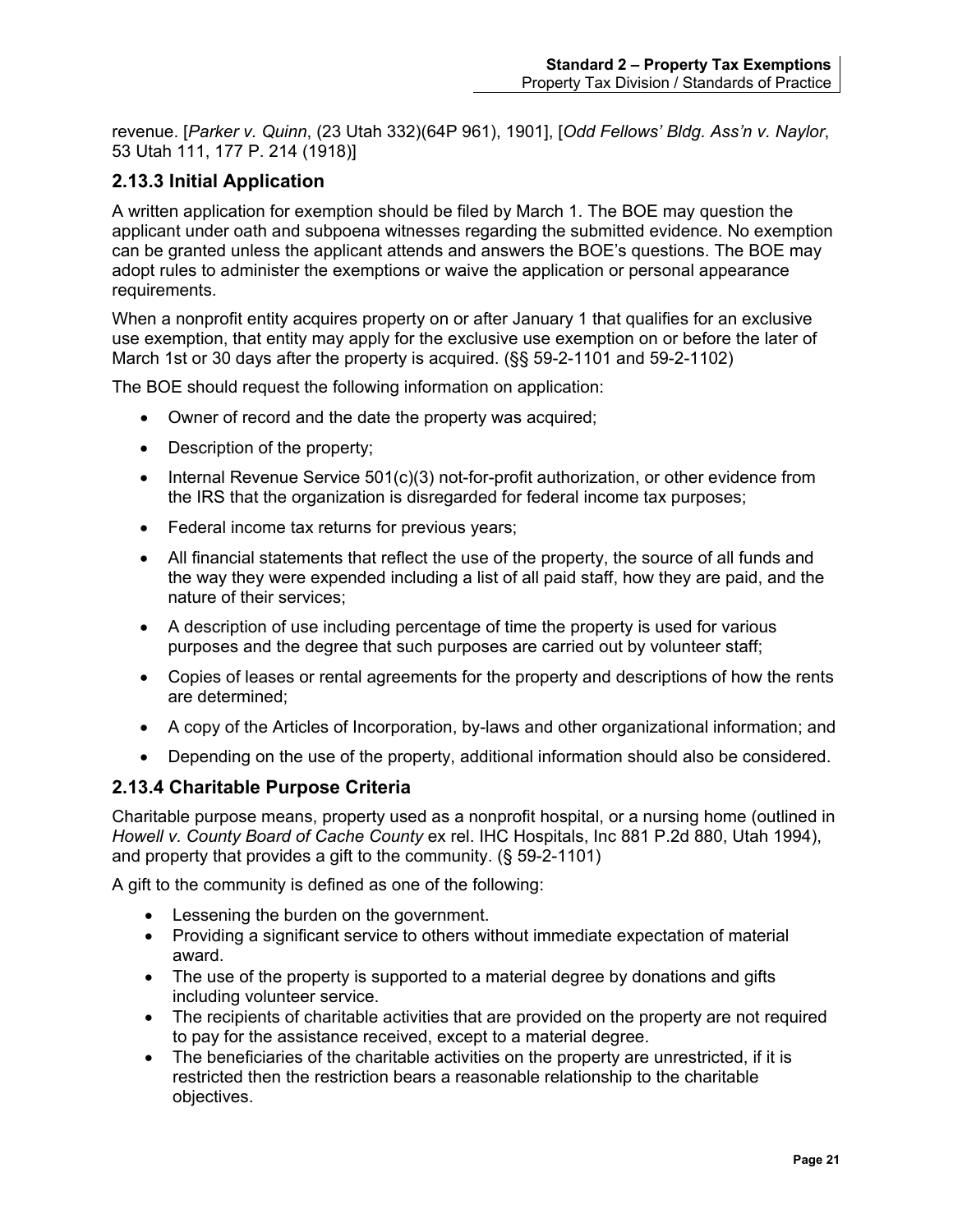• Any commercial activities provided on the property are subordinate or incidental to the charitable activity.

The following criteria for determining charitable purpose were identified by the Utah Supreme Court in *Utah County v. Intermountain Health Care Inc*., (709 P2d 265), 1985:

- Whether the stated purpose of the entity is to provide a significant service to others without immediate expectation of material reward.
- Whether the entity is supported, and to what extent, by donations and gifts.
- Whether the recipients of the charity are required to pay for the assistance received, in whole or in part; whether there is "material reciprocity".
- Whether the income received from all sources (gifts, donations, and payment from recipients) produces a profit to the entity in the sense that the income exceeds operating and long-term maintenance expenses.
- Whether the beneficiaries of the charity are restricted or unrestricted and, if restricted, whether the restriction bears a reasonable relationship to the entity's charitable objectives.
- Whether dividends or some other form of financial benefit, or assets upon dissolution, are available to private interests, and whether the entity is organized and operated so that any commercial activities are subordinate or incidental to charitable ones.

These criteria may be used to determine charitable use. Specific criteria for hospitals, nursing homes, and other health care related organizations have been established by the Commission and are included in [Appendix 2B.](#page-34-0)

## <span id="page-26-0"></span>**2.13.5 The Common Good and Giving**

Providing a common good and the act of giving is a necessary element in charitable purpose. What constitutes common good is subjective and changes with community standards. Something that may not have been considered charitable in the past could be considered as such today.

Fraternal organizations that collect money for charity, subsidized housing provided to the indigent, and wildlife conservation efforts have all come before the Commission or the Utah Supreme Court over several decades. In these cases, the adjudicating body has validated the common good inherent in the gift provided to the community by these nonprofit entities. However, the exemption was still denied if the applicant failed to satisfy charitable purpose criteria.

Consider the following to determine if the applicant is contributing something of value to the common good:

- An individual or group sacrifice for the welfare of the community, i.e. the act of giving itself;
- It is a service or gift provided by public agencies federally or in other states;
- It is a service or gift provided by other charitable groups, suggesting widespread recognition; and/or
- The gift provided could not otherwise be obtained by the beneficiaries without assistance from a nonprofit entity. [Salt Lake County v. TAX COMMISSION, ETC., 596 P.2d 641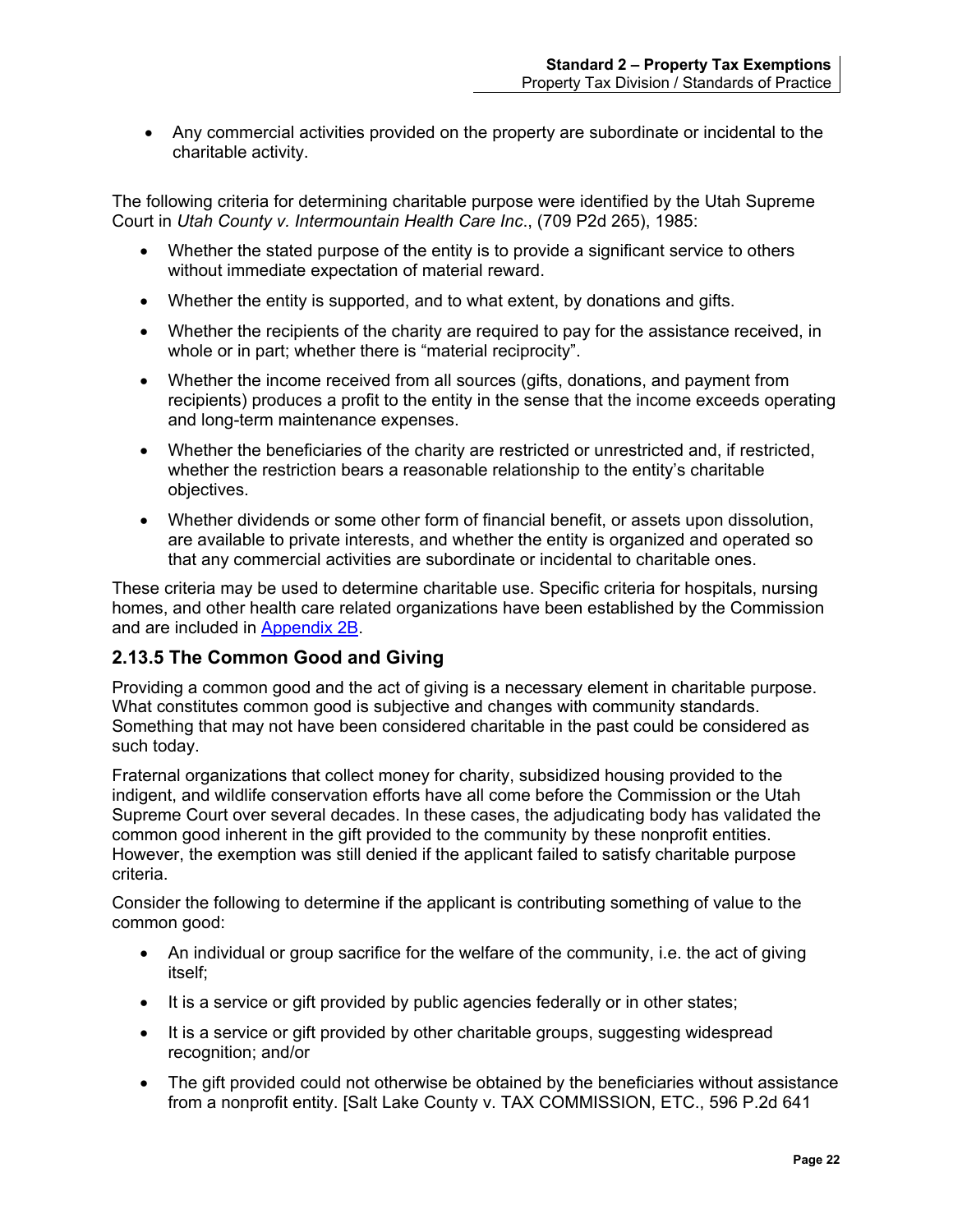(Utah 1979)], [Yorgason v. County Bd. of Equalization, 714 P.2d 653 (Utah 1986)] and [Petitioner v*.* County Board of Equalization of County 1 (UTC Appeal No. 15-1569)]

These tests could help determine if a nonprofit entity meets the first criteria in [2.13.4 "Charitable](#page-25-1)  [Purpose Criteria"](#page-25-1)

#### <span id="page-27-0"></span>**2.13.6 Religious Purpose**

"Religion" has not been defined by legislative or judicial action. The BOE has no authority or responsibility to define religious use. If the applicant has a religious exemption under IRS 501(c)(3), then an exemption should be granted unless available information indicates that use of the facility is contrary to the organization's purpose.

#### <span id="page-27-1"></span>**2.13.7 Homes of Clergy**

Parsonages, rectories, monasteries, homes and residences of the clergy, if used exclusively for religious purposes, are exempt from property taxes if they meet all of the following requirements:

- The land and building are owned by a religious organization which has qualified with the Internal Revenue Service as a 501(c)(3) organization and continues to meet the requirements of that section;
- The building is occupied by persons whose full-time efforts are devoted to the religious organization and the immediate families of such persons; and
- The religious organization, and not the individuals who occupy the premises, pay all payments, utilities, insurance, repairs, and all other costs and expenses related to the care and maintenance of the premises and facilities.

Monasteries and other religious residences for more than one persona qualify for those parts exclusively used for religious purposes. (R884-24P-40)

#### <span id="page-27-2"></span>**2.13.8 Vacant Land**

Land which is not actively used by the religious, charitable, or educational organization, is not deemed to be devoted exclusively to religious purposes, and therefore not exempt from property taxes.

Vacant land which is held for future development or utilization by a religious organization may not be deemed to be devoted exclusively to exempt purposes, and therefore not tax exempt, until either construction commences or a building permit is issued for construction of improvements that are intended for exclusive use. (R884-24P-40)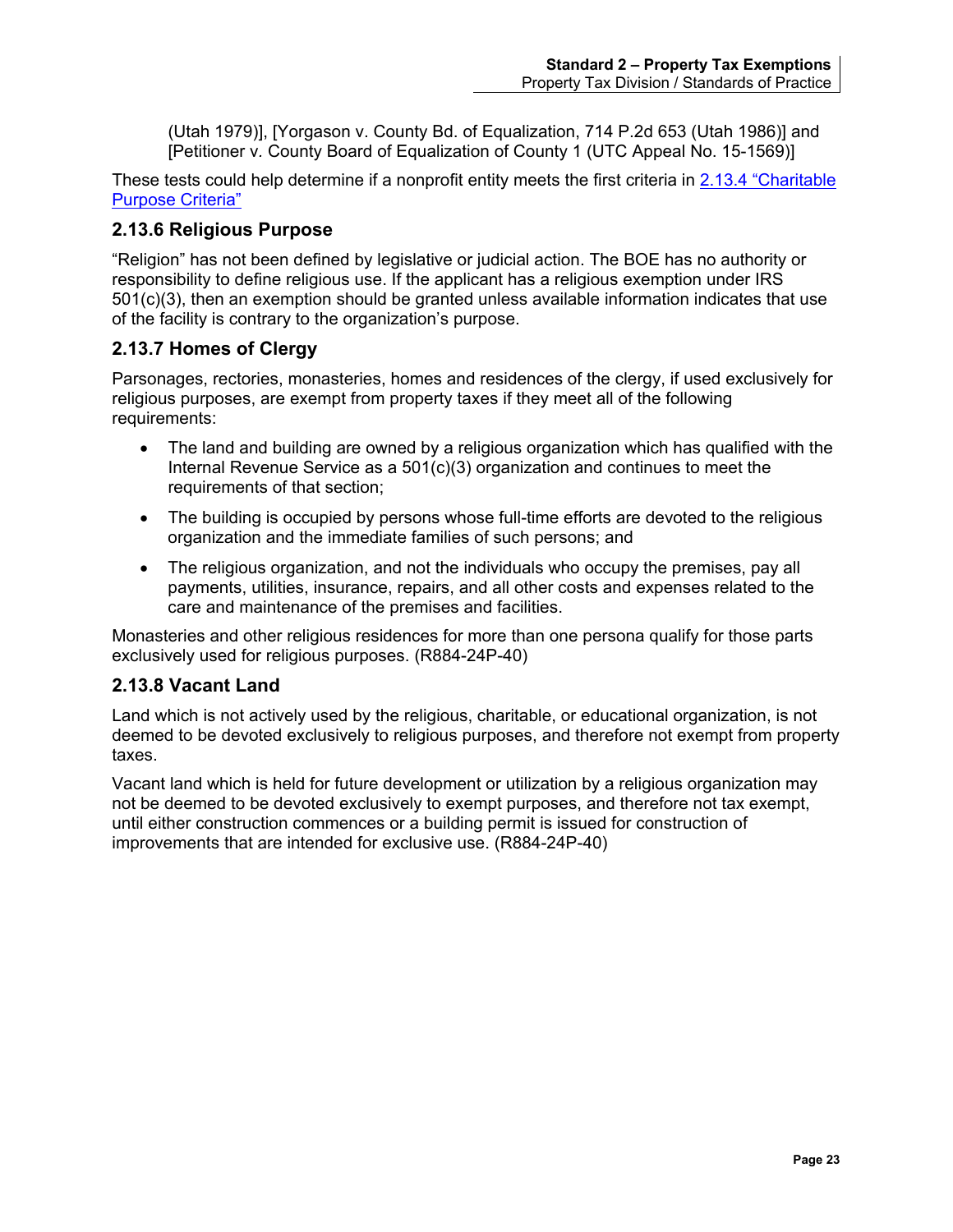#### **Guideline 1**

*Although R884-24P-40 refers specifically to land owned by religious organizations, vacant land or buildings owned by religious, charitable, and educational nonprofit entities should also be exempt if they have been issued a building permit or commenced construction on an improvement intended exclusively for their stated purpose. "The same statutory and constitutional constraints apply to the other non-profits seeking the exemption…" [Petitioner v. Board of Equalization of Salt Lake County, Utah (UTC Appeal No. 07-1121)].*

*The State Tax Commission has previously found that construction "incidental and reasonably necessary" to charitable purpose qualifies for the exemption. [in* Utah County v. Intermountain Health Care., 725 P.2d 1357 (Utah 1986)]. Further, the Utah Supreme Court has found that:

"To deny a charitable exemption for real estate on which a hospital is being constructed when its use is irrevocably committed to purposes that will qualify for a charitable exemption at its completion would not be consistent with **the constitutional policy of encouraging private charities**." (ibid.)

*These principles have been upheld in a more recent State Tax Commission decision, for a building undergoing extensive renovation. [Taxpayer v. Board of Equalization of Rural County, State of Utah (UTC Appeal No. 14-1662].*

*The burden still lies with the taxpayer to apply for the exemption. (§ 59-2-1102). Counties may consider informing exempt taxpayers they may apply for an exemption for a property under construction, but are not obligated to refund prior year's taxes if the county BOE does not find sufficient reason to do so. (§ 59-2-1347)*

*Should a taxpayer apply for an exemption for land or building under construction, consider the following:*

- *Has a building permit been issued or construction commenced (simply planning future construction is NOT sufficient)?*
- *Is the construction irrevocably committed to the stated exempt purpose?*

#### **Guideline 2**

*In rare instances, "use" and "vacant" become subject to interpretation. Two cases have come before the Tax Commission concerning the exemption of land with little or no improvements. In both cases, the land was owned by nonprofit wild life refuges, where keeping the land in its natural state was the charitable gift. Both successfully received the charitable use exemption even though improvements were limited to "no trespassing" signs. [Petitioner v. County Board of Equalization of County, State of Utah (UTC Appeal No. 93-0071 & 93-0079)] and [Petitioner v. County Board of Equalization of County 1 (UTC Appeal No. 15-1569)]*

#### <span id="page-28-0"></span>**2.13.9 Educational Purpose**

Property owned by private nonprofit educational institutions and used exclusively to provide education is exempt. Educational purposes includes purposes carried on by an educational organization that maintains a regular facility and curriculum, and has regularly enrolled students.

The law does state that "Educational Purpose" does include the explicit inclusion of Olympic training by a  $501(c)(3)$  tax exempt national governing body of sport recognized by the US Olympic Committee. (§ 59-2-1101)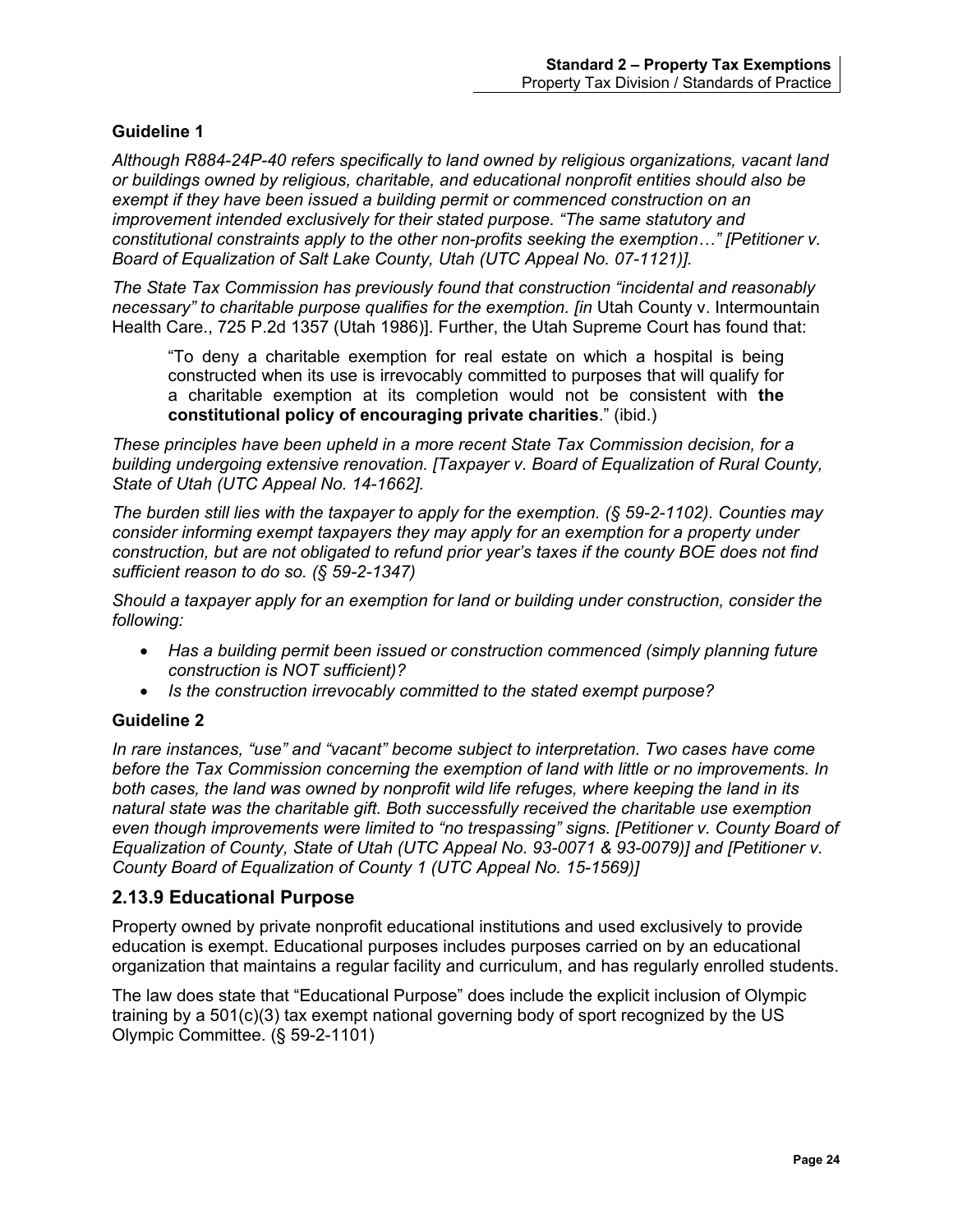#### **Guideline**

*When considering an educational purpose application, the purpose stated on the application is considered when determining exclusive use. Applications cannot necessarily be denied simply because the stated purpose does not resemble a traditional school setting. They may be denied, or partial exemption granted (see [Standard 2.13.2 "Partial Exemption"\)](#page-24-5), if the property in question is not exclusively used for the stated purpose.*

## <span id="page-29-0"></span>**2.13.10 Board Decision**

The county BOE is to hold a hearing and make its decision on or before the later of May 1 or 30 days after the day on which the application for exemption is filed. The BOE must send a copy of its decision to the person applying for the exemption on or before the later of May 15 or 45 days after the day on which the application is filed. (§ 59-2-1102)

#### **Guideline**

*Consistency and sufficient evidence are important when granting or denying exemptions. Use exemptions and exemptions from privilege tax (see Standard 2.6 ["Privilege Tax"\)](#page-15-4) should be granted by considering the Equal Protection Clause of the US Constitution and Art. I, § 24 of the Utah Constitution which guarantee that persons situated similarly should be treated similarly, and persons in different circumstances should not be treated as if their circumstances are the same. [ABCO Enterprises v. Utah State Tax Commission (2009 UT 24)]*

*Counties should look to past exemptions granted or denied to similar applicants. They must also consider the differences between charitable, religious, and educational nonprofit organizations as their purposes are determined with different criteria. For example, there are six tests used by the Utah Supreme Court for charitable purpose, but no similar standard exists for religious purpose.* 

*Similar applicants should be expected to provide a similar standard of evidence. [For example,](https://www.irs.gov/charities-non-profits/application-for-recognition-of-exemption)  [churches are not required to file a 501\(c\)\(3\) application with the IRS, but charitable and](https://www.irs.gov/charities-non-profits/application-for-recognition-of-exemption)  educational organizations [are, unless they have annual gross receipts of less than \\$5,000.](https://www.irs.gov/charities-non-profits/application-for-recognition-of-exemption) This could be considered when seeking financial statements as part of an application.*

#### <span id="page-29-1"></span>**2.13.11 Appealing the Board's Decision**

Any property owner dissatisfied with the BOE decision has 30 days to appeal to the commission through the county auditor. (§§ 59-2-1102 and 59-2-1006)

## <span id="page-29-2"></span>**2.13.12 Annual Signed Statement**

The owner of certain tax-exempt property must file a signed statement, on or before March 1 each year, certifying the use of the property during the past year. This is a requirement for all properties that are granted exemptions based on exclusive use for religious, charitable, or educational purposes. (§ 59-2-1102 and R884-24P-35)

The annual application and statement is to contain the following information for each specific property for which an exemption is sought:

- The owner of record of the property;
- The property parcel, account, or serial number;
- The location of the property;
- The tax year in which the exemption was originally granted;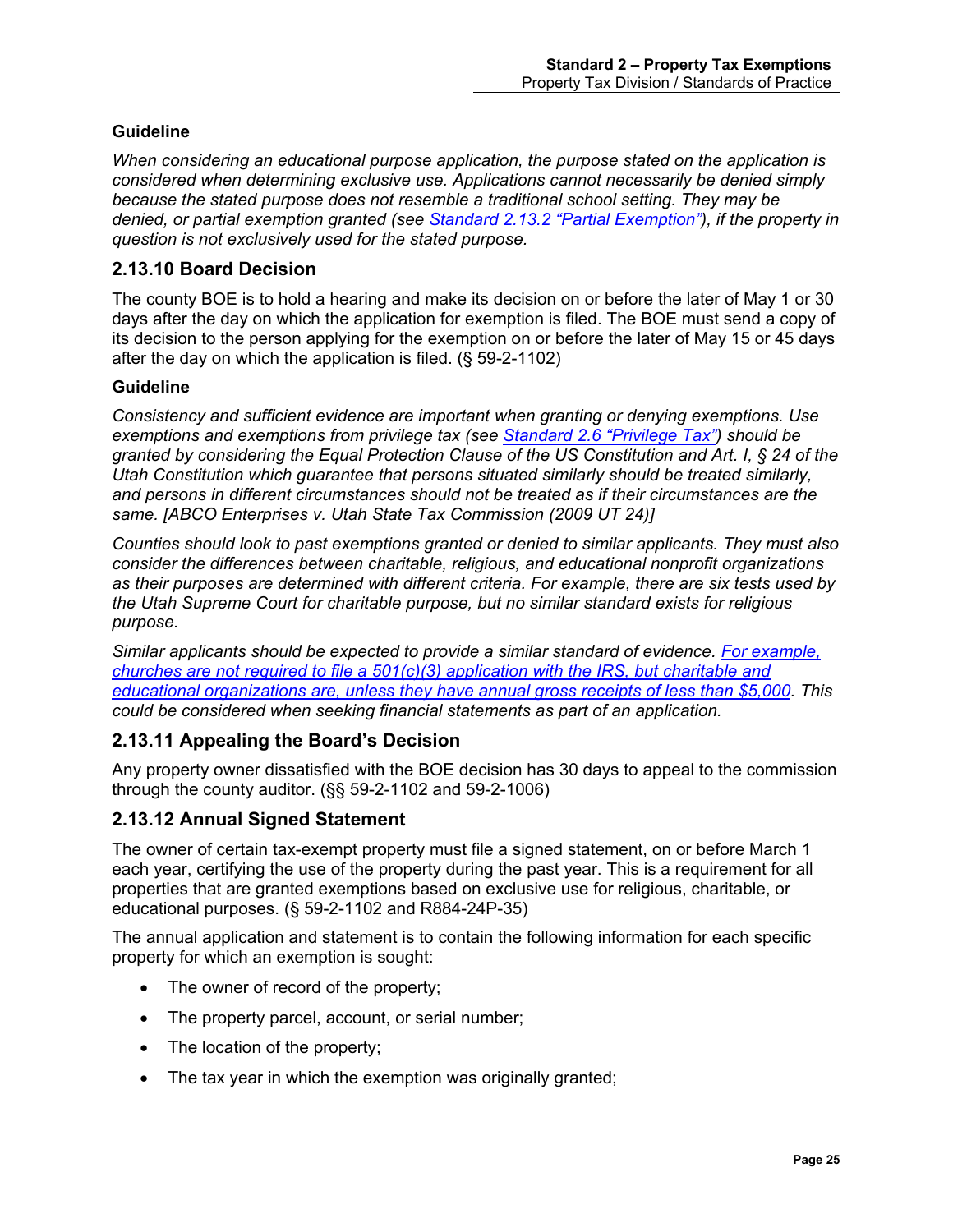- A description of any change in the use of the real or personal property since January 1 of the prior year;
- The name and address of any person or organization conducting a business for profit on the property;
- The name and address of any organization the uses the real or personal property and pays a fee for that use that is greater than the cost of maintenance and utilities associated with the property;
- A description of any personal property leased by the owner of record for which an exemption is claimed;
- The name and address of the lessor of property;
- The signature of the owner of record or the owner's authorized representative; and
- Any other information the county may require.

It must be filed with the county legislative body in which the property is located on or before March 1 and using Tax Commission Form PT-21 Annual Application and Statement for [Continued Property Tax Exemption](http://propertytax.utah.gov/form/pt-021.pdf) or a form that contains the information outlined above. (R884-24P-35)

The county BOE is to notify an owner of exempt property that has previously received an exemption but failed to file annual statement of the BOE's intent to revoke the exemption on or before April 1. (§ 59-2-1102)

## <span id="page-30-0"></span>**2.13.13 Non-Profit Exemption Records**

<span id="page-30-1"></span>All records pertaining to the granting of exemptions based on exclusive use for charitable, religious or educational purposes should be retained as outlined in the Board of Equalization [Standards of Practice.](http://propertytax.utah.gov/standards/standard01.pdf) Use or ownership of a property may change frequently, and these records would assist in audits, the levying of proportional payments and applying consistency across BOE exemption decisions.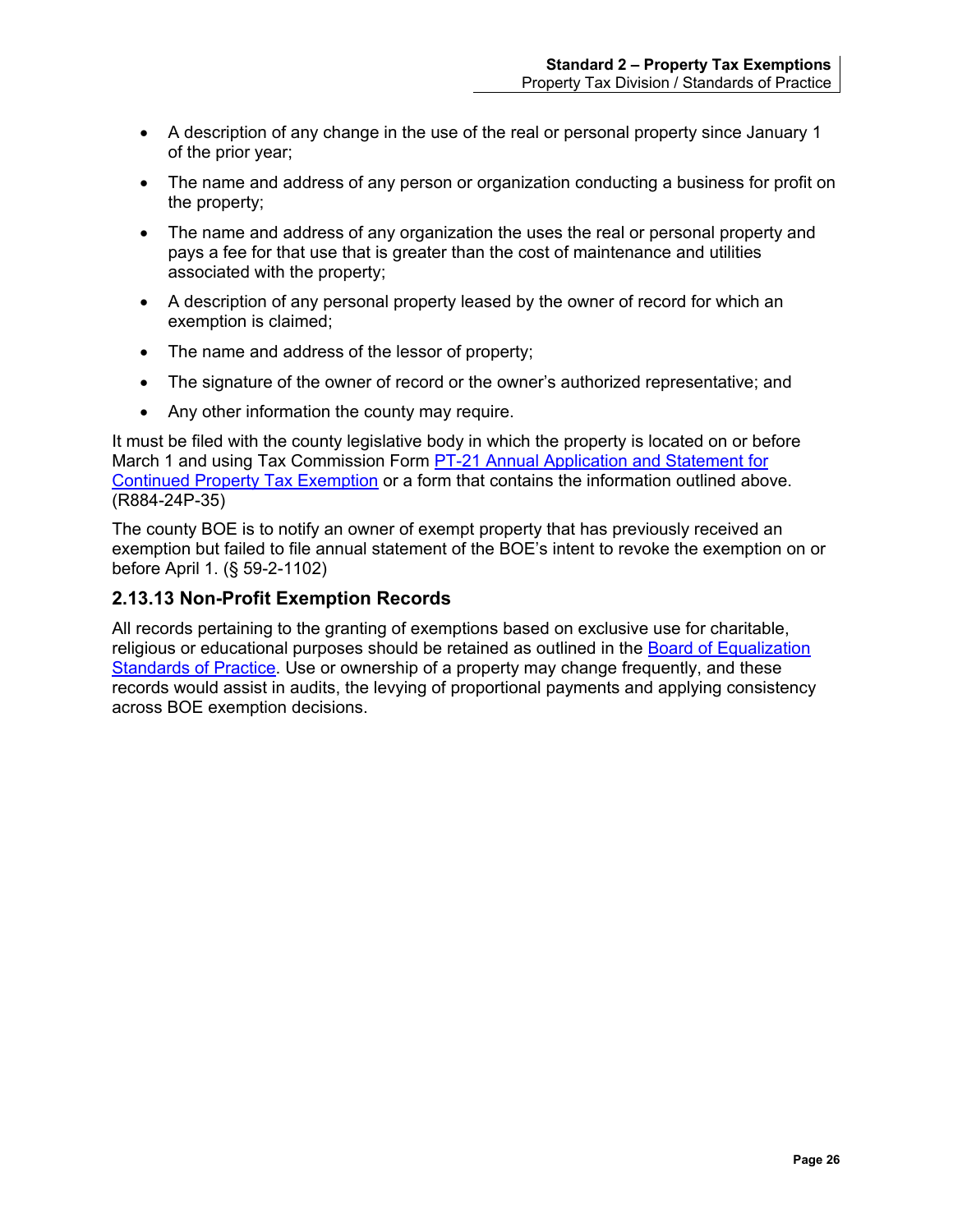# **Appendix 2A Payments in Lieu of Tax**

#### <span id="page-31-1"></span><span id="page-31-0"></span>**Revenue Sharing**

Technically, the federal government cannot make payments "in lieu of taxes" because the federal government cannot be taxed. Generally, these programs are construed by the courts to be as grants to local governments, or revenue sharing.

Privilege taxation of private possessor interests and use of federal lands is permissible.

The Secretary of the Interior shall make a payment for each fiscal year to each unit of general local government in which entitlement land is located. Each unit of general local government may use the payment for any governmental purpose. (31 USC 6902)

#### **Entitlement Land**

"Entitlement land" means land owned by the United States Government that:

- Is in the National Park System or the National Forest System, including wilderness areas and lands.
- The Secretary of the Interior administers through the Bureau of Land Management.
- Is dedicated to the use of the government for water resource development projects.
- Has semi-active or inactive installations (except industrial installations) that the Secretary of the Army keeps for mobilization and for reserve component training.
- Is a dredge disposal area under the jurisdiction of the Secretary of the Army.
- Is a reserve area. (16 USC 577, 16 USC 715s and 31 USC 6901)

#### **Unit of General Local Government**

"Unit of general local government" means a city where the city is independent of any other unit of general local government, that:

- Is within the class or classes of such political subdivisions in a state that the Secretary of Interior, in his discretion, determines to be the principal provider or providers of governmental services within the state.
- Is a unit of general government as determined by the Secretary of the Interior on the basis of the same principles as were used on January 1, 1983, by the Secretary of Commerce for general statistical purposes." 31 USC 6901)

#### **Payment Distribution**

Payments will be calculated and made to the state to be distributed to local governments as prescribed by 31 USC 6903. Those payments are to be reduced, but not less than \$0, by the amount the governmental unit received in the prior fiscal year under a payment law. (Refer to the acts for complete details.)

#### **Payment Law**

"Payment law" means:

• **The Bankhead-Jones Farm Tenant Act**. After the end of each calendar year, the Secretary of Agriculture shall pay to the county in which any land is held under this law,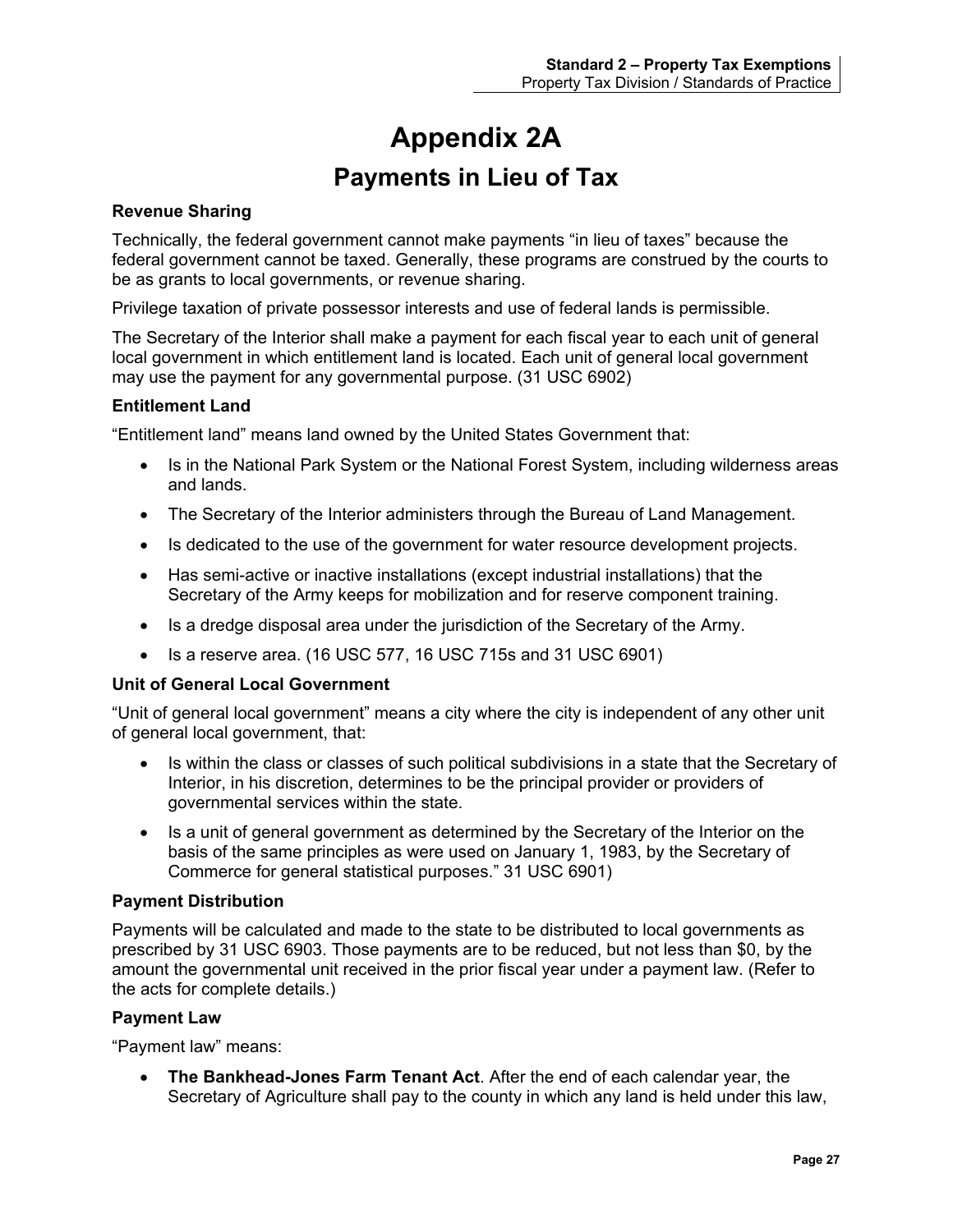25% of the net revenues received from the use of the land. When the land is situated in more than one county, the amount to be paid shall be divided equitably among the respective counties. Payments must be used for school or road purposes, or both. (7 USC 1012)

• **The Department of Agriculture Appropriation Act**. At the end of the fiscal year, the Secretary of the Treasury pays each state 25% of all monies received from each national forest. These monies are to be expended for the benefit of the public schools and roads of the county or counties in which the national forest is situated. When any national forest is in more than one state or county, the distributive share to each from the proceeds of such forest shall be proportional to its area. (16 USC 500). This does not affect the distribution of livestock grazing revenues. (Pub.L. 94-579). These revenues are not in lieu of taxes but are trusts for the benefit of the counties in which national forests are located.

**Note:** This section does not bar imposition of taxes upon possessor interests, held by private individuals or corporations, on improvements located in national forests. [U.S. v. Fresno County, (123 Cal.Rptr. 548), (50 C.A. 3d 633), affirmed (97 S.Ct. 699), 1975]

- **The Refuge Revenue Sharing Act.** The Secretary of the Interior shall pay whichever of the following amounts is greater to each county where there is any fee area:
	- i) An amount equal to the product of 75 cents multiplied by the total acreage of that portion of the fee area which is located within the county.
	- ii) An amount equal to three-fourths of 1% of the fair market value, as determined by the Secretary (appraisal process as noted in 16 USC 715s), of that portion of the fee area which is located in the county. The value of improvements made after the date of federal acquisition are not included.
	- iii) An amount equal to 25% of the net receipts collected by the Secretary in connection with the operation and management of the fee area during the fiscal year; but if the fee area is located in two or more counties, each county is entitled to the proportional amount of its fee area acreage to the total fee acreage.

The Secretary of Interior shall pay to each county in which any reserve is situated, an amount equal to 25% of the net receipts in connection with the operation and management.

Each county that receives payments from any fee area or reserve shall distribute, under guidelines set by the Secretary, such payments on a proportional basis to those units of government (including, but not limited to, school districts and the county itself in appropriate cases), which have incurred the loss or reduction of real property tax revenues by reason of the existence of such area. (16 USC 715s)

- **The Federal Power Act**. The Federal Energy Regulatory Commission shall distribute to the state 37.5% of all charges arising from licenses, except charges fixed by the Energy Regulatory Commission, for the purpose of reimbursing the United States for the costs of administration, for the occupancy and use of national forests and public lands from development within the boundaries of the state. (16 USC 810)
- **The Mineral Lands Leasing Act.** The Secretary of the Treasury shall pay 50% of the money received under the Federal Oil and Gas Royalty Management Act of 1982 (30 USC 1701, etc.) and rentals of the public lands under the provisions of this chapter (3A) and the Geothermal Steam Act of 1970 (30 USC 1001 et seq.), notwithstanding the provisions of § 20 (30 USC 1019), to the state where the leased lands or deposits are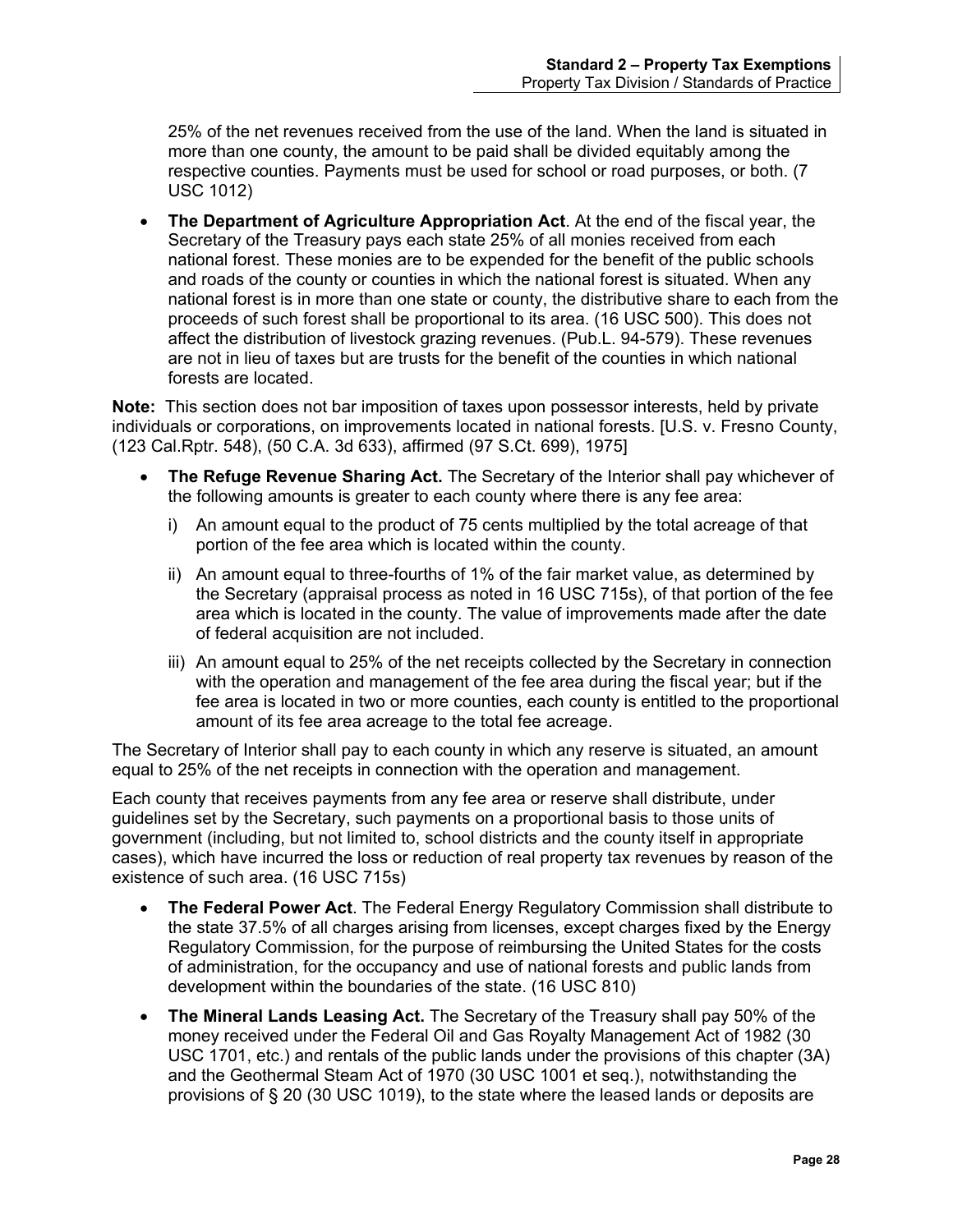located. They are to be used as the legislature of the state may direct giving priority to those subdivisions of the state which are socially or economically impacted by the development of minerals leased under this chapter, for (i) planning, (ii) construction and maintenance of public facilities, and (iii) provision of public service. (30 USC 191)

This does not preclude states' rights to levy and collect taxes upon improvements, output of mines, or other rights, property, or assets of any lessee of the United States. (30 USC 189)

- **The Mineral Leasing Act for Acquired Lands.** Same distribution of receipts as the Mineral Lands Leasing Act. (30 USC 355)
- **The Material Disposal Act.** Same as distribution of money from the sale of public lands under this subchapter except for that under the Department of Agriculture. (30 USC 603)
- **The Taylor Grazing Act.** "Except for as provided in §§ 315(h) and 315(j) of this title, the Secretary of the Treasury shall pay 12.5% of the monies collected as grazing fees under § 315(b) of this title shall be paid at the end of the fiscal year to the state for the benefit of the counties in which grazing districts are located and proportionately divided. If a district is located in more than one state or county the monies are to be proportionally divided." (43 USC 315)

#### Additional Federal Payments

"In addition to the payments the Secretary of the Interior makes under § 6902 of this title, the Secretary shall make a payment for each fiscal year to a unit of general local government collecting and distributing real property taxes in which is located an interest in land that the United States Government acquires for:

- The National Park System, or
- The National Forest Wilderness Areas, and
- Was subject to local real property taxes within the five year period before the interest is acquired." [31 USC 6904(a)]

#### **Payment Period**

The payments will be made for only the five fiscal years after the fiscal year in which the interest in land is acquired. Payments will be equal to 1 percent of the fair market value of the interest in land on the date the government acquires the interest. However, a payment may not be more than the amount of real property taxes levied on the property during the last fiscal year before the fiscal year in which the interest is acquired.

#### **Fair Market Value**

Fair market value may not include an increase in the value of an interest because the land is rezoned when the rezoning causes the increase after the date of enactment of law authorizing the acquisition of an interest under 31 USC 6904.

#### **Payment Distribution**

Local governments shall distribute the payments proportionally to the units and school districts that lost real property taxes because of the acquisition of the interest. A unit receiving a distribution may use a payment for any governmental purpose. (31 USC 6904)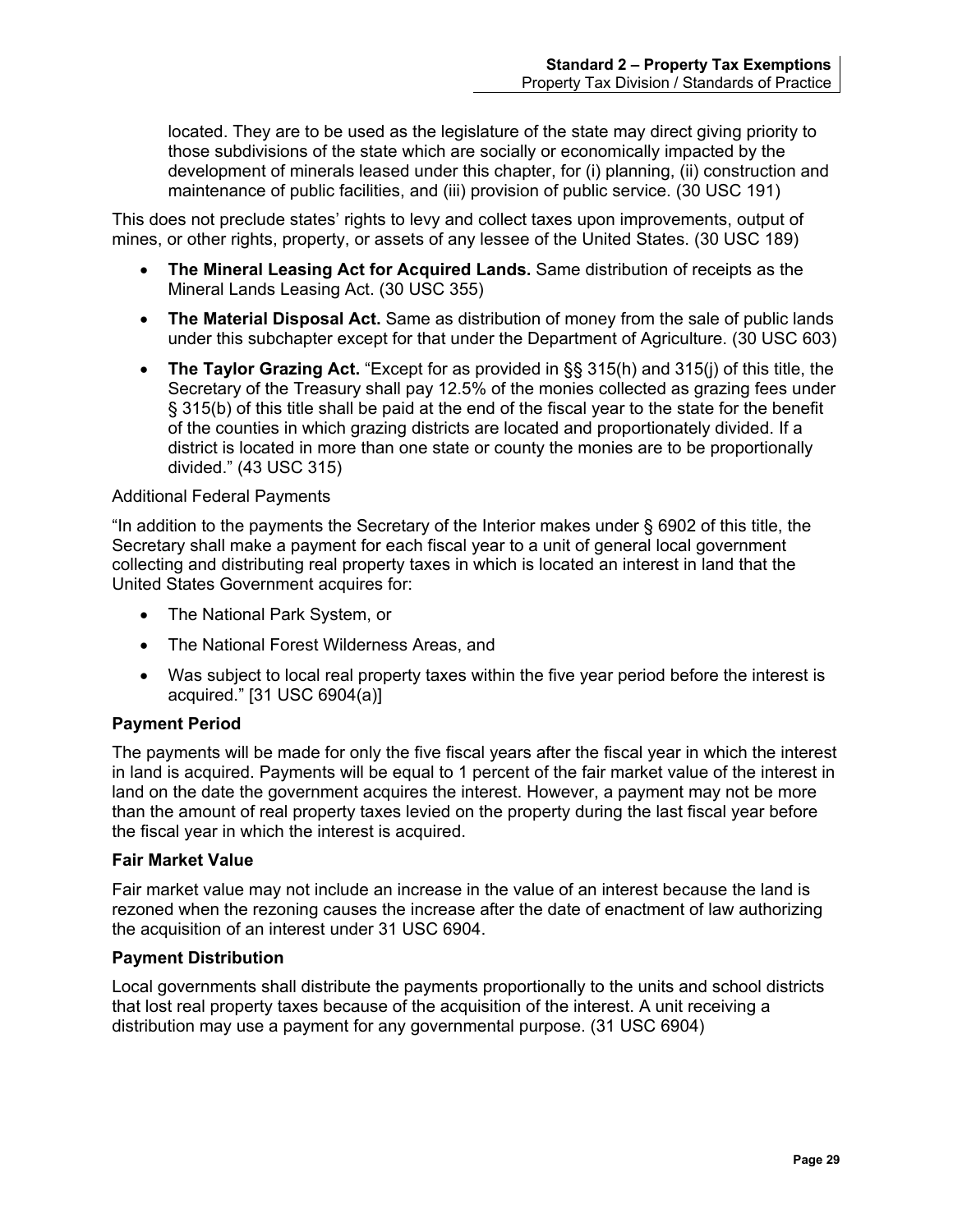#### **Atomic Energy Commission**

The Atomic Energy Commission is authorized to make payments in lieu of taxes to state and local governments affected by the Commission's acquisition of land that was subject to property taxes. (42 USC 2208)

#### **State Payments for Trust Lands**

#### **The Division of Wildlife Resources**

The Division of Wildlife Resources shall contractually agree to pay the county annually an amount of money in lieu of wildlife resource fine money, previously paid to the county, for any property previously acquired from private ownership and now owned by the division.

#### **Payments**

Payments in this section will not exceed what the regularly assessed real property taxes would be if the land had remained in private ownership. These payments shall not include any amount for buildings, installations, fixtures, improvements or personal property located upon the land or for those acquired, constructed or placed by the division after it acquires the land. (§ 23-21-2)

#### **Mineral Lease Funds**

#### **Payments**

To the extent funds are available from the remaining unallocated portion of the Mineral Lease Account, each county in which are located school or institutional trust lands, lands owned by the Division of Parks and Recreation, or lands owned by the Division of Wildlife Resources that are not under an in-lieu-of-taxes contract, shall receive an amount equal to the number of acres of those lands in the county multiplied by 52 cents. Beginning in the fiscal year 1994-95 and in each year thereafter, the amount per acre shall be adjusted to reflect changes in the rate of inflation as measured by the consumer price index.

When school or institutional trust lands are transferred to the federal government after December 31, 1992, the state will pay the difference between the most recent federal payment in lieu of taxes and 52 cents per acre. If the federal payment under 31 USC 6901, was equal to or exceeded the 52 cents per acre, no payment shall be made for the transferred lands.

<span id="page-34-0"></span>When federal entitlement lands under the federal in lieu of taxes program (PILOT), are transferred to the school or institutional trust, the state will pay the difference between the most recent per acre payment made under the federal Pilot program per 31 USC 6901, and 52 cents per acre. If the federal payment was equal to or less than 52 cents per acre, no payment shall be made for transferred land. (§ 59-21-2)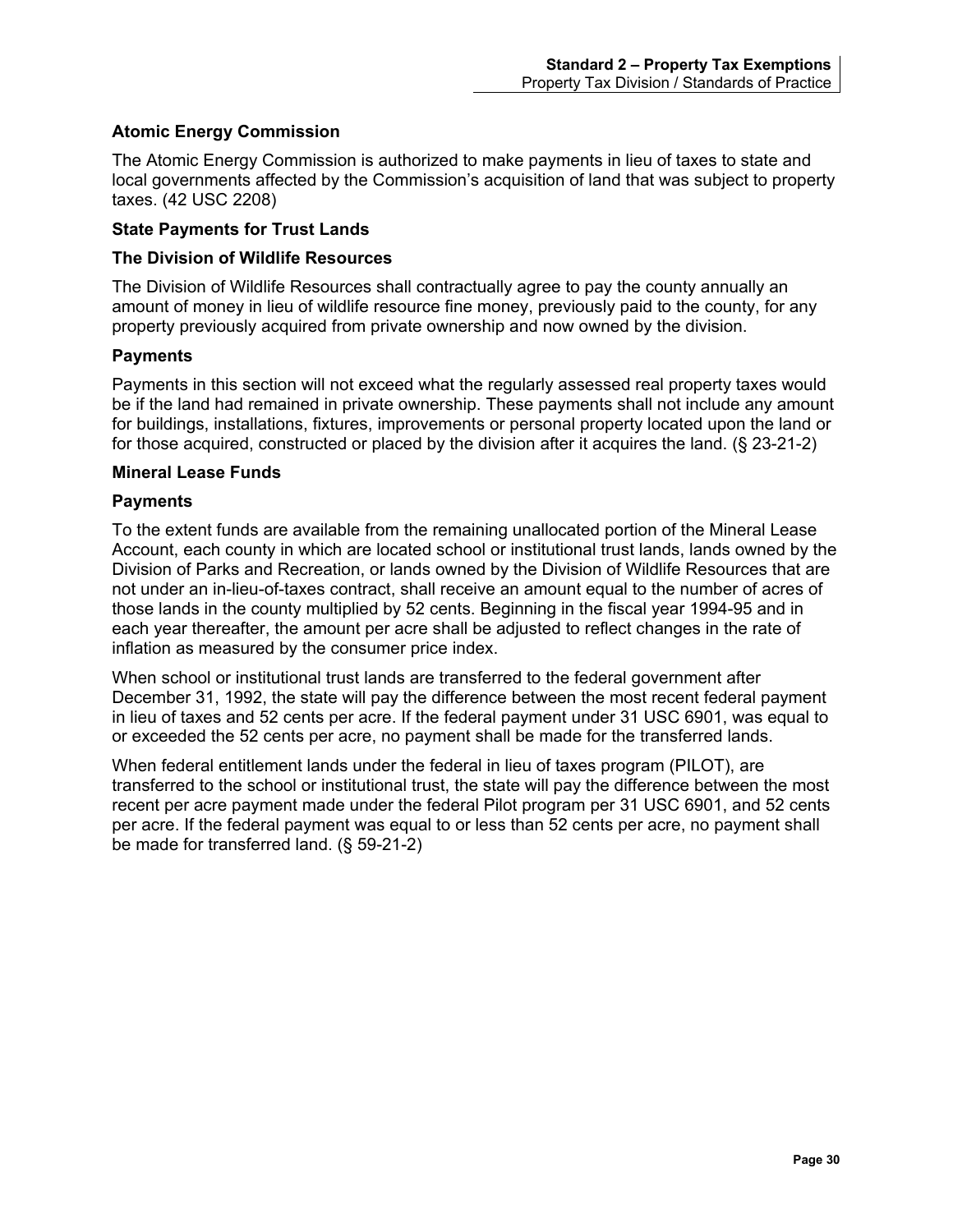# **Appendix 2B**

# <span id="page-35-1"></span><span id="page-35-0"></span>**Nonprofit Hospital and Nursing Home Charitable Property Tax Exemption Standards**

*An analysis of the charitable purpose tests established in Utah County v. Intermountain Health Care Inc*., *(709 P2d 265), 1985*

#### **Standard I**

The institution owning the property for which the exemptions is sought must establish that it is organized on a non-profit basis to (a) provide hospital or nursing home care, (b) promote health care, or (c) provide health related assistance to the general public. The institution's property must be dedicated to its charitable purpose, and upon dissolution its assets must be distributable only for exempt purposes under Utah law, or to the government for a public purpose.

#### **Comments**

An institution needs to show that it is properly organized and operating in good standing under appropriate Utah law governing non-profit organizations. Instruments of organization and operation should reflect the health care-related purpose for which the institution is organized and contain the appropriate limitations on asset distribution.

#### **Standard II**

The institution owning the property for which the exemption is sought must establish that none of its net earnings and no donations made to it inures to the benefit of private shareholders or other individuals, as the private inurement standard has been interpreted under § 501(c)(3) of the Internal Revenue Code.

#### **Comments**

Compliance with and operation under the provisions of  $\S$  501(c)(3) creates a rebuttable presumption that an institution's operations are reasonable. An institution is required to provide the following: (a) signed statements and financial statements showing all revenue and expenditures and describing the uses to which revenue has been put, and the amount, nature and uses of donated funds; (b) proof of federal tax exempt status under  $\S$  501(c)(3) of the Internal Revenue Code; (c) signed statement or other evidence that payments made to officers, employees, contractors and suppliers are reasonable and not a covert means of making payments to private persons.

#### **Standard III**

The institution owning the property for which the exemption is sought must establish: (a) that it admits and treats members of the public without regard to race, religion or gender, (b) that hospital or nursing home service, including admission to the institution, is based on the clinical judgment of the physician and not upon the patient's financial ability or inability to pay for services, and (c) that indigent persons who, in the judgment of the admitting physician, require the service generally available at the hospital or nursing home, receive those services for no charge or for a reduced charge, in accordance with their ability to pay. The institution must also provide evidence of its efforts to affirmatively inform the public of its open access policy and the availability of services for the indigent.

#### **Comments**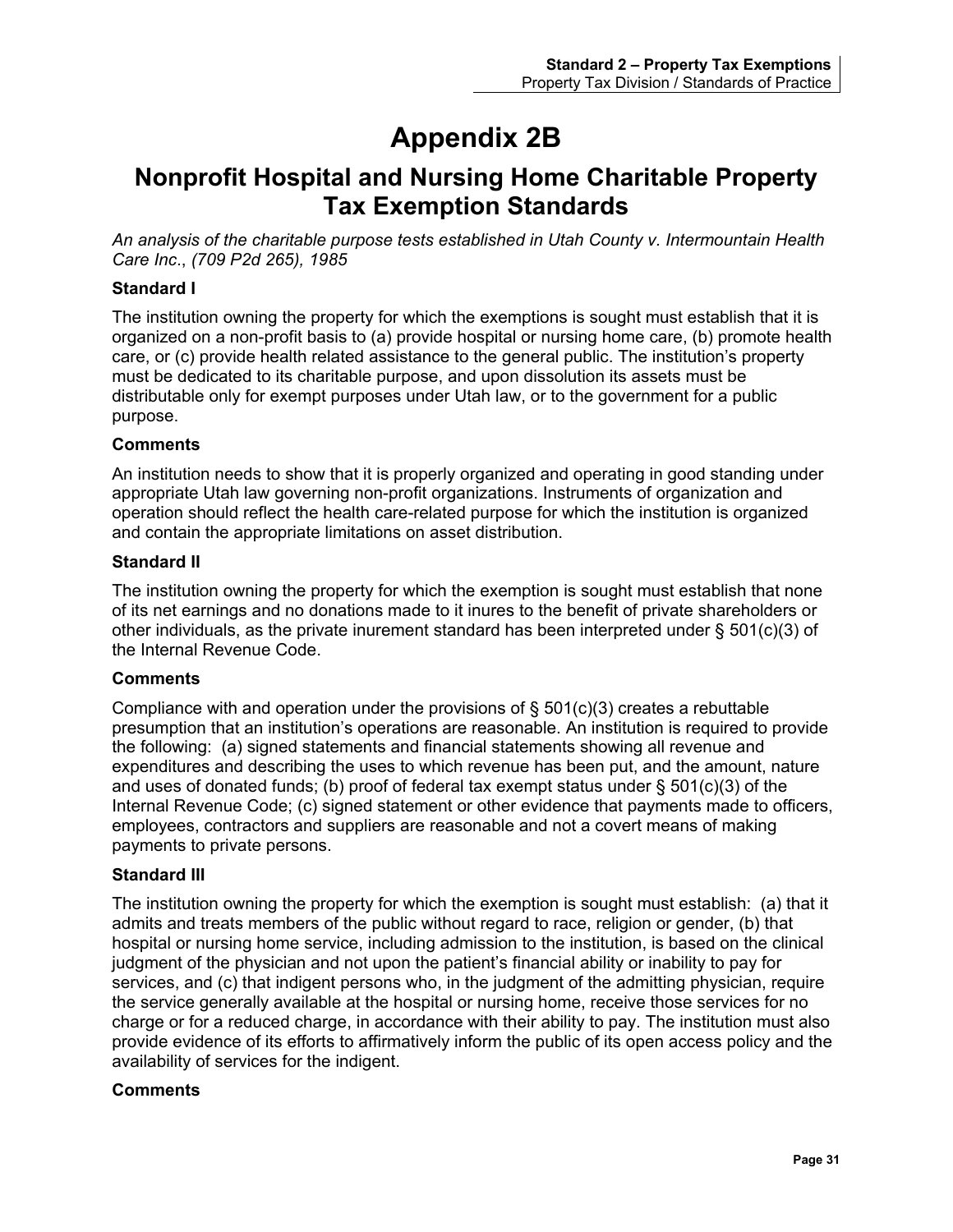The open access requirements outlined in this standard must be established as a formalized policy of the institution. More importantly, however, are the efforts of the institution to inform the public of the open-access policy. This requirement is particularly important with regard to services for the indigent. The exempt institution must provide evidence of its efforts to affirmatively inform the public of the availability of these services.

#### **Standard IV**

The institution owning the property for which the exemption is sought must establish that its policies integrate and reflect the public interest. A rebuttable presumption of compliance with this standard is assumed if it is shown that (a) the institution's governing board has a broad based membership from the community served by the institution, as required by federal tax law, (b) the institution confers at least annually with the county board of equalization or its designee concerning the community's clinical hospital needs that might be appropriately addressed by the institution, and (c) the institution establishes and maintains a "charity plan" to ensure compliance with Standard III and Standard IV. However all policy decisions relating to the institution's governance and operations shall remain under the direction of the institution's governing body.

#### **Comments**

Judicial decisions on property tax exemptions highlight the importance of charitable institutions contributing to the common good. In addition, the courts have indicated that charitableness must require an element of "gift" and has stated that such a gift may be met through the lessening of a governmental responsibility. In meeting this standard, the membership and operation of governing boards is important. Governing boards should have a broad based membership and function in a generally open atmosphere. Where governing boards of individual institutions are part of a larger corporate structure, there must also be evidence that the corporate board incorporates the interest of individual governing boards into its policies. There should also be a showing that exempt institutions seek to address the health care needs of the community. The standard imposes a requirement that the institution confer at least annually with county officials to assess the clinical hospital needs of the community, which might be addressed by the institution. In addition, the institution must develop a "charity plan" to ensure compliance with Standard III (the open-access requirement) and Standard IV (the public interest requirement). Two important points of caution: First, the term "community" may well be narrower or broader than an individual county's geographic boundaries. Efforts to meet charitable standards are not disqualified simply because they involve rendering services outside a specific county's boundaries or to non-residents of a specific county. Second, all policy decisions relating to the governance and operation of the institution are ultimately under the direction of the institution's governing board. For example, a county may not require as a condition of exemption that a nonprofit hospital fund specific programs.

#### **Standard V**

The institution owning the property for which exemption is sought must establish that its total gift to the community exceeds on an annual basis its property tax liability for that year. The Utah Supreme Court has defined "gift to the community" as follows: "A gift to the community can be identified either by a substantial imbalance in the exchange between the charity and the recipient of its services or in the lessening of a government burden through the charity's operation." [Utah County v. Intermountain Health Care, Inc., 709 P. 2d 265, 269 (Utah 1985)]

The following quantifiable activities and services are to be counted towards the nonprofit entity's total gift to the community: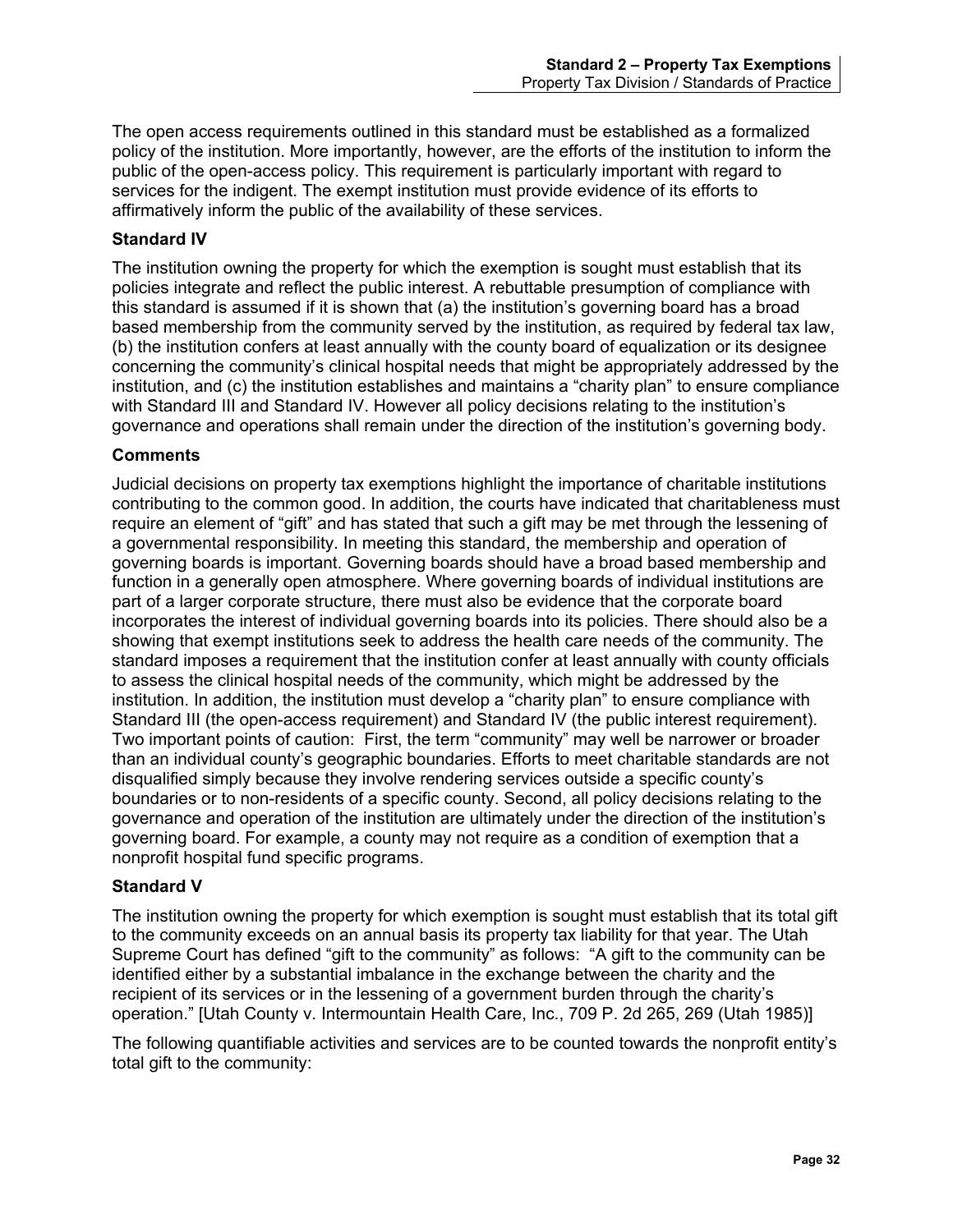- **Indigent care** The reasonable value of the hospital's unreimbursed care to medically indigent patients. The term "medically indigent" refers generally to patients who are financially unable to pay for the cost of the care they receive. Measurement: The value of the institution's unreimbursed care to patients, as measured by standard charges, reduced by the average of reductions afforded to all patients who are not covered by government entitlement programs, plus expenses directly associated with special indigent clinics.
- Community education and service The reasonable value of volunteer and community service (including education and research) rendered for and by the hospital or nursing home. Measurement: unreimbursed expense. "Unreimbursed expense" is defined as the identifiable costs and expenses incurred by an institution in performing a specific service, including any overhead attributable to the service, less any reimbursement for the service from recipients, government or any other source. Overhead does include any capital costs for buildings or equipment unless purchased or built solely for the activity in question. Community education does not include in-house training for employees.
- **Medical discounts** The reasonable value of unreimbursed care for patients covered by Medicare, Medicaid, or other similar government entitlement programs. Measurement: The difference between (a) standard charges, as reduced by the average of reductions afforded to all patients who are not covered by government entitlement programs, and (b) actual reimbursement.
- **Donations of time** The reasonable value of volunteer assistance donated by individuals to a nonprofit hospital or nursing home. Measurement: Volunteer hours times a reasonable rate for services performed.
- **Donations of money** The value of monetary donations given to a nonprofit hospital or nursing home. Measurement: Where donations are spent on depreciable items, the value of the gift should be amortized over the useful life of facilities purchased; where donations are spent on patient care and non-depreciable items, the full amount of the donations should be counted in the year of donation; and where donations are retained and invested, annual capital appreciation from the donation should be counted towards the gift.

The institution's charitable gift to the community also includes the community value, whether or not precisely quantifiable, of (a) the operation of tertiary care units or other critical services or programs that may not otherwise be offered to the community, or (b) the continued operation of hospitals where revenues are insufficient to cover costs, such as a primary care hospital in a rural community.

#### **Comments**

Standard V outlines general categories of qualifying activities. It is not meant as an exhaustive listing. Institutions seeking exemption are required to show: (a) accounting data establishing the amount and value of unreimbursed care to medically indigent persons, and subsidized patients; (b) accounting data establishing the unreimbursed value of community education and service programs, including research and professional education programs; (c) accounting data establishing the amount and uses of volunteer time and donated funds; and (d) descriptions of intangible or unquantifiable community gifts. Standard V does not specify how those activities classified as intangible or unquantifiable are to be measured. That issue will be examined on a case-by-case basis.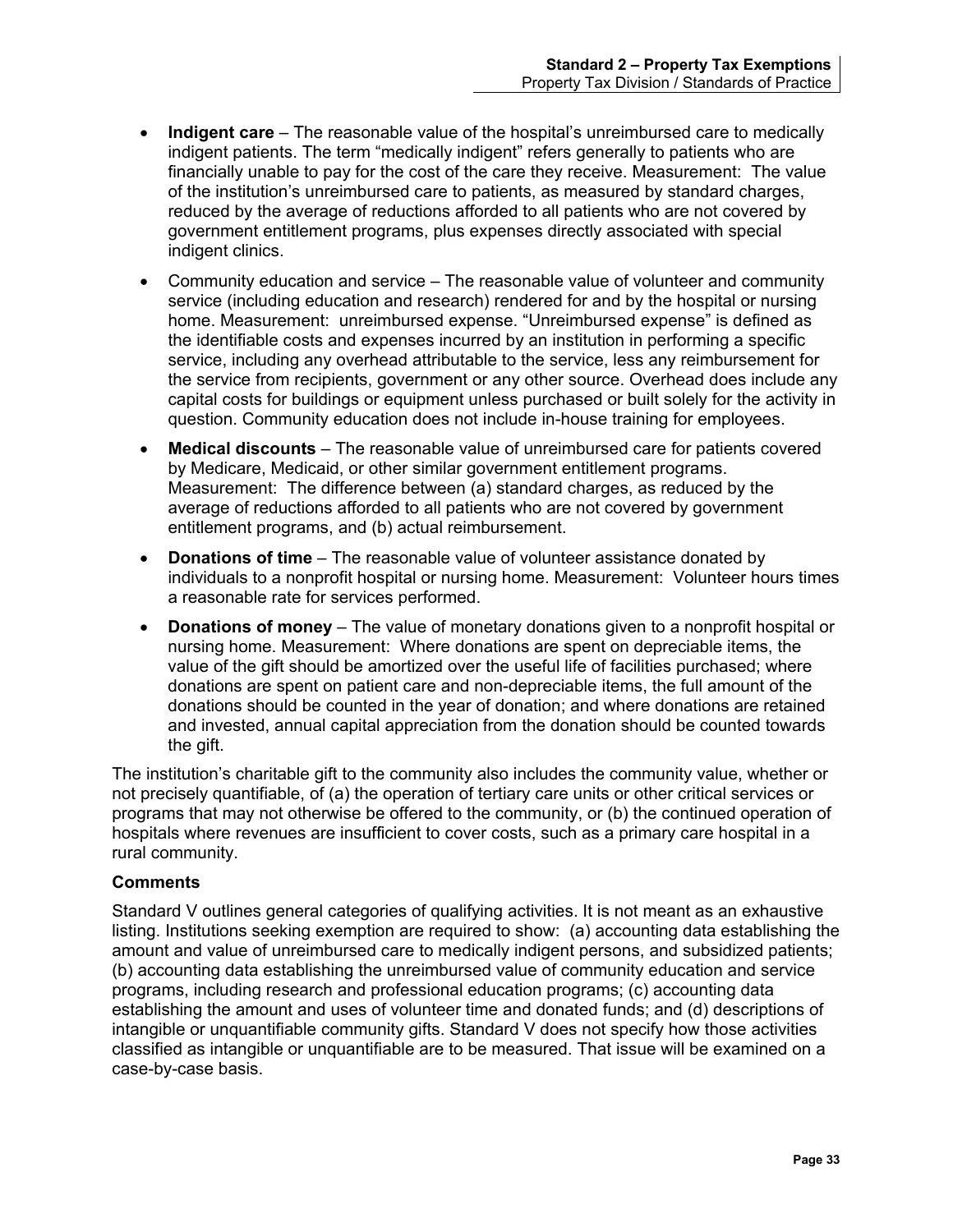#### **Standard VI**

Satellite health-care facilities and centralized support facilities are entitled to property tax exemption if it is shown that such facilities enhance and improve the governing hospital's mission. These facilities should be tested as part of the hospital or nursing home that operates the support facility.

#### **Comments**

<span id="page-38-0"></span>Property tax exemption standards should not mandate operational inefficiencies. Where it is shown that a nonprofit facility better meets its stated mission through the existence of these facilities they may be included in the governing hospital or nursing home's exemption. The exemption does not apply to off-site facilities, which are not directly related to the specific mission of the institution, such as individual physicians' offices.